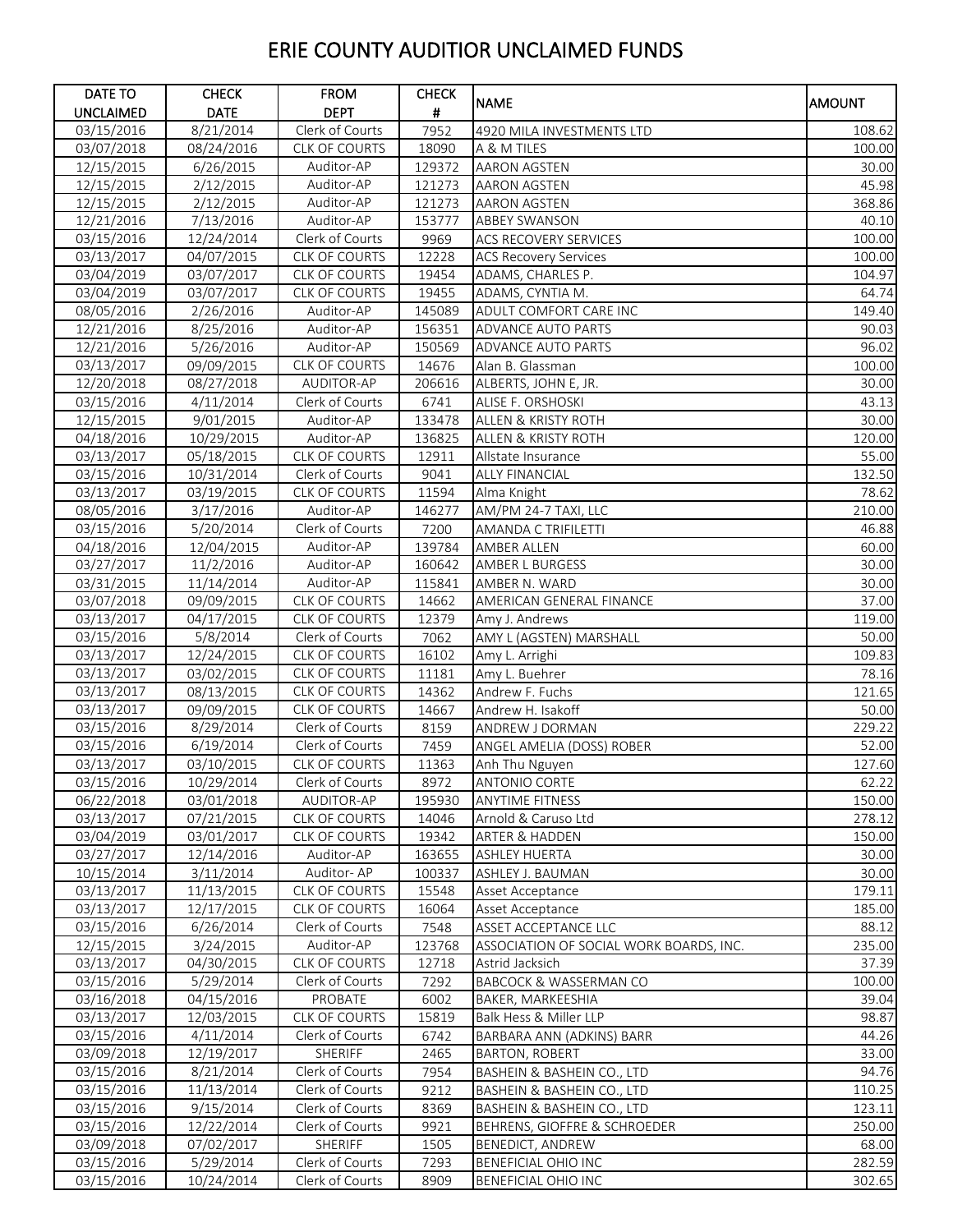| 03/15/2016              | 5/16/2014  | Clerk of Courts      | 7179   | BENJAMIN M. CHAPMAN                     | 33.00    |
|-------------------------|------------|----------------------|--------|-----------------------------------------|----------|
| 03/15/2016              | 9/26/2014  | Clerk of Courts      | 8524   | BENJAMIN M. CHAPMAN                     | 36.00    |
| 03/15/2016              | 3/20/2014  | Clerk of Courts      | 5646   | BENJAMIN M. CHAPMAN                     | 38.00    |
| 03/15/2016              | 5/8/2014   | Clerk of Courts      | 7063   | BENJAMIN M. CHAPMAN                     | 47.81    |
| $\overline{03}/15/2016$ | 6/19/2014  | Clerk of Courts      | 7492   | BENJAMIN M. CHAPMAN                     | 55.17    |
| 03/15/2016              | 12/23/2014 | Clerk of Courts      | 9956   | BENJAMIN M. CHAPMAN                     | 86.51    |
| 03/15/2016              | 6/25/2014  | Clerk of Courts      | 7538   | BENJAMIN M. CHAPMAN                     | 121.16   |
| 04/18/2016              | 11/09/2015 | Auditor-AP           | 137685 | <b>BENJAMIN MIKULSKI</b>                | 64.65    |
| 03/15/2016              | 5/8/2014   | Clerk of Courts      | 7091   | <b>BERNARD I TROMBETTA</b>              | 87.47    |
| 03/18/2019              | 10/17/2018 | <b>AUDITOR - AP</b>  | 209596 | BERNARD, SARAH                          | 217.80   |
| 12/15/2017              | 08/07/2017 | AUDITOR-AP           | 178323 | BERNARD, SARAH                          | 195.08   |
| 12/21/2016              | 5/26/2016  | Auditor-AP           | 150642 | <b>BEVERLY S HANCOCK</b>                | 365.00   |
| 03/31/2015              | 7/31/2014  | Auditor-AP           | 109209 | <b>BIGGBY COFFEE</b>                    | 548.65   |
| 06/26/2017              | 3/9/2017   | AUDITOR-AP           | 168717 | BILLUE, ZEDDIE                          | 700.00   |
| 03/04/2019              | 04/06/2017 | CLK OF COURTS        | 19826  | <b>BLACKWELL, ROBERT B</b>              | 139.80   |
| 03/13/2017              | 07/15/2015 | <b>CLK OF COURTS</b> | 13868  | <b>Blanche Spurlock</b>                 | 93.00    |
| 03/04/2019              | 08/31/2017 | <b>CLK OF COURTS</b> | 20586  | BLAZER, WESLEY                          | 150.00   |
| 03/07/2018              | 02/09/2016 | CLK OF COURTS        | 16588  | BLEVINS, SANDRA A.                      | 129.29   |
| 02/04/2019              | 02/23/2017 | <b>JUVENILE CRT</b>  | 20826  | BLOUNT, DEVAREIS                        | 49.14    |
| 03/15/2016              | 5/16/2014  | Clerk of Courts      | 7124   | <b>BOB LEGHART</b>                      | 50.00    |
| 03/04/2019              | 03/08/2017 | <b>CLK OF COURTS</b> | 19501  | BODI, JOHN F.                           | 49.28    |
| 03/04/2019              | 04/28/2017 | CLK OF COURTS        | 19990  | BOEHK, ROBERT P.                        | 105.33   |
| 03/04/2019              | 03/20/2017 | <b>CLK OF COURTS</b> | 19669  | BOEHK, ROBERT P.                        | 121.66   |
| 03/13/2017              | 04/17/2015 | CLK OF COURTS        | 12330  | <b>Bolotin Law Offices</b>              | 106.54   |
| 03/07/2018              | 06/27/2016 | <b>CLK OF COURTS</b> | 17619  | <b>BOLOTIN LAW OFFICES</b>              | 167.78   |
| 11/19/2018              | 07/06/2018 | AUDITOR-AP           | 203670 | BOLTE, RANDY J.                         | 30.00    |
| 03/15/2016              | 11/14/2014 | Clerk of Courts      | 9237   | <b>BONNIE PORZ</b>                      | 87.72    |
| 11/19/2018              | 06/19/2018 | AUDITOR-AP           | 202708 | BOOSE, KAREN S.                         | 30.00    |
| 03/04/2019              | 05/12/2017 | <b>CLK OF COURTS</b> | 20070  | <b>BORGSTAHL &amp; ZYCHOWICZ LTD</b>    | 76.66    |
| 03/09/2018              | 09/07/2017 | SHERIFF              | 1917   | BOSWELL, WILLIAM                        | 33.94    |
| 03/18/2019              | 11/29/2018 | <b>AUDITOR - AP</b>  | 212106 | BOVARD, KEITH                           | 55.00    |
| 03/07/2018              | 05/17/2016 | CLK OF COURTS        | 17262  | BRADY, DANIEL J.                        | 31.00    |
| 03/07/2018              | 06/09/2016 | <b>CLK OF COURTS</b> | 17496  | BRADY, DANIEL J.                        | 35.47    |
| 03/07/2018              | 07/14/2016 | <b>CLK OF COURTS</b> | 17802  | BRADY, DANIEL J.                        | 40.00    |
| 03/07/2018              | 06/06/2016 | <b>CLK OF COURTS</b> | 17444  | BRADY, DANIEL J.                        | 48.32    |
| 03/04/2019              | 07/21/2017 | <b>CLK OF COURTS</b> | 20365  | BRADY, DANIEL J.                        | 60.31    |
| 03/07/2018              | 06/06/2016 | CLK OF COURTS        | 17443  | BRADY, DANIEL J.                        | 88.89    |
| 03/04/2019              | 05/24/2017 | <b>CLK OF COURTS</b> | 20123  | BRADY, DANIEL J.                        | 134.93   |
| 03/07/2018              | 06/27/2016 | CLK OF COURTS        | 17622  | BRADY, DANIEL J.                        | 136.69   |
| 03/15/2016              | 7/3/2014   | Clerk of Courts      | 7657   | <b>BRENT L ENGLISH</b>                  | 117.24   |
| 03/31/2015              | 10/8/2014  | Auditor-AP           | 113295 | BRENT M. MORROW                         | 90.00    |
| 03/13/2017              | 11/17/2015 | CLK OF COURTS        | 15557  | Brian D. Kerns                          | 117.68   |
| 03/13/2017              | 08/06/2016 | CLK OF COURTS        | 14255  | Brian D. Kerns                          | 166.09   |
| 03/27/2017              | 9/30/2016  | Auditor-AP           | 158662 | <b>BRIAN J GONZALES</b>                 | 30.00    |
| 06/26/2017              | 3/23/2017  | AUDITOR-AP           | 169808 | BROBST, LORIE K.                        | 1,070.00 |
| 03/15/2016              | 10/29/2014 | Clerk of Courts      | 8968   | BRONSON, MIGLIACCIO LLP                 | 125.12   |
| 10/15/2014              | 6/6/2014   | Auditor-AP           | 105947 | <b>BROOKE K. SCHEUFLER</b>              | 30.00    |
| 03/15/2016              | 5/12/2014  | Clerk of Courts      | 7098   | BUCKINGHAM, LUCAL, MCGOOKEY & DOOLITTLE | 50.00    |
| 03/13/2017              | 06/30/2015 | <b>CLK OF COURTS</b> | 13705  | Bugbee & Conkle                         | 124.52   |
| 04/03/2018              | 12/20/2017 | AUDITOR-AP           | 191900 | <b>BULAN, RICHARD</b>                   | 80.00    |
| 03/04/2019              | 03/09/2017 | <b>CLK OF COURTS</b> | 19570  | BURKE, ERIN M.                          | 104.09   |
| 08/22/2018              | 04/05/2018 | AUDITOR-AP           | 198165 | BURNS, OLIVIA J.                        | 210.00   |
| 03/15/2016              | 11/19/2014 | Clerk of Courts      | 9302   | C STEVEN RABOLD, ESQ                    | 112.18   |
| 03/13/2017              | 10/26/2015 | CLK OF COURTS        | 15191  | C. Steven Rabold Co LPA                 | 113.32   |
| 02/01/2017              | 2/1/2017   | <b>JUVENILE CT</b>   | 20485  | CAFFERY, TRAE                           | 90.00    |
| 03/15/2016              | 12/24/2014 | Clerk of Courts      | 9971   | CALHOUN, KADEMENOS & CHILDRESS          | 106.34   |
| 02/22/2017              | 2/17/2017  | PROBATE              | 6258   | CALHOUN, KADEMENOS, ET AL               | 81.02    |
| 03/04/2019              | 05/05/2017 | CLK OF COURTS        | 20021  | CALVARY SPV                             | 2,313.79 |
| 03/15/2016              | 9/26/2014  | Clerk of Courts      | 8525   | CAMILLE L MCKINNEY                      | 124.00   |
| 03/04/2019              | 05/24/2017 | CLK OF COURTS        | 20137  | CAMPBELL, TIMOTHY C.                    | 100.82   |
| 03/07/2018              | 07/11/2016 | CLK OF COURTS        | 17763  | CAMPBELL, WILLIAM P.                    | 134.35   |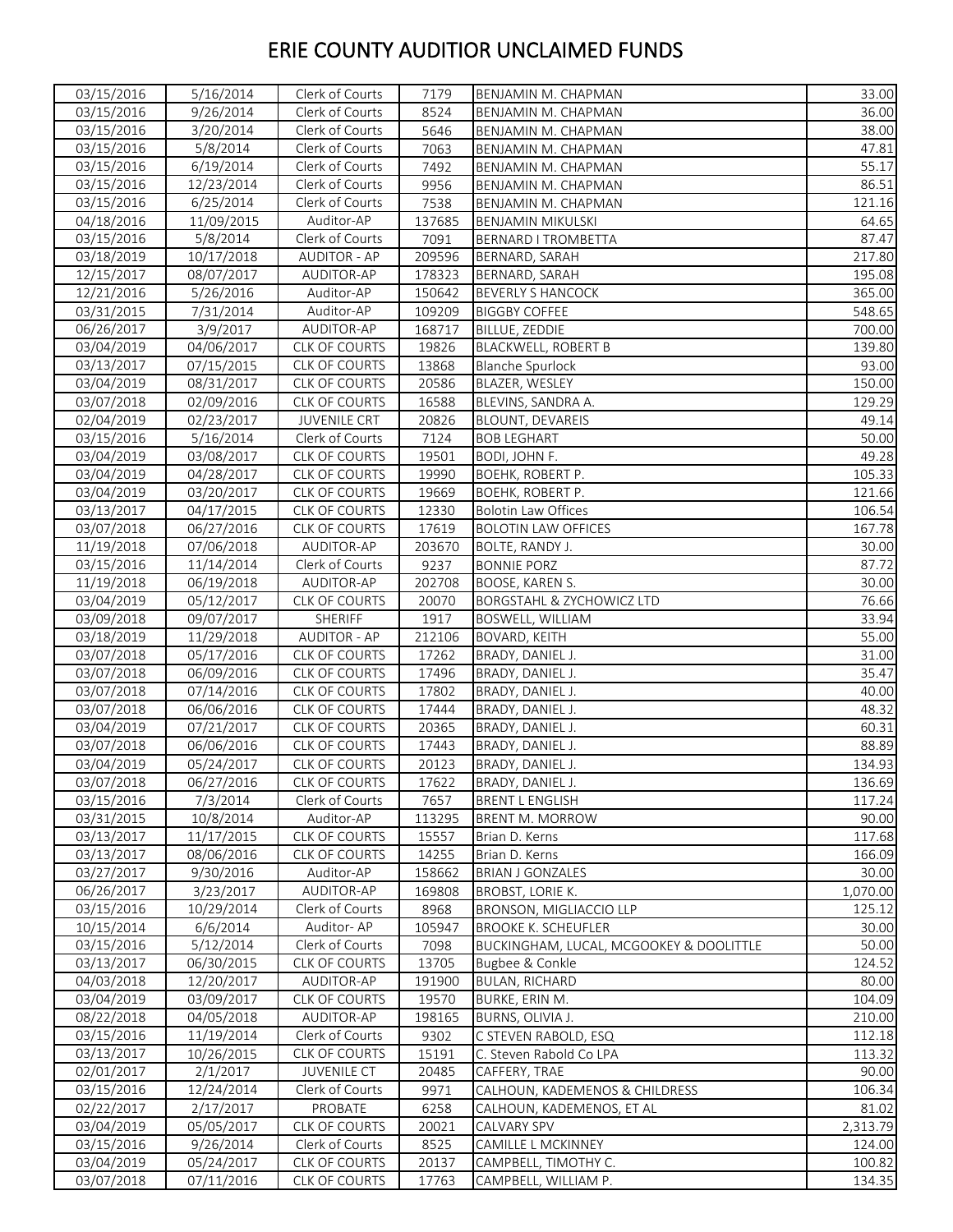| 03/09/2018               | 10/03/2017               | SHERIFF                     | 2057   | CARICO, TERRI                                 | 101.66   |
|--------------------------|--------------------------|-----------------------------|--------|-----------------------------------------------|----------|
| 03/13/2017               | 09/22/2015               | CLK OF COURTS               | 14837  | Carl J. Trimarche                             | 250.00   |
| 03/04/2019               | 02/23/2017               | CLK OF COURTS               | 19186  | CARLISLE, MCNELLIE, RINI, KRAMER, ULRICH, LPA | 120.73   |
| 03/13/2017               | 12/02/2015               | CLK OF COURTS               | 15782  | Carole A. Lohr, Esg.                          | 121.36   |
| 03/13/2017               | 03/23/2015               | CLK OF COURTS               | 11701  | Caroline Walker                               | 113.36   |
| 03/15/2016               | 4/11/2014                | Clerk of Courts             | 6759   | CARPENTER PAFFENBARGER                        | 137.69   |
| 03/04/2019               | 03/09/2017               | CLK OF COURTS               | 19563  | CARPENTER PAFFENBARGER & MEYERHOEFER          | 128.65   |
| 04/16/2019               | 2018                     | SHERIFF                     | 3620   | CASTLE, DANNY                                 | 92.00    |
| 03/13/2017               | 09/30/2015               | CLK OF COURTS               | 14925  | Cathy Jo Eschedor                             | 250.00   |
| 03/13/2017               | 12/08/2015               | <b>CLK OF COURTS</b>        | 15861  | Catri & Kellam Co.                            | 90.99    |
| 03/04/2019               | 07/21/2017               | CLK OF COURTS               | 20368  | CECIL & GEISER, LLC                           | 83.73    |
| 03/04/2019               | 05/31/2017               | CLK OF COURTS               | 20188  | CHAPMAN, BENJAMIN                             | 42.00    |
| 03/07/2018               | 08/05/2016               | CLK OF COURTS               | 17945  | CHAPMAN, BENJAMIN M.                          | 31.58    |
| 03/07/2018               | 10/07/2016               | CLK OF COURTS               | 18403  | CHAPMAN, BENJAMIN M.                          | 32.00    |
| 03/07/2018               | 07/29/2016               | CLK OF COURTS               | 17913  | CHAPMAN, BENJAMIN M.                          | 35.60    |
| 03/04/2019               | 03/02/2017               | CLK OF COURTS               | 19380  | CHAPMAN, BENJAMIN M.                          | 76.88    |
| 03/04/2019               | 05/24/2017               | <b>CLK OF COURTS</b>        | 20118  | CHAPMAN, BENJAMIN M.                          | 115.48   |
| 03/04/2019               | 04/06/2017               | <b>CLK OF COURTS</b>        | 19828  | CHAPMAN, BENJAMIN M.                          | 137.05   |
| 03/15/2016               | 10/10/2014               | Clerk of Courts             | 8685   | CHARLES J. PALMERI, ESQ                       | 53.95    |
|                          |                          | <b>CLK OF COURTS</b>        | 10754  | Charles J. Palmeri, Esq.                      | 68.11    |
| 03/13/2017<br>03/13/2017 | 02/12/2015<br>02/23/2015 | CLK OF COURTS               |        | Charles J. Palmeri, Esg.                      |          |
|                          |                          |                             | 11004  |                                               | 1712.00  |
| 04/18/2016               | 12/03/2015               | Auditor-AP<br>CLK OF COURTS | 139574 | CHARLES M. STITES                             | 30.00    |
| 03/13/2017               | 03/31/2015               |                             | 12010  | Charles W. McGowan                            | 120.58   |
| 03/13/2017               | 06/30/2015               | CLK OF COURTS               | 13710  | Cheek & Zeehandelar, LLP                      | 332.93   |
| 04/18/2016               | 12/07/2015               | Auditor-AP                  | 139852 | CHERYL A. SHINGLEDECKER                       | 180.00   |
| 03/04/2019               | 11/07/2017               | <b>CLK OF COURTS</b>        | 20832  | CHILDS & SILFANI LLP                          | 81.80    |
| 03/15/2016               | 3/11/2014                | Clerk of Courts             | 5616   | CHRIS L. TUCKER                               | 171.00   |
| 12/21/2016               | 12/21/2016               | DRETAC                      | 164274 | CHRISTEL THOMSEN, ET AL                       | 1,376.47 |
| 04/18/2016               | 12/11/2015               | Auditor-AP                  | 140352 | CHRISTINA M. VACCARO                          | 30.00    |
| 03/13/2017               | 12/07/2015               | CLK OF COURTS               | 15848  | Christopher A. Jenkins                        | 400.00   |
| 12/21/2016               | 6/15/2016                | Auditor-AP                  | 151793 | <b>CHRISTOPHER DIDION</b>                     | 120.00   |
| 03/27/2017               | 12/5/2016                | Auditor-AP                  | 162907 | CHRISTOPHER J REICHERT                        | 30.00    |
| 03/13/2017               | 12/24/2015               | CLK OF COURTS               | 16110  | Christopher S. Clark                          | 80.43    |
| 03/13/2017               | 12/08/2015               | CLK OF COURTS               | 15893  | Christopher S. Clark                          | 104.15   |
| 03/04/2019               | 03/30/2017               | <b>CLK OF COURTS</b>        | 19762  | CITIFINANCIAL                                 | 1,139.00 |
| 12/20/2018               | 08/28/2018               | AUDITOR-AP                  | 206821 | CITIMORTGAGE, INC.                            | 3,045.00 |
| 03/07/2018               | 02/25/2016               | <b>CLK OF COURTS</b>        | 16694  | CLARK PERDUE ROBERTS & SCOTT CO. LPA          | 250.00   |
| 05/22/2018               | 02/01/2018               | AUDITOR-AP                  | 194191 | CLARK, ALBERT M.                              | 63.10    |
| 03/07/2018               | 02/28/2018               | E.C. MUNI COURT             | 8009   | CLAYBAUGH, MICHAEL J.                         | 170.00   |
| 03/13/2017               | 10/08/2015               | <b>CLK OF COURTS</b>        | 14980  | Climaco, Lefkowitz, Peca                      | 121.43   |
| 03/15/2016               | 5/8/2014                 | Clerk of Courts             | 7065   | CLIMACO, LEFKOWITZ, PECA, WILCOX & GAROFOLI   | 142.49   |
| 12/21/2016               | 12/21/2016               | DRETAC                      | 164277 | COLD CREEK DEVELOPMENT COMPANY LTD, ET AL     | 5,749.13 |
| 03/04/2019               | 03/22/2017               | CLK OF COURTS               | 19685  | COLELLA & WIER P.L.L.                         | 117.26   |
| 03/31/2015               | 11/6/2014                | Auditor-AP                  | 115086 | <b>COLLEEN KELLEHER</b>                       | 39.23    |
| 03/31/2015               | 12/8/2014                | Auditor-AP                  | 117506 | COLLEEN KELLEHER                              | 39.23    |
| 12/15/2015               | 2/06/2015                | Auditor-AP                  | 120920 | <b>COLLEEN KELLEHER</b>                       | 39.23    |
| 12/15/2015               | 3/31/2015                | Auditor-AP                  | 124182 | <b>COLLEEN KELLEHER</b>                       | 39.23    |
| 03/13/2017               | 03/23/2015               | CLK OF COURTS               | 11703  | Connie S. Koelsch                             | 124.00   |
| 04/18/2016               | 11/23/2015               | Auditor-AP                  | 138983 | COREY N. RYAN                                 | 30.00    |
| 03/04/2019               | 04/21/2017               | <b>CLK OF COURTS</b>        | 19910  | CORSARO & ASSOCIATES CO LPA                   | 112.73   |
| 03/15/2016               | 12/29/2014               | Clerk of Courts             | 10015  | COZMYK LAW OFFICES LLC                        | 301.97   |
| 03/27/2017               | 11/22/2016               | Auditor-AP                  | 161981 | <b>CRAIG BRYANT</b>                           | 30.00    |
| 03/13/2017               | 08/13/2015               | <b>CLK OF COURTS</b>        | 14366  | Craig T. Conley Co. LPA                       | 119.28   |
| 03/13/2017               | 06/30/2015               | CLK OF COURTS               | 13759  | Craig T. Eschrich, Esq.                       | 132.26   |
| 06/26/2017               | 2/10/2017                | AUDITOR-AP                  | 167044 | CROMWELL, HEATHER J.                          | 30.00    |
| 03/13/2017               | 04/17/2015               | CLK OF COURTS               | 12371  | Cullan J. Uhlinger                            | 263.73   |
| 03/16/2018               | 06/22/2016               | PROBATE                     | 6071   | CULLEN, VICKI S.                              | 44.06    |
| 12/21/2016               | 7/7/2016                 | Auditor-AP                  | 153368 | CYNTHIA FRANKETTI-OWEN                        | 58.50    |
| 08/05/2016               | 2/29/2016                | Auditor-AP                  | 145313 | CYNTHIA L BATES                               | 30.00    |
| 03/13/2017               | 12/03/2015               | CLK OF COURTS               | 15823  | D J Young, III                                | 92.22    |
| 10/15/2014               | 2/12/2014                | Auditor-AP                  | 98711  | D&S DIVERSIFIED TECHNOLOGIES, LLP             | 105.00   |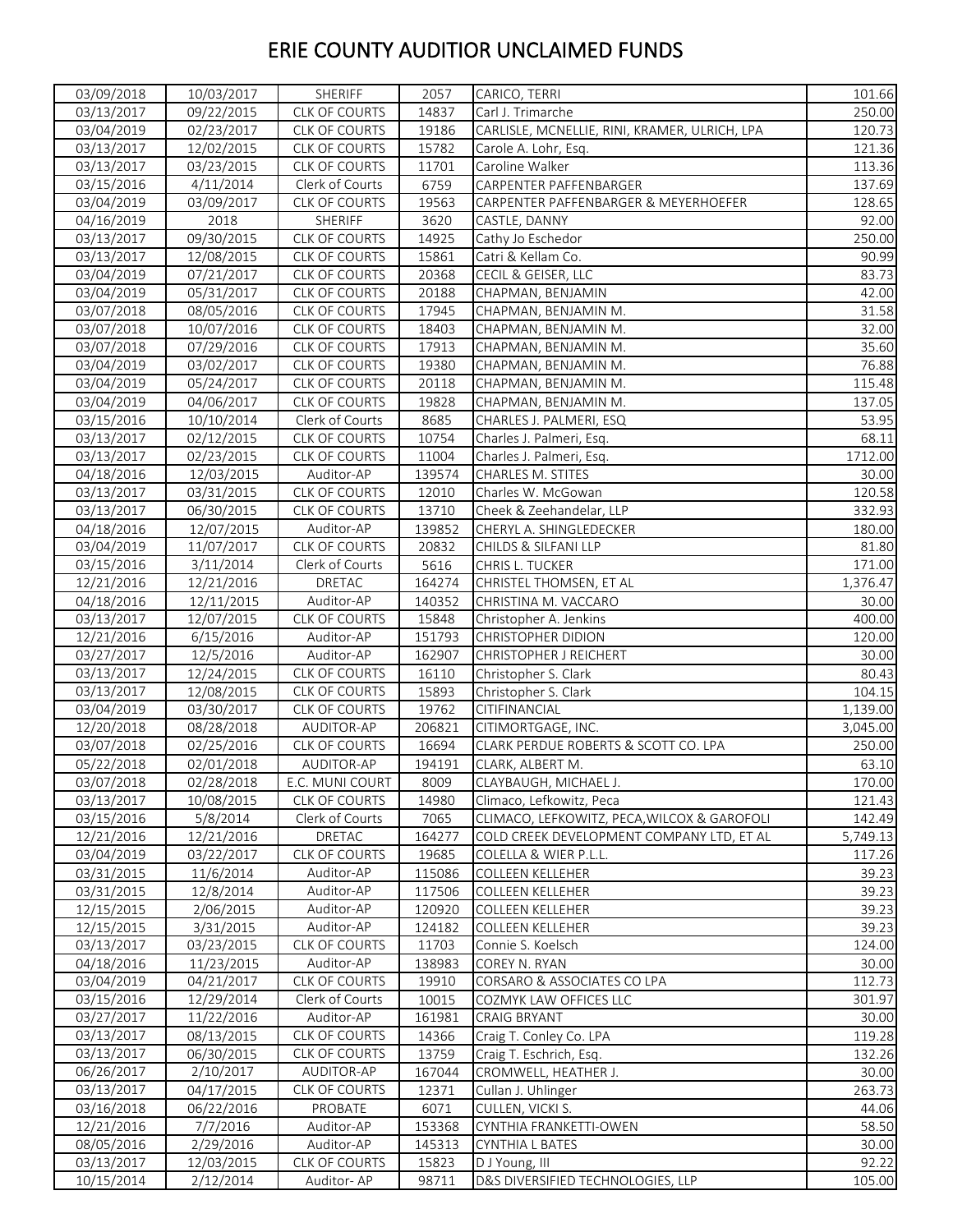| 12/21/2016 | 7/6/2016   | Auditor-AP           | 153187 | DAISY HENDERSON              | 30.00  |
|------------|------------|----------------------|--------|------------------------------|--------|
| 03/04/2019 | 03/13/2017 | CLK OF COURTS        | 19597  | DALE R. CRANDALL, ESQ.       | 150.00 |
| 01/05/2018 | 12/31/2017 | E.C. MUNI COURT      | 7079   | DANCZ, BRITANEY              | 100.00 |
| 04/05/2017 | 1/31/2016  | E.C. MUNI COURT      | 6516   | DANCZ, BRITTANEY             | 35.00  |
| 09/11/2018 | 08/31/2018 | E.C. MUNI COURT      | 7256   | DANCZ, BRITTANEY             | 100.00 |
| 10/06/2018 | 09/30/2018 | E.C. MUNI COURT      | 7278   | DANCZ, BRITTANEY             | 100.00 |
| 04/05/2017 | 2/27/2017  | E.C. MUNI COURT      | 6846   | DANCZ, BRITTANEY             | 125.00 |
| 04/05/2017 | 8/24/2016  | E.C. MUNI COURT      | 6647   | DANCZ, BRITTANEY             | 140.00 |
| 01/23/2019 | 01/18/2019 | <b>MUNICOURT</b>     | 7385   | DANCZ, BRITTANEY             | 100.00 |
| 12/15/2015 | 7/23/2015  | Auditor-AP           | 130913 | DANIEL BAUM                  | 39.00  |
| 03/15/2016 | 6/19/2014  | Clerk of Courts      | 7461   | DANIEL J. BRADY              | 31.50  |
| 03/13/2017 | 10/21/2015 | CLK OF COURTS        | 15150  | Daniel J. Brady              | 47.91  |
| 03/13/2017 | 10/21/2015 | CLK OF COURTS        | 15151  | Daniel J. Brady              | 85.81  |
| 03/13/2017 | 06/24/2015 | CLK OF COURTS        | 13634  | Daniel L. Montenaro          | 50.00  |
| 03/13/2017 | 03/26/2015 | CLK OF COURTS        | 11842  | Daniel M. Sucher             | 64.00  |
| 03/13/2017 | 03/26/2015 | <b>CLK OF COURTS</b> | 11852  | Daniel M. Sucher             | 186.00 |
| 03/31/2015 | 12/18/2014 | Auditor-AP           | 118186 | DARIAN J. ROESCH             | 30.00  |
| 06/22/2018 | 03/14/2018 | AUDITOR-AP           | 196701 | DAVENPORT, STARR M.          | 30.00  |
| 03/15/2016 | 8/27/2014  | Clerk of Courts      | 8063   | DAVID B MCCLURE              | 108.05 |
| 03/13/2017 | 04/21/2015 | <b>CLK OF COURTS</b> | 12426  | David F. Carruthers          | 215.71 |
| 03/15/2016 | 6/19/2014  | Clerk of Courts      | 7493   | DAVID J CORWIN JR            | 50.36  |
| 08/05/2016 | 3/21/2016  | Auditor-AP           | 146419 | DAVID J CSEHI                | 30.00  |
| 03/13/2017 | 03/24/2015 | CLK OF COURTS        | 11778  | David L. Sipe                | 30.66  |
| 03/13/2017 | 07/24/2015 | CLK OF COURTS        | 14080  | David L. Sipe                | 41.37  |
| 03/13/2017 | 07/24/2015 | CLK OF COURTS        | 14079  | David L. Sipe                | 44.86  |
| 03/13/2017 | 03/20/2015 | CLK OF COURTS        | 11678  | David L. Sipe                | 48.32  |
| 03/13/2017 | 04/07/2015 | CLK OF COURTS        | 12160  | David L. Sipe                | 82.00  |
| 03/13/2017 | 05/21/2015 | CLK OF COURTS        | 13068  | David L. Sipe                | 82.90  |
| 03/13/2017 | 06/19/2015 | CLK OF COURTS        | 13607  | David L. Sipe                | 85.50  |
| 03/13/2017 | 04/07/2015 | CLK OF COURTS        | 12164  | David L. Sipe                | 99.79  |
| 03/13/2017 | 06/17/2015 | CLK OF COURTS        | 13533  | David L. Sipe                | 104.00 |
| 03/13/2017 | 04/07/2015 | CLK OF COURTS        | 12165  | David L. Sipe                | 110.00 |
| 03/13/2017 | 04/07/2015 | <b>CLK OF COURTS</b> | 12156  | David L. Sipe                | 111.00 |
| 03/13/2017 | 04/07/2015 | <b>CLK OF COURTS</b> | 12163  | David L. Sipe                | 111.00 |
| 03/13/2017 | 03/23/2015 | CLK OF COURTS        | 11707  | David L. Sipe                | 115.00 |
| 03/13/2017 | 03/24/2015 | CLK OF COURTS        | 11779  | David L. Sipe                | 117.00 |
| 03/13/2017 | 03/20/2015 | <b>CLK OF COURTS</b> | 11679  | David L. Sipe                | 119.00 |
| 03/13/2017 | 03/23/2015 | <b>CLK OF COURTS</b> | 11705  | David L. Sipe                | 140.00 |
| 03/13/2017 | 04/07/2015 | <b>CLK OF COURTS</b> | 12162  | David L. Sipe                | 185.21 |
| 03/13/2017 | 03/24/2015 | <b>CLK OF COURTS</b> | 11777  | David L. Sipe                | 368.91 |
| 03/15/2016 | 5/22/2014  | Clerk of Courts      | 7229   | DAVID MORRIS                 | 140.60 |
| 10/15/2014 | 5/16/2014  | Auditor-AP           | 104737 | DAVID R. NICOLANTI           | 30.00  |
| 03/13/2017 | 04/30/2015 | <b>CLK OF COURTS</b> | 12660  | DeBacco Law Office           | 47.95  |
| 03/15/2016 | 6/19/2014  | Clerk of Courts      | 7494   | DEBORA L THAYER              | 33.90  |
| 04/18/2016 | 10/22/2015 | Auditor-AP           | 136263 | DEBRA A. WUITOWICZ           | 30.00  |
| 03/15/2016 | 6/19/2014  | Clerk of Courts      | 7465   | DEBRA M PISANO               | 32.22  |
| 03/18/2019 | 11/19/2018 | <b>AUDITOR - AP</b>  | 211315 | DEICHLER, MICHELLE           | 42.30  |
| 03/07/2018 | 04/17/2015 | CLK OF COURTS        | 12400  | DELAMATRE, ROBERT C.         | 91.60  |
| 03/15/2016 | 10/31/2014 | Clerk of Courts      | 9022   | DELVIS CLARK SR              | 89.99  |
| 03/13/2017 | 12/11/2015 | <b>CLK OF COURTS</b> | 15936  | Denise M. Demmitt            | 96.79  |
| 03/13/2017 | 12/11/2015 | <b>CLK OF COURTS</b> | 15937  | Denise M. Demmitt            | 97.01  |
| 03/13/2017 | 08/06/2015 | CLK OF COURTS        | 14269  | Denise M. Demmitt            | 110.68 |
| 03/13/2017 | 11/17/2015 | <b>CLK OF COURTS</b> | 15563  | Denise M. Demmitt, Esg.      | 77.62  |
| 03/13/2017 | 04/17/2015 | CLK OF COURTS        | 12385  | Dennis B. Trimboli           | 84.00  |
| 03/13/2017 | 11/05/2015 | <b>CLK OF COURTS</b> | 15433  | Deno Toccaceli               | 50.63  |
| 03/13/2017 | 11/30/2015 | <b>CLK OF COURTS</b> | 15722  | Derek A. Farmer & Associates | 120.22 |
| 03/13/2017 | 03/24/2015 | CLK OF COURTS        | 11783  | Diann Edwards                | 95.00  |
| 03/15/2016 | 12/29/2014 | Clerk of Courts      | 10018  | DINSMORE & SHOHL LLP         | 250.00 |
| 03/07/2018 | 04/08/2016 | CLK OF COURTS        | 16999  | DODD, STEPHEN H.             | 65.61  |
| 03/04/2019 | 03/22/2017 | CLK OF COURTS        | 19710  | DOLYK & ZEIHER CO., L.P.A.   | 117.00 |
| 03/15/2016 | 4/11/2014  | Clerk of Courts      | 6745   | DONALD A FROST, III          | 94.66  |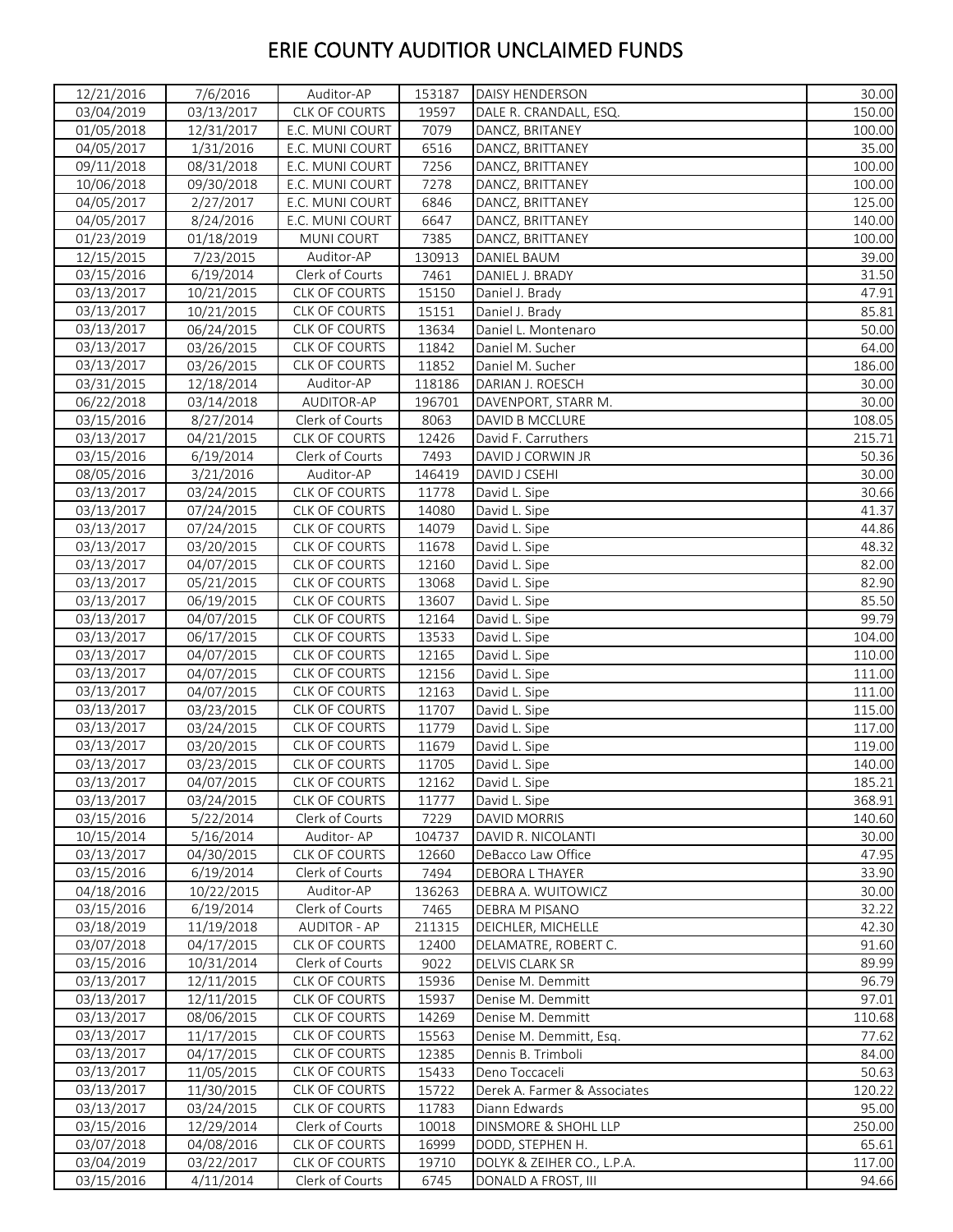| 03/13/2017 | 01/28/2015          | CLK OF COURTS        | 10548  | Donald R. Parker             | 32.00    |
|------------|---------------------|----------------------|--------|------------------------------|----------|
| 03/15/2016 | 12/29/2014          | Clerk of Courts      | 9994   | DONNA J WARD                 | 134.58   |
| 07/02/2018 | 06/22/2018          | DRETAC               | 24627  | DONNA M. YOUNG, ET AL        | 8,991.06 |
| 03/13/2017 | 07/15/2015          | CLK OF COURTS        | 13896  | Dorothy Sharpe Parzynski     | 93.10    |
| 03/27/2017 | 9/30/2016           | Auditor-AP           | 158665 | DOUGLAS A MYERS              | 30.00    |
| 04/05/2017 | $\frac{9}{23}/2014$ | E.C. MUNI COURT      | 6030   | DOWNING, ANN M               | 32.99    |
| 03/13/2017 | 10/26/2015          | <b>CLK OF COURTS</b> | 15220  | Duane C. Ohly                | 70.90    |
| 03/18/2019 | 11/02/2018          | <b>AUDITOR - AP</b>  | 210543 | DUBBERT, AARON L.            | 30.00    |
| 03/04/2019 | 03/20/2017          | CLK OF COURTS        | 19659  | DYER GARAFALO MANN & SCHULTZ | 62.51    |
| 03/04/2019 | 01/26/2017          | CLK OF COURTS        | 18901  | EDMON, DANNIE K.             | 110.66   |
| 03/31/2015 | 10/22/2014          | Auditor-AP           | 114001 | EDMOND G. KOLYCHECK          | 30.00    |
| 09/13/2017 | 06/10/2008          | DRETAC               | 24080  | EDWARD MARTIN, ET AL         | 1,015.75 |
| 03/13/2017 | 10/20/2015          | CLK OF COURTS        | 15115  | Edwin M. Coles               | 41.75    |
| 03/15/2016 | 2/12/2014           | Clerk of Courts      | 5443   | EILENE M. PAIZ               | 101.87   |
| 03/04/2019 | 02/27/2017          | <b>CLK OF COURTS</b> | 19251  | EKLUND, PAUL D.              | 116.00   |
| 03/13/2017 | 04/29/2015          | CLK OF COURTS        | 12590  | Elaine M. Pfleiderer         | 139.73   |
| 02/18/2016 | 2/3/2014            | Juvenile Ct          | 20128  | ELIZABETH PALMISON           | 45.00    |
| 03/04/2019 | 02/21/2017          | CLK OF COURTS        | 19113  | ELLIS, MADRY L.              | 120.26   |
| 03/13/2017 | 12/22/2015          | CLK OF COURTS        | 16084  | Elsebeth Baumgartner         | 119.89   |
| 03/04/2019 |                     | CLK OF COURTS        | 19293  | <b>EMERY, ROGER</b>          | 64.84    |
|            | 02/28/2017          |                      |        |                              | 103.97   |
| 02/02/2018 | 07/01/2016          | <b>JUVENILE CRT</b>  | 20713  | ENDERBY, NATHANIEL           |          |
| 03/07/2018 | 06/06/2016          | <b>CLK OF COURTS</b> | 17442  | ENGLISH, BRENT L.            | 132.17   |
| 03/13/2017 | 12/03/2015          | CLK OF COURTS        | 15824  | Eric K. Heiland              | 112.46   |
| 03/13/2017 | 10/20/2015          | <b>CLK OF COURTS</b> | 15109  | Eric R. Weisenburger         | 92.25    |
| 03/13/2017 | 03/23/2015          | CLK OF COURTS        | 11712  | Eric R. Weisenburger         | 151.00   |
| 03/13/2017 | 12/17/2015          | CLK OF COURTS        | 16059  | Eric R. Weisenburger, Esq.   | 95.80    |
| 03/15/2016 | 4/16/2014           | Clerk of Courts      | 6817   | <b>ERIC T KOHUT</b>          | 78.85    |
| 03/15/2016 | 8/21/2014           | Clerk of Courts      | 7980   | <b>ERIC T KOHUT</b>          | 88.56    |
| 03/13/2017 | 06/12/2015          | CLK OF COURTS        | 13477  | Eric T. Kohut                | 141.74   |
| 12/21/2016 | 4/6/2016            | Auditor-AP           | 147763 | <b>ERICK JUAREZ</b>          | 35.00    |
| 03/15/2016 | 12/15/2014          | Clerk of Courts      | 9724   | ERIE INSURANCE GROUP         | 50.00    |
| 03/13/2017 | 06/30/2015          | <b>CLK OF COURTS</b> | 13715  | Erin McManus Goodwin         | 58.33    |
| 03/31/2015 | 9/26/2014           | Auditor-AP           | 112551 | ESTATE OF CHARLES W. REED    | 1,421.38 |
| 03/04/2019 | 02/23/2017          | <b>CLK OF COURTS</b> | 19132  | ETTER, BONNIE THOMPSON       | 92.01    |
| 10/18/2017 | 10/17/2017          | SHERIFF              | 24212  | EVA G POOL, ET AL            | 2,048.13 |
| 03/04/2019 | 07/31/2017          | CLK OF COURTS        | 20411  | EVERETT, CHIKELA             | 31.28    |
| 03/04/2019 | 03/03/2017          | <b>CLK OF COURTS</b> | 19407  | FALLETTA, SALVATORE J.       | 81.44    |
| 06/28/2017 | 4/28/2017           | E.C. MUNI COURT      | 7834   | FARREN, CORY F.              | 80.00    |
| 03/15/2016 | 4/25/2014           | Clerk of Courts      | 6949   | <b>FEGEN &amp; ESHRICH</b>   | 106.22   |
| 03/15/2016 | 4/18/2014           | Clerk of Courts      | 6840   | <b>FEGEN &amp; ESHRICH</b>   | 125.83   |
| 12/15/2015 | 6/26/2015           | Auditor-AP           | 129386 | FELICIA A. EGBERT            | 30.00    |
| 11/19/2018 | 07/06/2018          | AUDITOR-AP           | 203726 | FELTER, TIFFANY              | 63.00    |
| 03/04/2019 | 05/12/2017          | <b>CLK OF COURTS</b> | 20071  | FELTY & LEIMBRIGHT CO LPA    | 55.52    |
| 03/04/2019 | 03/14/2017          | CLK OF COURTS        | 19606  | FELTY & LEIMBRIGHT CO LPA    | 56.96    |
| 03/04/2019 | 02/22/2017          | CLK OF COURTS        | 19128  | FELTY & LEIMBRIGHT CO LPA    | 131.39   |
| 03/04/2019 | 03/07/2017          | <b>CLK OF COURTS</b> | 19436  | FELTY & LEIMBRIGHT CO LPA    | 177.35   |
| 03/04/2019 | 03/09/2017          | CLK OF COURTS        | 19556  | FELTY & LEIMBRIGHT CO LPA    | 321.55   |
| 03/04/2019 | 04/28/2017          | CLK OF COURTS        | 19999  | FELTY & LEIMBRIGHT CO LPA    | 746.73   |
| 03/04/2019 | 02/22/2017          | CLK OF COURTS        | 19129  | FELTY & LEIMBRIGHT CO LPA    | 779.20   |
| 03/04/2019 | 04/06/2017          | CLK OF COURTS        | 19842  | FELTY & LEIMBRIGHT CO LPA    | 939.00   |
| 03/04/2019 | 02/22/2017          | <b>CLK OF COURTS</b> | 19130  | FELTY & LEIMBRIGHT CO LPA    | 1,443.51 |
| 03/04/2019 | 02/22/2017          | CLK OF COURTS        | 19127  | FELTY & LEIMBRIGHT CO LPA    | 1,458.05 |
| 03/04/2019 | 12/18/2017          | <b>CLK OF COURTS</b> | 21019  | FELTY & LEIMBRIGHT CO LPA    | 2,031.00 |
| 02/20/2018 | 11/08/2017          | AUDITOR-AP           | 183737 | FELTY & LEMBRIGHT CO., LPA   | 450.00   |
| 03/04/2019 | 05/24/2017          | <b>CLK OF COURTS</b> | 20131  | FELTY, KRISS D.              | 126.53   |
| 08/08/2018 | 07/31/2018          | E.C. MUNI COURT      | 8133   | FESTGE, TROY A               | 128.00   |
| 03/27/2017 | 12/12/2016          | Auditor-AP           | 163422 | FLORENTINO E DE LAGUNA       | 30.00    |
| 12/20/2018 | 09/21/2018          | AUDITOR-AP           | 208329 | FLOWERS, ELIJAH C.           | 30.00    |
| 03/13/2017 | 12/15/2015          | CLK OF COURTS        | 16003  | Flynn Py & Kruse             | 101.35   |
| 03/13/2017 | 12/15/2015          | CLK OF COURTS        | 16004  | Flynn, Py & Kruse            | 54.93    |
| 04/05/2017 | 12/31/2015          | E.C. MUNI COURT      | 7508   | FORILLE, SHRYA L             | 45.00    |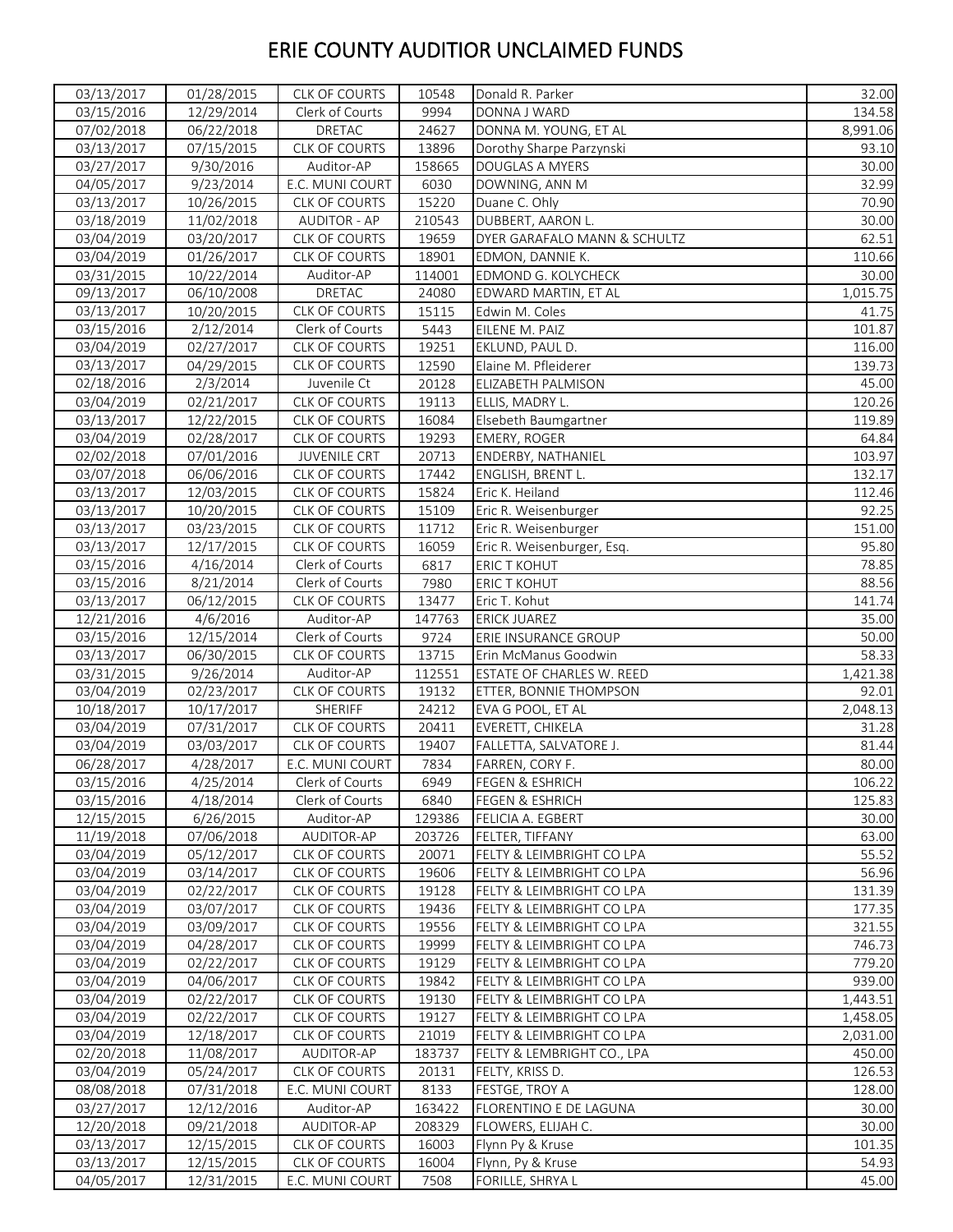| 02/01/2017 | 2/1/2017   | <b>JUVENILE CT</b>   | 20400  | FORNEY, AMBER                                 | 45.00             |
|------------|------------|----------------------|--------|-----------------------------------------------|-------------------|
| 03/13/2017 | 04/21/2015 | CLK OF COURTS        | 12455  | Foster, Swift, Collins & Smith PC             | 66.56             |
| 03/07/2018 | 11/30/2018 | CLK OF COURTS        | 18684  | FRANK C. GIAMBOI LLC                          | 142.98            |
| 12/20/2018 | 09/05/2018 | AUDITOR-AP           | 206984 | FRANKS, ASHLEY N.                             | 343.57            |
| 08/22/2018 | 04/18/2018 | AUDITOR-AP           | 198626 | FRAUSTO, ELIAS H.                             | 30.00             |
| 09/29/2017 | 05/31/2017 | AUDITOR-AP           | 173940 | FRAZIER, CARRIE L                             | 30.00             |
| 03/13/2017 | 01/12/2015 | CLK OF COURTS        | 10152  | Freeman, Anselmo, Lindberg                    | 84.74             |
| 03/31/2015 | 10/10/2014 | Auditor-AP           | 113591 | <b>FRONTIER</b>                               | 52.17             |
| 03/13/2017 | 08/31/2015 | CLK OF COURTS        | 14573  | Fulton, Friedman & Gullac                     | 120.60            |
| 12/15/2015 | 8/28/2015  | Auditor-AP           | 133297 | GABRIEL J. BIECHELER                          | 30.00             |
| 03/04/2019 | 03/09/2017 | CLK OF COURTS        | 19547  | GALLON, TAKACS, BOISSONEALT & SCHAFFER CO LPA | 145.00            |
| 12/20/2018 | 09/11/2018 | AUDITOR-AP           | 207384 | GARARD, THOMAS A.                             | 30.00             |
| 06/21/2018 | 06/19/2018 | DRETAC               | 24614  | GAYLORD SHOLES, ET AL                         | 10,103.10         |
| 03/13/2017 | 06/12/2015 | CLK OF COURTS        | 13455  | George C. Ford                                | 48.00             |
| 03/13/2017 | 12/14/2015 | CLK OF COURTS        | 15966  | George M. Evans                               | 52.70             |
| 03/13/2017 | 04/30/2015 | <b>CLK OF COURTS</b> | 12719  | George M. Evans                               | 74.34             |
| 02/02/2018 | 11/02/2016 | <b>JUVENILE CRT</b>  | 20770  | GEORGE, DENISHA                               | 50.00             |
| 03/04/2019 | 04/06/2017 | CLK OF COURTS        | 19835  | GEORGE, KEIS                                  | 142.02            |
| 03/13/2017 | 06/18/2015 | CLK OF COURTS        | 13562  | Gianina P. Ferreyra                           | 50.00             |
| 12/21/2016 | 8/2/2016   | Auditor-AP           | 154941 | <b>GILBERT BUCHOLZ</b>                        | 1,100.00          |
| 03/13/2017 | 12/22/2015 | <b>CLK OF COURTS</b> | 16087  | Glowacki & Associates Co.                     | 76.57             |
| 03/15/2016 | 11/6/2014  | Clerk of Courts      | 9136   | GRANT & O'MALLEY CO LPA                       | 128.21            |
| 02/05/2019 | 01/31/2019 | E.C. MUNI COURT      | 8087   | GREEN, DENARD C.                              | 118.00            |
| 03/04/2019 | 03/07/2017 | CLK OF COURTS        | 19474  | GREEN, RENEE W.                               | 89.96             |
| 03/13/2017 |            | <b>CLK OF COURTS</b> |        |                                               | 89.44             |
|            | 12/14/2015 |                      | 15967  | Gregory A. Gordillo, Jr.                      |                   |
| 03/13/2017 | 03/23/2015 | CLK OF COURTS        | 11713  | Gregory C. Bauman                             | 38.39<br>4,957.07 |
| 06/26/2017 | 6/22/2017  | DRETAC               | 23937  | GREGORY J KEMP, ET AL                         |                   |
| 03/13/2017 | 04/07/2015 | CLK OF COURTS        | 12172  | Gregory S. McGory                             | 55.70             |
| 12/20/2018 | 05/18/2018 | <b>AUDITOR</b>       | 16912  | <b>GREGORY STILTNER, ESTATE OF</b>            | 1,071.26          |
| 03/27/2017 | 12/15/2016 | Auditor-AP           | 163875 | <b>GREGORY W BODKIN</b>                       | 197.20            |
| 08/22/2018 | 04/05/2018 | AUDITOR-AP           | 198175 | GRIMM, EDWARD L.                              | 210.00            |
| 03/13/2017 | 04/07/2015 | CLK OF COURTS        | 12205  | Guy Lammert & Towne                           | 132.48            |
| 03/15/2016 | 8/26/2014  | Clerk of Courts      | 8028   | <b>GUY SAGLIOCCOLO</b>                        | 31.91             |
| 02/02/2018 | 08/01/2016 | <b>JUVENILE CRT</b>  | 20715  | HALL, ALAN                                    | 50.00             |
| 06/22/2018 | 03/14/2018 | AUDITOR-AP           | 196708 | HAMILTON, GAIL K.                             | 270.00            |
| 08/02/2017 | 7/31/2017  | E.C. MUNI COURT      | 6968   | HAMMOND, TAMI                                 | 180.00            |
| 03/04/2019 | 05/31/2017 | CLK OF COURTS        | 20193  | HARDMAN, MELINDA                              | 90.95             |
| 03/13/2017 | 10/21/2015 | <b>CLK OF COURTS</b> | 15157  | Harry A. Livingston                           | 64.36             |
| 03/15/2016 | 2/12/2014  | Clerk of Courts      | 5449   | HEATHER C. NASON                              | 151.63            |
| 03/13/2017 | 03/11/2015 | <b>CLK OF COURTS</b> | 11394  | Heidi M. Crum                                 | 100.00            |
| 03/04/2019 | 02/21/2017 | <b>CLK OF COURTS</b> | 19105  | HEILAND, ERIC K.                              | 81.57             |
| 03/31/2015 | 7/2/2014   | Auditor-AP           | 107695 | HELEN R. KLAIBER                              | 465.76            |
| 03/04/2019 | 02/21/2014 | CLK OF COURTS        | 5546   | HENDERSON, BRUCE                              | 54.66             |
| 03/13/2017 | 04/17/2015 | CLK OF COURTS        | 12386  | Herbert Palkovitz                             | 118.26            |
| 05/04/2018 | 04/30/2018 | E.C. MUNI COURT      | 8053   | HINDISKERE, RAHUL P.                          | 56.00             |
| 12/15/2017 | 08/08/2017 | AUDITOR-AP           | 178419 | HOLT-BUCHS, CASSADY                           | 30.00             |
| 04/16/2019 | 2018       | SHERIFF              | 3620   | HOLZ, HENRY                                   | 36.00             |
| 12/21/2016 | 8/19/2016  | Auditor-AP           | 156040 | HOPE ANN WALLACE                              | 30.00             |
| 09/29/2017 | 04/28/2017 | AUDITOR-AP           | 171930 | <b>HOTY ENTERPRISES</b>                       | 70.00             |
| 03/15/2016 | 9/4/2014   | Clerk of Courts      | 8233   | HOTY MANAGEMENT                               | 87.97             |
| 03/04/2019 | 04/06/2017 | <b>CLK OF COURTS</b> | 19836  | HOWARD V MISHLER CO                           | 138.92            |
| 03/04/2019 | 03/01/2017 | <b>CLK OF COURTS</b> | 19353  | HOWELLS, GEORGE A.                            | 32.65             |
| 03/07/2018 | 05/24/2016 | <b>CLK OF COURTS</b> | 17217  | HOWELLS, GEORGE A.                            | 99.60             |
| 03/04/2019 | 03/02/2017 | <b>CLK OF COURTS</b> | 19392  | HUBER, RICHARD R.                             | 62.80             |
| 03/13/2017 | 04/03/2015 | <b>CLK OF COURTS</b> | 12135  | Hunter & Schank Co. LPA                       | 136.00            |
| 03/13/2017 | 04/07/2015 | CLK OF COURTS        | 12232  | Hunter & Schank Co., LPA                      | 114.00            |
| 03/15/2016 | 10/21/2014 | Clerk of Courts      | 8801   | HUNTER & SCHANK COMPANY                       | 114.89            |
| 03/07/2018 | 02/19/2016 | <b>CLK OF COURTS</b> | 16665  | HUNTER & SCHANK COMPANY                       | 250.00            |
| 12/28/2017 | 09/26/2017 | AUDITOR-AP           | 181198 | HUPP, JAMES J.                                | 30.00             |
| 08/22/2018 | 04/13/2018 | AUDITOR-AP           | 198470 | HURON CO SOLID WASTE DISTRICT                 | 85.50             |
| 12/21/2016 | 8/10/2016  | Auditor-AP           | 155160 | HURON CO SOLID WASTE DISTRICT                 | 148.77            |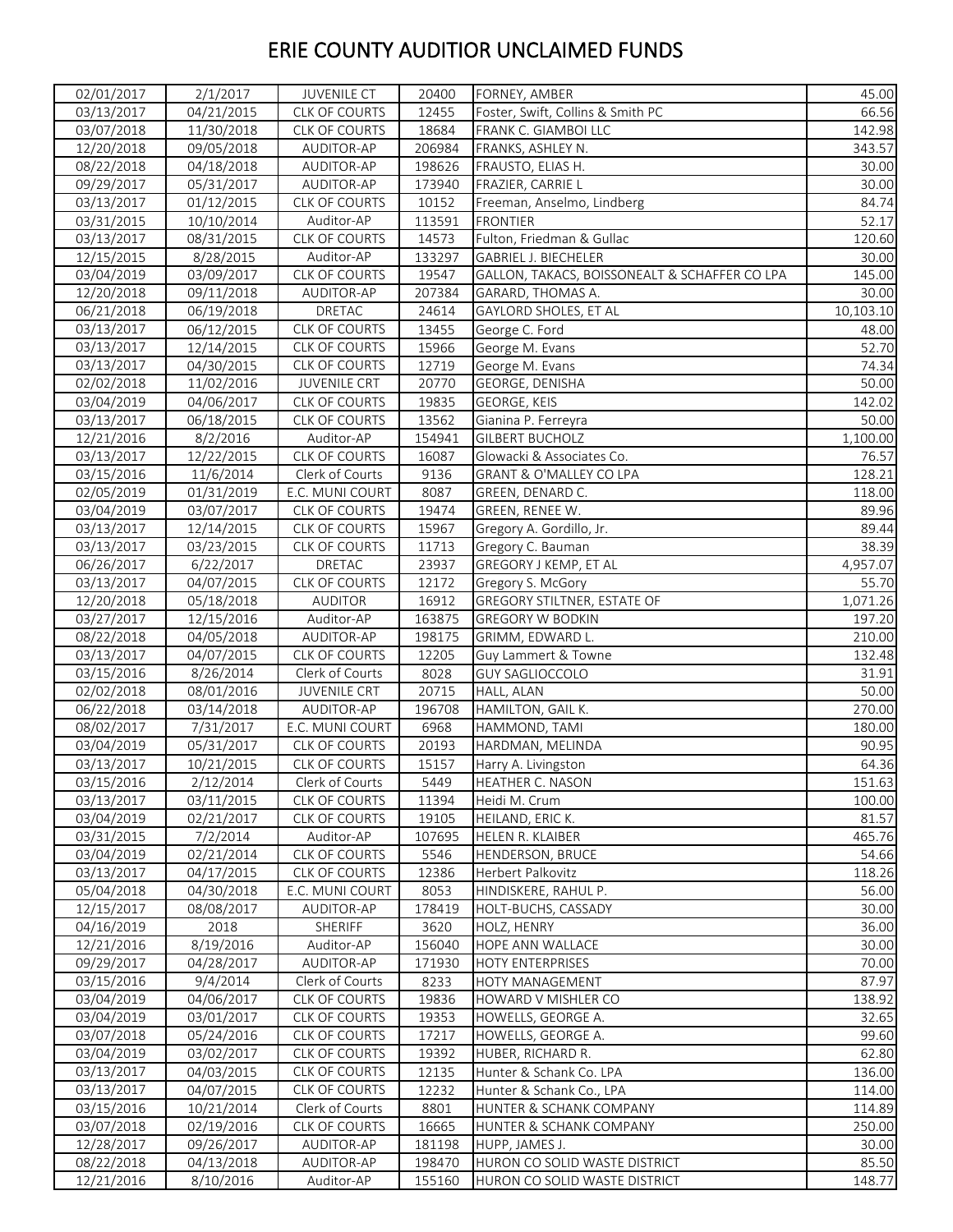| 12/20/2018              | 09/20/2018               | AUDITOR-AP           | 208179 | HURON COUNTY SOLID WASTE DISTRICT | 187.83    |
|-------------------------|--------------------------|----------------------|--------|-----------------------------------|-----------|
| 11/19/2018              | 08/15/2018               | AUDITOR-AP           | 205937 | HURON COUNTY SOLID WASTE DISTRICT | 466.47    |
| 10/17/2018              | 10/15/2018               | DRETAC               | 24742  | IEIT, LLC, ET AL                  | 3,728.45  |
| 08/22/2018              | 04/27/2018               | AUDITOR-AP           | 199458 | INMAN, MISTY                      | 154.00    |
| 11/19/2018              | 06/29/2018               | AUDITOR-AP           | 203235 | IRELAND, STEPHEN D.               | 30.00     |
| 03/13/2017              | 12/07/2015               | <b>CLK OF COURTS</b> | 15849  | Isaac, Brant, Ledman              | 74.09     |
| 03/04/2019              | 03/08/2017               | CLK OF COURTS        | 19523  | ITA, TIMOTHY A.                   | 150.00    |
| 03/13/2017              | 05/21/2015               | <b>CLK OF COURTS</b> | 13036  | J M Sealts Company                | 81.43     |
| 03/15/2016              | 3/20/2014                | Clerk of Courts      | 5662   | J. HILL                           | 59.66     |
| 02/18/2016              | 2/28/2014                | Juvenile Ct          | 20161  | <b>JACK DOYLE</b>                 | 30.00     |
| 02/01/2017              | 2/1/2017                 | <b>JUVENILE CT</b>   | 20523  | JADWOSOAK, MICHAEL                | 84.29     |
| 03/04/2019              | 04/21/2017               | CLK OF COURTS        | 19902  | JAFFE, DAVID I.                   | 139.80    |
| 03/15/2016              | 11/12/2014               | Clerk of Courts      | 9183   | JAMES BARNUM                      | 49.00     |
| 12/14/2016              | 12/12/2016               | <b>DRETAC</b>        | 23481  | JAMES D TURNER & EVELYN T STEEN   | 1,827.20  |
| 03/15/2016              | 4/22/2014                | Clerk of Courts      | 6858   | JAMES F EBEL                      | 58.66     |
| 09/13/2017              | 08/20/2012               | DRETAC               | 24080  | JAMES J HUGHES, ET AL             | 37,433.22 |
| 03/13/2017              | 07/28/2015               | <b>CLK OF COURTS</b> | 14124  | James P. Dady                     | 384.77    |
| 03/15/2016              | 8/27/2014                | Clerk of Courts      | 8080   | JAMES W CHILDS                    | 145.83    |
| 03/15/2016              | 5/8/2014                 | Clerk of Courts      | 7070   | <b>JAMES WALLACE</b>              | 36.86     |
| 08/22/2018              | 04/05/2018               | AUDITOR-AP           | 198203 | JAMES, ALI                        | 139.59    |
| 12/15/2015              | 8/26/2015                | Auditor-AP           | 133080 | JAN WESKE BUCHOLZ                 | 36.46     |
| 03/15/2016              | 2/21/2014                | Clerk of Courts      | 5552   | JANET (EVANGELISTA) RATH          | 70.66     |
| 03/15/2016              | 2/12/2014                | Clerk of Courts      | 5452   | JANET E. HALES, ATTY              | 50.00     |
| $\overline{03}/15/2016$ | 2/21/2014                | Clerk of Courts      | 5553   | <b>JANICE BARBER</b>              | 77.98     |
| 10/19/2018              | 10/17/2018               | DRETAC               | 24749  | JANICE EDWARDS, ET AL             | 21,485.45 |
| 03/13/2017              |                          | <b>CLK OF COURTS</b> | 14981  | Janik LLP                         | 50.00     |
| 03/04/2019              | 10/08/2015<br>06/20/2017 | <b>CLK OF COURTS</b> | 20229  | JAVITCH BLOCK & RATHBONE          | 1,043.00  |
| $\overline{03}/15/2016$ | 10/27/2014               | Clerk of Courts      | 8917   | JAVITCH, BLOCK & RATHBONE         | 100.00    |
|                         |                          | <b>CLK OF COURTS</b> | 19291  | JAVITCH, BLOCK & RATHBONE         |           |
| 03/04/2019              | 02/28/2017               |                      |        |                                   | 32.00     |
| 03/13/2017              | 06/12/2015               | <b>CLK OF COURTS</b> | 13447  | Javitch, Block & Rathbone         | 84.79     |
| 03/13/2017              | 02/12/2015               | <b>CLK OF COURTS</b> | 10744  | Javitch, Block & Rathbone         | 103.30    |
| 03/13/2017              | 06/12/2015               | CLK OF COURTS        | 13456  | Javitch, Block & Rathbone         | 130.44    |
| 03/15/2016              | 6/30/2014                | Clerk of Courts      | 7600   | JEFFERY B KELLER                  | 44.71     |
| 03/13/2017              | 07/15/2015               | CLK OF COURTS        | 13988  | Jeffrey A. Burd, Esq.             | 60.59     |
| 03/13/2017              | 09/09/2015               | CLK OF COURTS        | 14668  | Jeffrey C. Zilba LLC              | 100.60    |
| 03/15/2016              | 6/17/2014                | Clerk of Courts      | 7433   | JEFFREY K LEHMAN                  | 143.77    |
| 03/15/2016              | 6/26/2014                | Clerk of Courts      | 7552   | <b>JEFFREY L KOBERG</b>           | 89.26     |
| 03/15/2016              | 4/15/2014                | Clerk of Courts      | 6777   | JEFFREY L. KOBERG                 | 99.51     |
| 03/13/2017              | 10/30/2015               | CLK OF COURTS        | 15355  | Jeffrey L. Neibler                | 36.91     |
| 04/18/2016              | 9/23/2015                | Auditor-AP           | 134583 | JEFFREY P. JACKSON                | 30.00     |
| 02/22/2017              | 2/17/2017                | PROBATE              | 6258   | JENKINS, SANDRA                   | 77.92     |
| 04/18/2016              | 11/23/2015               | Auditor-AP           | 138911 | JENNIFER A. GALLOWAY              | 30.00     |
| 03/15/2016              | 6/26/2014                | Clerk of Courts      | 7586   | JENNIFER L MUNOZ                  | 147.14    |
| 03/31/2015              | 11/12/2014               | Auditor-AP           | 115539 | JENNIFER L. MCKILLIPS             | 30.00     |
| 09/13/2017              | 09/10/2013               | DRETAC               | 24080  | JENNIFER SMITH, ET AL             | 644.00    |
| 12/21/2016              | 7/14/2016                | Auditor-AP           | 153818 | <b>JEREMY FOX</b>                 | 49.50     |
| 03/07/2016              | 4/28/2014                | Probate              | 5453   | JERRY BRYAN                       | 33.05     |
| 03/13/2017              | 07/15/2015               | <b>CLK OF COURTS</b> | 13875  | Jessica Gschwind                  | 250.00    |
| 08/05/2016              | 3/30/2016                | Auditor-AP           | 147210 | <b>JESSICA L SOWDER</b>           | 279.00    |
| 12/15/2015              | 6/12/2015                | Auditor-AP           | 128615 | JIMMY A. ARQUETTE                 | 30.00     |
| 03/13/2017              | 10/30/2015               | CLK OF COURTS        | 15356  | Jimmy R. Neal                     | 44.60     |
| 12/15/2015              | 5/28/2015                | Auditor-AP           | 127560 | JIM'S AUTO SALVAGE                | 50.00     |
| 03/13/2017              | 03/23/2015               | CLK OF COURTS        | 11718  | JoAnn V. Johnson                  | 80.00     |
| 03/31/2015              | 12/8/2014                | Auditor-AP           | 117499 | JOHN & KATHY ALEXANDER            | 93.40     |
| 12/15/2015              | 8/04/2015                | Auditor-AP           | 131851 | JOHN & KATHY ALEXANDER            | 93.40     |
| 03/07/2018              | 08/24/2016               | <b>CLK OF COURTS</b> | 18084  | JOHN C HENCK & ASSOCIATES         | 178.66    |
| 03/13/2017              | 01/30/2015               | <b>CLK OF COURTS</b> | 10627  | John F. Kirwan                    | 85.06     |
| 03/13/2017              | 07/24/2015               | CLK OF COURTS        | 14085  | John F. Kirwan                    | 190.00    |
| 03/13/2017              | 12/15/2015               | CLK OF COURTS        | 16006  | John G. Rust, Esq.                | 118.63    |
| 12/15/2015              | 6/26/2015                | Auditor-AP           | 129406 | JOHN J. POLAK                     | 30.00     |
| 03/13/2017              | 10/20/2015               | CLK OF COURTS        | 15103  | John P. Caffey, Jr.               | 133.24    |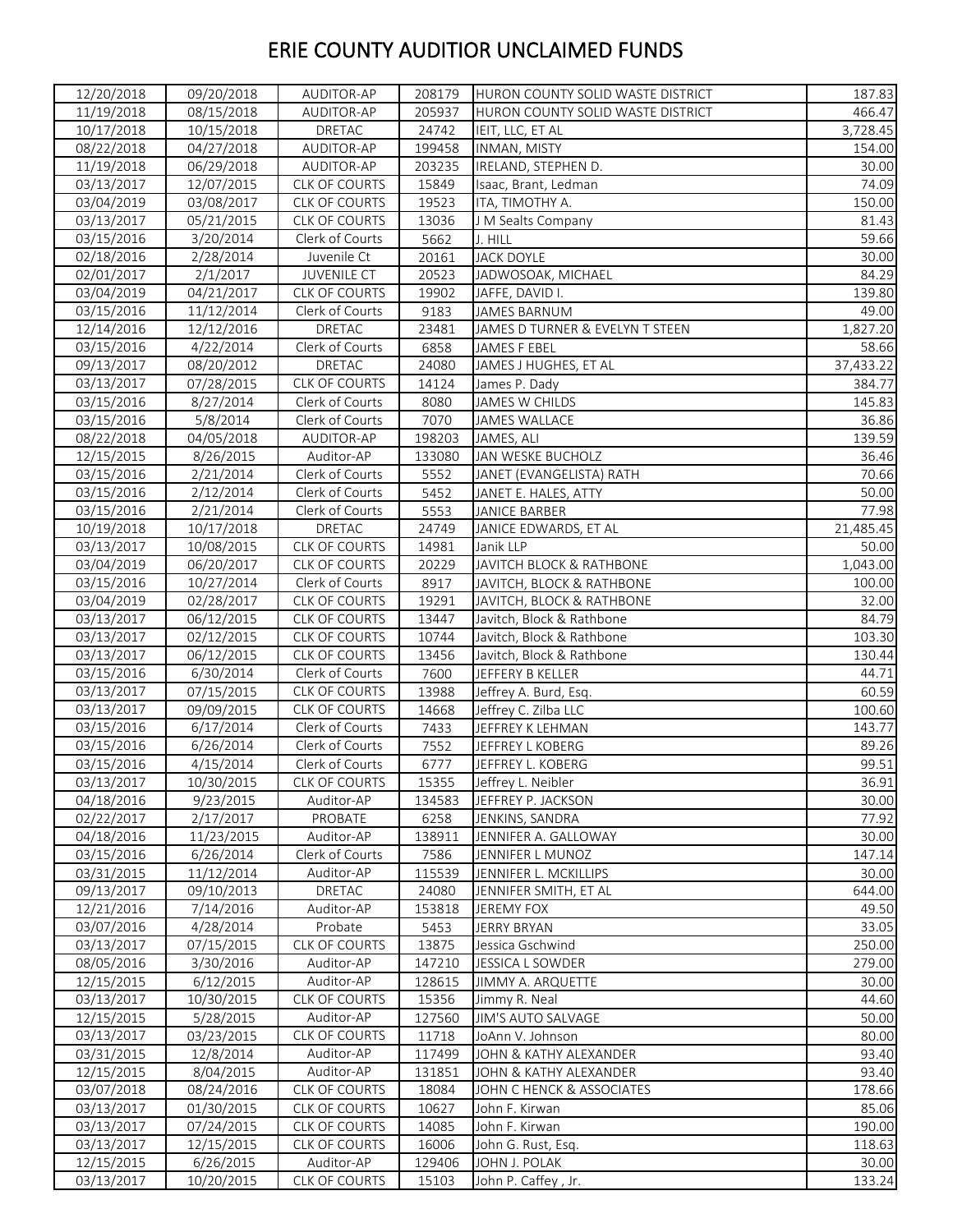| 03/04/2019<br>02/21/2017<br><b>CLK OF COURTS</b><br>19109<br>JOHN R. MIRALDI, CO., LPA<br>102.72<br>03/13/2017<br><b>CLK OF COURTS</b><br>06/19/2015<br>13598<br>John Riehms<br>100.00<br>CLK OF COURTS<br>03/13/2017<br>02/09/2015<br>10674<br>53.77<br>John S. Partin<br>03/13/2017<br>11/30/2015<br><b>CLK OF COURTS</b><br>15723<br>65.96<br>John W. Vogel<br>03/13/2017<br><b>CLK OF COURTS</b><br>13211<br>05/29/2015<br>John Walker<br>46.36<br>375.00<br>4/1/2014<br>20189<br>02/18/2016<br>Juvenile Ct<br>JOHNY COLEMAN<br>03/27/2017<br>10/4/2016<br>158786<br>Auditor-AP<br>JONATHON J PRIBANIC<br>30.00<br>03/18/2019<br><b>AUDITOR - AP</b><br>212915<br>12/10/2018<br>JONES, JOSHUA R.<br>30.00<br>11/19/2018<br>AUDITOR-AP<br>204129<br>100.00<br>07/16/2018<br>JORDAN, MELISSA<br>11721<br>110.00<br>03/13/2017<br>03/23/2015<br>CLK OF COURTS<br>Jorge Seba<br><b>CLK OF COURTS</b><br>12798<br>Joseph G. Ritzenthaler<br>32.00<br>03/13/2017<br>05/07/2015<br>13059<br>03/13/2017<br>05/21/2015<br>CLK OF COURTS<br>Joseph V. Pagano<br>250.00<br>10/04/2018<br>10/02/2018<br>DRETAC<br>24725<br>JOYCE L. WOOLF, TRUSTEE, ET AL<br>643.06<br>Auditor-AP<br>12/15/2015<br>8/04/2015<br>131770<br><b>JUDY MCCURDY</b><br>30.00<br>03/15/2016<br>12/22/2014<br>Clerk of Courts<br>50.00<br>9904<br><b>JUDY V CRUM</b><br>Auditor-AP<br>10/15/2014<br>5/16/2014<br>JULIE A. HAMMOND<br>90.00<br>104725<br>95.00<br>03/13/2017<br>03/23/2015<br>CLK OF COURTS<br>11723<br>Julie Arnott<br>03/13/2017<br>09/16/2015<br>CLK OF COURTS<br>14755<br>June M. Maslanka<br>64.02<br>18100<br>50.00<br>03/07/2018<br>08/24/2016<br><b>CLK OF COURTS</b><br><b>K ROBERTS CONSTRUCTION</b><br>CLK OF COURTS<br>19315<br>100.36<br>03/04/2019<br>02/28/2017<br>KADERBEK, M. L.<br>117.00<br>03/04/2019<br>02/28/2017<br><b>CLK OF COURTS</b><br>19316<br>KADERBEK, MARY LOU<br>12/15/2015<br>Auditor-AP<br>8/31/2015<br>133388<br>KATELYN A. WEBER<br>30.00<br>12/15/2015<br>7/13/2015<br>Auditor-AP<br>36.00<br>130291<br>KATHARINE C. WYCKOFF<br>03/13/2017<br>04/03/2015<br><b>CLK OF COURTS</b><br>50.00<br>12132<br>Kathleen M. Guarente<br>Auditor-AP<br>12/15/2015<br>8/31/2015<br>KATHRYN K. MCKILLIPS<br>133372<br>30.00<br>119.15<br>03/04/2019<br>05/10/2017<br>CLK OF COURTS<br>20055<br>KEIS, WILLIAM H. JR.<br>03/04/2019<br>03/02/2017<br><b>CLK OF COURTS</b><br>19381<br>KELLEY, C. BRADFORD<br>46.24<br>12/15/2015<br>7/06/2015<br>Auditor-AP<br>129844<br>52.52<br><b>KELLI DAVIS</b><br>12/15/2015<br>6/26/2015<br>Auditor-AP<br>129410<br>KELLY L. SCHOEWE<br>02/14/2019<br>06/13/2017<br>PROBATE<br>6361<br><b>KELSEY LAW</b><br>03/13/2017<br>12/11/2015<br><b>CLK OF COURTS</b><br>15944<br>Kenneth Bauman, Esg.<br>08/05/2016<br>3/21/2016<br>Auditor-AP<br>146434<br>KENNETH W NOSER<br>03/15/2016<br>4/7/2014<br>Clerk of Courts<br>6680<br><b>KEVIN MICHAEL MCCLURE</b><br>04/16/2019<br>2018<br>SHERIFF<br>3620<br>KIRK, TANA<br>03/07/2018<br>03/20/2014<br>CLK OF COURTS<br>5664<br>KIRWAN, JOHN F.<br>03/07/2018<br>03/20/2014<br>CLK OF COURTS<br>5665<br>KIRWAN, JOHN F.<br>03/07/2018<br>03/25/2014<br><b>CLK OF COURTS</b><br>KIRWAN, JOHN F.<br>6569<br>03/07/2018<br>CLK OF COURTS<br>7348<br>KIRWAN, JOHN F.<br>06/10/2014<br>03/07/2018<br>04/22/2014<br><b>CLK OF COURTS</b><br>6874<br>KIRWAN, JOHN F.<br>06/26/2017<br>2/10/2017<br>AUDITOR-AP<br>KITTS, MELISSA<br>167103<br>02/14/2019<br>06/05/2017<br>PROBATE<br>6350<br>KOLEK, PAMELA G.<br>03/07/2018<br>06/27/2017<br>CLK OF COURTS<br>17625<br>KREINER, FREDERICK J.<br>03/15/2016<br>Clerk of Courts<br>43.00<br>8/29/2014<br>8166<br>KRISS D FELTY<br>03/13/2017<br>01/27/2015<br>CLK OF COURTS<br>10530<br>Kurilic Law Office LLC<br>11/09/2018<br>E.C. MUNI COURT<br>8199<br>LAMB, RACHEL L.<br>10/31/2018<br>03/04/2019<br>05/09/2017<br>CLK OF COURTS<br>20027<br>LAMMERT & CO LLC<br>03/13/2017<br>09/09/2015<br><b>CLK OF COURTS</b><br>14666<br>LandAmerica/Lawyers Title<br>1/14/2016<br>Auditor-AP<br>142286<br>LARA B WILKEN<br>08/05/2016<br>03/13/2017<br>07/16/2015<br>CLK OF COURTS<br>13990<br>Larry Klein<br>03/13/2017<br>03/26/2015<br>CLK OF COURTS<br>11937<br>Larry M. Stevens<br>03/04/2019<br>04/21/2017<br>19928<br>CLK OF COURTS<br>LATCHNEY, JOHN D.<br>Auditor-AP<br>04/18/2016<br>11/23/2015<br>138938<br>LAURA J. KENNEDY<br>03/13/2017<br>10/14/2015<br>15039<br>CLK OF COURTS<br>Laurie B. Santi<br>06/22/2018<br>03/14/2018<br>AUDITOR-AP<br>196714<br>LAVINE, DEAN C. JR.<br>03/15/2016<br>9/29/2014<br>Clerk of Courts<br>8551<br>LAW OFFICE OF GEORGE M. EVANS<br>03/13/2017<br>04/09/2015<br>12265<br>Law Office of George M. Evans<br><b>CLK OF COURTS</b><br>03/15/2016<br>10/31/2014<br>Clerk of Courts<br>9052<br>LAW OFFICE OF JEFFERY D TEMAS<br>03/15/2016<br>10/30/2014<br>Clerk of Courts<br>8993<br>LAW OFFICE OF MANBIR<br>03/13/2017<br>02/12/2015<br>CLK OF COURTS<br>10768<br>Law Office of Manbir S. Sandhu | 03/13/2017 | 12/02/2015 | CLK OF COURTS | 15793 | John R. Kuhl                   | 70.82   |
|-----------------------------------------------------------------------------------------------------------------------------------------------------------------------------------------------------------------------------------------------------------------------------------------------------------------------------------------------------------------------------------------------------------------------------------------------------------------------------------------------------------------------------------------------------------------------------------------------------------------------------------------------------------------------------------------------------------------------------------------------------------------------------------------------------------------------------------------------------------------------------------------------------------------------------------------------------------------------------------------------------------------------------------------------------------------------------------------------------------------------------------------------------------------------------------------------------------------------------------------------------------------------------------------------------------------------------------------------------------------------------------------------------------------------------------------------------------------------------------------------------------------------------------------------------------------------------------------------------------------------------------------------------------------------------------------------------------------------------------------------------------------------------------------------------------------------------------------------------------------------------------------------------------------------------------------------------------------------------------------------------------------------------------------------------------------------------------------------------------------------------------------------------------------------------------------------------------------------------------------------------------------------------------------------------------------------------------------------------------------------------------------------------------------------------------------------------------------------------------------------------------------------------------------------------------------------------------------------------------------------------------------------------------------------------------------------------------------------------------------------------------------------------------------------------------------------------------------------------------------------------------------------------------------------------------------------------------------------------------------------------------------------------------------------------------------------------------------------------------------------------------------------------------------------------------------------------------------------------------------------------------------------------------------------------------------------------------------------------------------------------------------------------------------------------------------------------------------------------------------------------------------------------------------------------------------------------------------------------------------------------------------------------------------------------------------------------------------------------------------------------------------------------------------------------------------------------------------------------------------------------------------------------------------------------------------------------------------------------------------------------------------------------------------------------------------------------------------------------------------------------------------------------------------------------------------------------------------------------------------------------------------------------------------------------------------------------------------------------------------------------------------------------------------------------------------------------------------------------------------------------------------------------------------------------------------------------------------------------------------------------------------------------------------------------------------------------------------------------------------------------------------------------------------------------------------------------------------------------------------------------------------------------------------------------------------------------------------------|------------|------------|---------------|-------|--------------------------------|---------|
|                                                                                                                                                                                                                                                                                                                                                                                                                                                                                                                                                                                                                                                                                                                                                                                                                                                                                                                                                                                                                                                                                                                                                                                                                                                                                                                                                                                                                                                                                                                                                                                                                                                                                                                                                                                                                                                                                                                                                                                                                                                                                                                                                                                                                                                                                                                                                                                                                                                                                                                                                                                                                                                                                                                                                                                                                                                                                                                                                                                                                                                                                                                                                                                                                                                                                                                                                                                                                                                                                                                                                                                                                                                                                                                                                                                                                                                                                                                                                                                                                                                                                                                                                                                                                                                                                                                                                                                                                                                                                                                                                                                                                                                                                                                                                                                                                                                                                                                                                                       |            |            |               |       |                                |         |
|                                                                                                                                                                                                                                                                                                                                                                                                                                                                                                                                                                                                                                                                                                                                                                                                                                                                                                                                                                                                                                                                                                                                                                                                                                                                                                                                                                                                                                                                                                                                                                                                                                                                                                                                                                                                                                                                                                                                                                                                                                                                                                                                                                                                                                                                                                                                                                                                                                                                                                                                                                                                                                                                                                                                                                                                                                                                                                                                                                                                                                                                                                                                                                                                                                                                                                                                                                                                                                                                                                                                                                                                                                                                                                                                                                                                                                                                                                                                                                                                                                                                                                                                                                                                                                                                                                                                                                                                                                                                                                                                                                                                                                                                                                                                                                                                                                                                                                                                                                       |            |            |               |       |                                |         |
|                                                                                                                                                                                                                                                                                                                                                                                                                                                                                                                                                                                                                                                                                                                                                                                                                                                                                                                                                                                                                                                                                                                                                                                                                                                                                                                                                                                                                                                                                                                                                                                                                                                                                                                                                                                                                                                                                                                                                                                                                                                                                                                                                                                                                                                                                                                                                                                                                                                                                                                                                                                                                                                                                                                                                                                                                                                                                                                                                                                                                                                                                                                                                                                                                                                                                                                                                                                                                                                                                                                                                                                                                                                                                                                                                                                                                                                                                                                                                                                                                                                                                                                                                                                                                                                                                                                                                                                                                                                                                                                                                                                                                                                                                                                                                                                                                                                                                                                                                                       |            |            |               |       |                                |         |
|                                                                                                                                                                                                                                                                                                                                                                                                                                                                                                                                                                                                                                                                                                                                                                                                                                                                                                                                                                                                                                                                                                                                                                                                                                                                                                                                                                                                                                                                                                                                                                                                                                                                                                                                                                                                                                                                                                                                                                                                                                                                                                                                                                                                                                                                                                                                                                                                                                                                                                                                                                                                                                                                                                                                                                                                                                                                                                                                                                                                                                                                                                                                                                                                                                                                                                                                                                                                                                                                                                                                                                                                                                                                                                                                                                                                                                                                                                                                                                                                                                                                                                                                                                                                                                                                                                                                                                                                                                                                                                                                                                                                                                                                                                                                                                                                                                                                                                                                                                       |            |            |               |       |                                |         |
|                                                                                                                                                                                                                                                                                                                                                                                                                                                                                                                                                                                                                                                                                                                                                                                                                                                                                                                                                                                                                                                                                                                                                                                                                                                                                                                                                                                                                                                                                                                                                                                                                                                                                                                                                                                                                                                                                                                                                                                                                                                                                                                                                                                                                                                                                                                                                                                                                                                                                                                                                                                                                                                                                                                                                                                                                                                                                                                                                                                                                                                                                                                                                                                                                                                                                                                                                                                                                                                                                                                                                                                                                                                                                                                                                                                                                                                                                                                                                                                                                                                                                                                                                                                                                                                                                                                                                                                                                                                                                                                                                                                                                                                                                                                                                                                                                                                                                                                                                                       |            |            |               |       |                                |         |
|                                                                                                                                                                                                                                                                                                                                                                                                                                                                                                                                                                                                                                                                                                                                                                                                                                                                                                                                                                                                                                                                                                                                                                                                                                                                                                                                                                                                                                                                                                                                                                                                                                                                                                                                                                                                                                                                                                                                                                                                                                                                                                                                                                                                                                                                                                                                                                                                                                                                                                                                                                                                                                                                                                                                                                                                                                                                                                                                                                                                                                                                                                                                                                                                                                                                                                                                                                                                                                                                                                                                                                                                                                                                                                                                                                                                                                                                                                                                                                                                                                                                                                                                                                                                                                                                                                                                                                                                                                                                                                                                                                                                                                                                                                                                                                                                                                                                                                                                                                       |            |            |               |       |                                |         |
|                                                                                                                                                                                                                                                                                                                                                                                                                                                                                                                                                                                                                                                                                                                                                                                                                                                                                                                                                                                                                                                                                                                                                                                                                                                                                                                                                                                                                                                                                                                                                                                                                                                                                                                                                                                                                                                                                                                                                                                                                                                                                                                                                                                                                                                                                                                                                                                                                                                                                                                                                                                                                                                                                                                                                                                                                                                                                                                                                                                                                                                                                                                                                                                                                                                                                                                                                                                                                                                                                                                                                                                                                                                                                                                                                                                                                                                                                                                                                                                                                                                                                                                                                                                                                                                                                                                                                                                                                                                                                                                                                                                                                                                                                                                                                                                                                                                                                                                                                                       |            |            |               |       |                                |         |
|                                                                                                                                                                                                                                                                                                                                                                                                                                                                                                                                                                                                                                                                                                                                                                                                                                                                                                                                                                                                                                                                                                                                                                                                                                                                                                                                                                                                                                                                                                                                                                                                                                                                                                                                                                                                                                                                                                                                                                                                                                                                                                                                                                                                                                                                                                                                                                                                                                                                                                                                                                                                                                                                                                                                                                                                                                                                                                                                                                                                                                                                                                                                                                                                                                                                                                                                                                                                                                                                                                                                                                                                                                                                                                                                                                                                                                                                                                                                                                                                                                                                                                                                                                                                                                                                                                                                                                                                                                                                                                                                                                                                                                                                                                                                                                                                                                                                                                                                                                       |            |            |               |       |                                |         |
|                                                                                                                                                                                                                                                                                                                                                                                                                                                                                                                                                                                                                                                                                                                                                                                                                                                                                                                                                                                                                                                                                                                                                                                                                                                                                                                                                                                                                                                                                                                                                                                                                                                                                                                                                                                                                                                                                                                                                                                                                                                                                                                                                                                                                                                                                                                                                                                                                                                                                                                                                                                                                                                                                                                                                                                                                                                                                                                                                                                                                                                                                                                                                                                                                                                                                                                                                                                                                                                                                                                                                                                                                                                                                                                                                                                                                                                                                                                                                                                                                                                                                                                                                                                                                                                                                                                                                                                                                                                                                                                                                                                                                                                                                                                                                                                                                                                                                                                                                                       |            |            |               |       |                                |         |
|                                                                                                                                                                                                                                                                                                                                                                                                                                                                                                                                                                                                                                                                                                                                                                                                                                                                                                                                                                                                                                                                                                                                                                                                                                                                                                                                                                                                                                                                                                                                                                                                                                                                                                                                                                                                                                                                                                                                                                                                                                                                                                                                                                                                                                                                                                                                                                                                                                                                                                                                                                                                                                                                                                                                                                                                                                                                                                                                                                                                                                                                                                                                                                                                                                                                                                                                                                                                                                                                                                                                                                                                                                                                                                                                                                                                                                                                                                                                                                                                                                                                                                                                                                                                                                                                                                                                                                                                                                                                                                                                                                                                                                                                                                                                                                                                                                                                                                                                                                       |            |            |               |       |                                |         |
|                                                                                                                                                                                                                                                                                                                                                                                                                                                                                                                                                                                                                                                                                                                                                                                                                                                                                                                                                                                                                                                                                                                                                                                                                                                                                                                                                                                                                                                                                                                                                                                                                                                                                                                                                                                                                                                                                                                                                                                                                                                                                                                                                                                                                                                                                                                                                                                                                                                                                                                                                                                                                                                                                                                                                                                                                                                                                                                                                                                                                                                                                                                                                                                                                                                                                                                                                                                                                                                                                                                                                                                                                                                                                                                                                                                                                                                                                                                                                                                                                                                                                                                                                                                                                                                                                                                                                                                                                                                                                                                                                                                                                                                                                                                                                                                                                                                                                                                                                                       |            |            |               |       |                                |         |
|                                                                                                                                                                                                                                                                                                                                                                                                                                                                                                                                                                                                                                                                                                                                                                                                                                                                                                                                                                                                                                                                                                                                                                                                                                                                                                                                                                                                                                                                                                                                                                                                                                                                                                                                                                                                                                                                                                                                                                                                                                                                                                                                                                                                                                                                                                                                                                                                                                                                                                                                                                                                                                                                                                                                                                                                                                                                                                                                                                                                                                                                                                                                                                                                                                                                                                                                                                                                                                                                                                                                                                                                                                                                                                                                                                                                                                                                                                                                                                                                                                                                                                                                                                                                                                                                                                                                                                                                                                                                                                                                                                                                                                                                                                                                                                                                                                                                                                                                                                       |            |            |               |       |                                |         |
|                                                                                                                                                                                                                                                                                                                                                                                                                                                                                                                                                                                                                                                                                                                                                                                                                                                                                                                                                                                                                                                                                                                                                                                                                                                                                                                                                                                                                                                                                                                                                                                                                                                                                                                                                                                                                                                                                                                                                                                                                                                                                                                                                                                                                                                                                                                                                                                                                                                                                                                                                                                                                                                                                                                                                                                                                                                                                                                                                                                                                                                                                                                                                                                                                                                                                                                                                                                                                                                                                                                                                                                                                                                                                                                                                                                                                                                                                                                                                                                                                                                                                                                                                                                                                                                                                                                                                                                                                                                                                                                                                                                                                                                                                                                                                                                                                                                                                                                                                                       |            |            |               |       |                                |         |
|                                                                                                                                                                                                                                                                                                                                                                                                                                                                                                                                                                                                                                                                                                                                                                                                                                                                                                                                                                                                                                                                                                                                                                                                                                                                                                                                                                                                                                                                                                                                                                                                                                                                                                                                                                                                                                                                                                                                                                                                                                                                                                                                                                                                                                                                                                                                                                                                                                                                                                                                                                                                                                                                                                                                                                                                                                                                                                                                                                                                                                                                                                                                                                                                                                                                                                                                                                                                                                                                                                                                                                                                                                                                                                                                                                                                                                                                                                                                                                                                                                                                                                                                                                                                                                                                                                                                                                                                                                                                                                                                                                                                                                                                                                                                                                                                                                                                                                                                                                       |            |            |               |       |                                |         |
|                                                                                                                                                                                                                                                                                                                                                                                                                                                                                                                                                                                                                                                                                                                                                                                                                                                                                                                                                                                                                                                                                                                                                                                                                                                                                                                                                                                                                                                                                                                                                                                                                                                                                                                                                                                                                                                                                                                                                                                                                                                                                                                                                                                                                                                                                                                                                                                                                                                                                                                                                                                                                                                                                                                                                                                                                                                                                                                                                                                                                                                                                                                                                                                                                                                                                                                                                                                                                                                                                                                                                                                                                                                                                                                                                                                                                                                                                                                                                                                                                                                                                                                                                                                                                                                                                                                                                                                                                                                                                                                                                                                                                                                                                                                                                                                                                                                                                                                                                                       |            |            |               |       |                                |         |
|                                                                                                                                                                                                                                                                                                                                                                                                                                                                                                                                                                                                                                                                                                                                                                                                                                                                                                                                                                                                                                                                                                                                                                                                                                                                                                                                                                                                                                                                                                                                                                                                                                                                                                                                                                                                                                                                                                                                                                                                                                                                                                                                                                                                                                                                                                                                                                                                                                                                                                                                                                                                                                                                                                                                                                                                                                                                                                                                                                                                                                                                                                                                                                                                                                                                                                                                                                                                                                                                                                                                                                                                                                                                                                                                                                                                                                                                                                                                                                                                                                                                                                                                                                                                                                                                                                                                                                                                                                                                                                                                                                                                                                                                                                                                                                                                                                                                                                                                                                       |            |            |               |       |                                |         |
|                                                                                                                                                                                                                                                                                                                                                                                                                                                                                                                                                                                                                                                                                                                                                                                                                                                                                                                                                                                                                                                                                                                                                                                                                                                                                                                                                                                                                                                                                                                                                                                                                                                                                                                                                                                                                                                                                                                                                                                                                                                                                                                                                                                                                                                                                                                                                                                                                                                                                                                                                                                                                                                                                                                                                                                                                                                                                                                                                                                                                                                                                                                                                                                                                                                                                                                                                                                                                                                                                                                                                                                                                                                                                                                                                                                                                                                                                                                                                                                                                                                                                                                                                                                                                                                                                                                                                                                                                                                                                                                                                                                                                                                                                                                                                                                                                                                                                                                                                                       |            |            |               |       |                                |         |
|                                                                                                                                                                                                                                                                                                                                                                                                                                                                                                                                                                                                                                                                                                                                                                                                                                                                                                                                                                                                                                                                                                                                                                                                                                                                                                                                                                                                                                                                                                                                                                                                                                                                                                                                                                                                                                                                                                                                                                                                                                                                                                                                                                                                                                                                                                                                                                                                                                                                                                                                                                                                                                                                                                                                                                                                                                                                                                                                                                                                                                                                                                                                                                                                                                                                                                                                                                                                                                                                                                                                                                                                                                                                                                                                                                                                                                                                                                                                                                                                                                                                                                                                                                                                                                                                                                                                                                                                                                                                                                                                                                                                                                                                                                                                                                                                                                                                                                                                                                       |            |            |               |       |                                |         |
|                                                                                                                                                                                                                                                                                                                                                                                                                                                                                                                                                                                                                                                                                                                                                                                                                                                                                                                                                                                                                                                                                                                                                                                                                                                                                                                                                                                                                                                                                                                                                                                                                                                                                                                                                                                                                                                                                                                                                                                                                                                                                                                                                                                                                                                                                                                                                                                                                                                                                                                                                                                                                                                                                                                                                                                                                                                                                                                                                                                                                                                                                                                                                                                                                                                                                                                                                                                                                                                                                                                                                                                                                                                                                                                                                                                                                                                                                                                                                                                                                                                                                                                                                                                                                                                                                                                                                                                                                                                                                                                                                                                                                                                                                                                                                                                                                                                                                                                                                                       |            |            |               |       |                                |         |
|                                                                                                                                                                                                                                                                                                                                                                                                                                                                                                                                                                                                                                                                                                                                                                                                                                                                                                                                                                                                                                                                                                                                                                                                                                                                                                                                                                                                                                                                                                                                                                                                                                                                                                                                                                                                                                                                                                                                                                                                                                                                                                                                                                                                                                                                                                                                                                                                                                                                                                                                                                                                                                                                                                                                                                                                                                                                                                                                                                                                                                                                                                                                                                                                                                                                                                                                                                                                                                                                                                                                                                                                                                                                                                                                                                                                                                                                                                                                                                                                                                                                                                                                                                                                                                                                                                                                                                                                                                                                                                                                                                                                                                                                                                                                                                                                                                                                                                                                                                       |            |            |               |       |                                |         |
|                                                                                                                                                                                                                                                                                                                                                                                                                                                                                                                                                                                                                                                                                                                                                                                                                                                                                                                                                                                                                                                                                                                                                                                                                                                                                                                                                                                                                                                                                                                                                                                                                                                                                                                                                                                                                                                                                                                                                                                                                                                                                                                                                                                                                                                                                                                                                                                                                                                                                                                                                                                                                                                                                                                                                                                                                                                                                                                                                                                                                                                                                                                                                                                                                                                                                                                                                                                                                                                                                                                                                                                                                                                                                                                                                                                                                                                                                                                                                                                                                                                                                                                                                                                                                                                                                                                                                                                                                                                                                                                                                                                                                                                                                                                                                                                                                                                                                                                                                                       |            |            |               |       |                                |         |
|                                                                                                                                                                                                                                                                                                                                                                                                                                                                                                                                                                                                                                                                                                                                                                                                                                                                                                                                                                                                                                                                                                                                                                                                                                                                                                                                                                                                                                                                                                                                                                                                                                                                                                                                                                                                                                                                                                                                                                                                                                                                                                                                                                                                                                                                                                                                                                                                                                                                                                                                                                                                                                                                                                                                                                                                                                                                                                                                                                                                                                                                                                                                                                                                                                                                                                                                                                                                                                                                                                                                                                                                                                                                                                                                                                                                                                                                                                                                                                                                                                                                                                                                                                                                                                                                                                                                                                                                                                                                                                                                                                                                                                                                                                                                                                                                                                                                                                                                                                       |            |            |               |       |                                |         |
|                                                                                                                                                                                                                                                                                                                                                                                                                                                                                                                                                                                                                                                                                                                                                                                                                                                                                                                                                                                                                                                                                                                                                                                                                                                                                                                                                                                                                                                                                                                                                                                                                                                                                                                                                                                                                                                                                                                                                                                                                                                                                                                                                                                                                                                                                                                                                                                                                                                                                                                                                                                                                                                                                                                                                                                                                                                                                                                                                                                                                                                                                                                                                                                                                                                                                                                                                                                                                                                                                                                                                                                                                                                                                                                                                                                                                                                                                                                                                                                                                                                                                                                                                                                                                                                                                                                                                                                                                                                                                                                                                                                                                                                                                                                                                                                                                                                                                                                                                                       |            |            |               |       |                                |         |
|                                                                                                                                                                                                                                                                                                                                                                                                                                                                                                                                                                                                                                                                                                                                                                                                                                                                                                                                                                                                                                                                                                                                                                                                                                                                                                                                                                                                                                                                                                                                                                                                                                                                                                                                                                                                                                                                                                                                                                                                                                                                                                                                                                                                                                                                                                                                                                                                                                                                                                                                                                                                                                                                                                                                                                                                                                                                                                                                                                                                                                                                                                                                                                                                                                                                                                                                                                                                                                                                                                                                                                                                                                                                                                                                                                                                                                                                                                                                                                                                                                                                                                                                                                                                                                                                                                                                                                                                                                                                                                                                                                                                                                                                                                                                                                                                                                                                                                                                                                       |            |            |               |       |                                |         |
|                                                                                                                                                                                                                                                                                                                                                                                                                                                                                                                                                                                                                                                                                                                                                                                                                                                                                                                                                                                                                                                                                                                                                                                                                                                                                                                                                                                                                                                                                                                                                                                                                                                                                                                                                                                                                                                                                                                                                                                                                                                                                                                                                                                                                                                                                                                                                                                                                                                                                                                                                                                                                                                                                                                                                                                                                                                                                                                                                                                                                                                                                                                                                                                                                                                                                                                                                                                                                                                                                                                                                                                                                                                                                                                                                                                                                                                                                                                                                                                                                                                                                                                                                                                                                                                                                                                                                                                                                                                                                                                                                                                                                                                                                                                                                                                                                                                                                                                                                                       |            |            |               |       |                                |         |
|                                                                                                                                                                                                                                                                                                                                                                                                                                                                                                                                                                                                                                                                                                                                                                                                                                                                                                                                                                                                                                                                                                                                                                                                                                                                                                                                                                                                                                                                                                                                                                                                                                                                                                                                                                                                                                                                                                                                                                                                                                                                                                                                                                                                                                                                                                                                                                                                                                                                                                                                                                                                                                                                                                                                                                                                                                                                                                                                                                                                                                                                                                                                                                                                                                                                                                                                                                                                                                                                                                                                                                                                                                                                                                                                                                                                                                                                                                                                                                                                                                                                                                                                                                                                                                                                                                                                                                                                                                                                                                                                                                                                                                                                                                                                                                                                                                                                                                                                                                       |            |            |               |       |                                |         |
|                                                                                                                                                                                                                                                                                                                                                                                                                                                                                                                                                                                                                                                                                                                                                                                                                                                                                                                                                                                                                                                                                                                                                                                                                                                                                                                                                                                                                                                                                                                                                                                                                                                                                                                                                                                                                                                                                                                                                                                                                                                                                                                                                                                                                                                                                                                                                                                                                                                                                                                                                                                                                                                                                                                                                                                                                                                                                                                                                                                                                                                                                                                                                                                                                                                                                                                                                                                                                                                                                                                                                                                                                                                                                                                                                                                                                                                                                                                                                                                                                                                                                                                                                                                                                                                                                                                                                                                                                                                                                                                                                                                                                                                                                                                                                                                                                                                                                                                                                                       |            |            |               |       |                                |         |
| 30.00<br>36.03<br>150.00<br>30.00<br>48.95<br>43.14<br>33.29<br>45.44<br>90.32<br>99.51<br>250.00<br>51.03<br>57.05<br>139.43<br>98.28<br>115.00<br>129.19<br>452.00<br>60.00<br>203.75<br>46.00<br>75.00<br>30.00<br>135.00<br>30.00<br>130.35<br>104.53<br>50.75<br>1,225.00<br>101.47                                                                                                                                                                                                                                                                                                                                                                                                                                                                                                                                                                                                                                                                                                                                                                                                                                                                                                                                                                                                                                                                                                                                                                                                                                                                                                                                                                                                                                                                                                                                                                                                                                                                                                                                                                                                                                                                                                                                                                                                                                                                                                                                                                                                                                                                                                                                                                                                                                                                                                                                                                                                                                                                                                                                                                                                                                                                                                                                                                                                                                                                                                                                                                                                                                                                                                                                                                                                                                                                                                                                                                                                                                                                                                                                                                                                                                                                                                                                                                                                                                                                                                                                                                                                                                                                                                                                                                                                                                                                                                                                                                                                                                                                              |            |            |               |       |                                |         |
|                                                                                                                                                                                                                                                                                                                                                                                                                                                                                                                                                                                                                                                                                                                                                                                                                                                                                                                                                                                                                                                                                                                                                                                                                                                                                                                                                                                                                                                                                                                                                                                                                                                                                                                                                                                                                                                                                                                                                                                                                                                                                                                                                                                                                                                                                                                                                                                                                                                                                                                                                                                                                                                                                                                                                                                                                                                                                                                                                                                                                                                                                                                                                                                                                                                                                                                                                                                                                                                                                                                                                                                                                                                                                                                                                                                                                                                                                                                                                                                                                                                                                                                                                                                                                                                                                                                                                                                                                                                                                                                                                                                                                                                                                                                                                                                                                                                                                                                                                                       |            |            |               |       |                                |         |
|                                                                                                                                                                                                                                                                                                                                                                                                                                                                                                                                                                                                                                                                                                                                                                                                                                                                                                                                                                                                                                                                                                                                                                                                                                                                                                                                                                                                                                                                                                                                                                                                                                                                                                                                                                                                                                                                                                                                                                                                                                                                                                                                                                                                                                                                                                                                                                                                                                                                                                                                                                                                                                                                                                                                                                                                                                                                                                                                                                                                                                                                                                                                                                                                                                                                                                                                                                                                                                                                                                                                                                                                                                                                                                                                                                                                                                                                                                                                                                                                                                                                                                                                                                                                                                                                                                                                                                                                                                                                                                                                                                                                                                                                                                                                                                                                                                                                                                                                                                       |            |            |               |       |                                |         |
|                                                                                                                                                                                                                                                                                                                                                                                                                                                                                                                                                                                                                                                                                                                                                                                                                                                                                                                                                                                                                                                                                                                                                                                                                                                                                                                                                                                                                                                                                                                                                                                                                                                                                                                                                                                                                                                                                                                                                                                                                                                                                                                                                                                                                                                                                                                                                                                                                                                                                                                                                                                                                                                                                                                                                                                                                                                                                                                                                                                                                                                                                                                                                                                                                                                                                                                                                                                                                                                                                                                                                                                                                                                                                                                                                                                                                                                                                                                                                                                                                                                                                                                                                                                                                                                                                                                                                                                                                                                                                                                                                                                                                                                                                                                                                                                                                                                                                                                                                                       |            |            |               |       |                                |         |
|                                                                                                                                                                                                                                                                                                                                                                                                                                                                                                                                                                                                                                                                                                                                                                                                                                                                                                                                                                                                                                                                                                                                                                                                                                                                                                                                                                                                                                                                                                                                                                                                                                                                                                                                                                                                                                                                                                                                                                                                                                                                                                                                                                                                                                                                                                                                                                                                                                                                                                                                                                                                                                                                                                                                                                                                                                                                                                                                                                                                                                                                                                                                                                                                                                                                                                                                                                                                                                                                                                                                                                                                                                                                                                                                                                                                                                                                                                                                                                                                                                                                                                                                                                                                                                                                                                                                                                                                                                                                                                                                                                                                                                                                                                                                                                                                                                                                                                                                                                       |            |            |               |       |                                |         |
|                                                                                                                                                                                                                                                                                                                                                                                                                                                                                                                                                                                                                                                                                                                                                                                                                                                                                                                                                                                                                                                                                                                                                                                                                                                                                                                                                                                                                                                                                                                                                                                                                                                                                                                                                                                                                                                                                                                                                                                                                                                                                                                                                                                                                                                                                                                                                                                                                                                                                                                                                                                                                                                                                                                                                                                                                                                                                                                                                                                                                                                                                                                                                                                                                                                                                                                                                                                                                                                                                                                                                                                                                                                                                                                                                                                                                                                                                                                                                                                                                                                                                                                                                                                                                                                                                                                                                                                                                                                                                                                                                                                                                                                                                                                                                                                                                                                                                                                                                                       |            |            |               |       |                                |         |
|                                                                                                                                                                                                                                                                                                                                                                                                                                                                                                                                                                                                                                                                                                                                                                                                                                                                                                                                                                                                                                                                                                                                                                                                                                                                                                                                                                                                                                                                                                                                                                                                                                                                                                                                                                                                                                                                                                                                                                                                                                                                                                                                                                                                                                                                                                                                                                                                                                                                                                                                                                                                                                                                                                                                                                                                                                                                                                                                                                                                                                                                                                                                                                                                                                                                                                                                                                                                                                                                                                                                                                                                                                                                                                                                                                                                                                                                                                                                                                                                                                                                                                                                                                                                                                                                                                                                                                                                                                                                                                                                                                                                                                                                                                                                                                                                                                                                                                                                                                       |            |            |               |       |                                |         |
|                                                                                                                                                                                                                                                                                                                                                                                                                                                                                                                                                                                                                                                                                                                                                                                                                                                                                                                                                                                                                                                                                                                                                                                                                                                                                                                                                                                                                                                                                                                                                                                                                                                                                                                                                                                                                                                                                                                                                                                                                                                                                                                                                                                                                                                                                                                                                                                                                                                                                                                                                                                                                                                                                                                                                                                                                                                                                                                                                                                                                                                                                                                                                                                                                                                                                                                                                                                                                                                                                                                                                                                                                                                                                                                                                                                                                                                                                                                                                                                                                                                                                                                                                                                                                                                                                                                                                                                                                                                                                                                                                                                                                                                                                                                                                                                                                                                                                                                                                                       |            |            |               |       |                                |         |
|                                                                                                                                                                                                                                                                                                                                                                                                                                                                                                                                                                                                                                                                                                                                                                                                                                                                                                                                                                                                                                                                                                                                                                                                                                                                                                                                                                                                                                                                                                                                                                                                                                                                                                                                                                                                                                                                                                                                                                                                                                                                                                                                                                                                                                                                                                                                                                                                                                                                                                                                                                                                                                                                                                                                                                                                                                                                                                                                                                                                                                                                                                                                                                                                                                                                                                                                                                                                                                                                                                                                                                                                                                                                                                                                                                                                                                                                                                                                                                                                                                                                                                                                                                                                                                                                                                                                                                                                                                                                                                                                                                                                                                                                                                                                                                                                                                                                                                                                                                       |            |            |               |       |                                |         |
|                                                                                                                                                                                                                                                                                                                                                                                                                                                                                                                                                                                                                                                                                                                                                                                                                                                                                                                                                                                                                                                                                                                                                                                                                                                                                                                                                                                                                                                                                                                                                                                                                                                                                                                                                                                                                                                                                                                                                                                                                                                                                                                                                                                                                                                                                                                                                                                                                                                                                                                                                                                                                                                                                                                                                                                                                                                                                                                                                                                                                                                                                                                                                                                                                                                                                                                                                                                                                                                                                                                                                                                                                                                                                                                                                                                                                                                                                                                                                                                                                                                                                                                                                                                                                                                                                                                                                                                                                                                                                                                                                                                                                                                                                                                                                                                                                                                                                                                                                                       |            |            |               |       |                                |         |
|                                                                                                                                                                                                                                                                                                                                                                                                                                                                                                                                                                                                                                                                                                                                                                                                                                                                                                                                                                                                                                                                                                                                                                                                                                                                                                                                                                                                                                                                                                                                                                                                                                                                                                                                                                                                                                                                                                                                                                                                                                                                                                                                                                                                                                                                                                                                                                                                                                                                                                                                                                                                                                                                                                                                                                                                                                                                                                                                                                                                                                                                                                                                                                                                                                                                                                                                                                                                                                                                                                                                                                                                                                                                                                                                                                                                                                                                                                                                                                                                                                                                                                                                                                                                                                                                                                                                                                                                                                                                                                                                                                                                                                                                                                                                                                                                                                                                                                                                                                       |            |            |               |       |                                |         |
|                                                                                                                                                                                                                                                                                                                                                                                                                                                                                                                                                                                                                                                                                                                                                                                                                                                                                                                                                                                                                                                                                                                                                                                                                                                                                                                                                                                                                                                                                                                                                                                                                                                                                                                                                                                                                                                                                                                                                                                                                                                                                                                                                                                                                                                                                                                                                                                                                                                                                                                                                                                                                                                                                                                                                                                                                                                                                                                                                                                                                                                                                                                                                                                                                                                                                                                                                                                                                                                                                                                                                                                                                                                                                                                                                                                                                                                                                                                                                                                                                                                                                                                                                                                                                                                                                                                                                                                                                                                                                                                                                                                                                                                                                                                                                                                                                                                                                                                                                                       |            |            |               |       |                                |         |
|                                                                                                                                                                                                                                                                                                                                                                                                                                                                                                                                                                                                                                                                                                                                                                                                                                                                                                                                                                                                                                                                                                                                                                                                                                                                                                                                                                                                                                                                                                                                                                                                                                                                                                                                                                                                                                                                                                                                                                                                                                                                                                                                                                                                                                                                                                                                                                                                                                                                                                                                                                                                                                                                                                                                                                                                                                                                                                                                                                                                                                                                                                                                                                                                                                                                                                                                                                                                                                                                                                                                                                                                                                                                                                                                                                                                                                                                                                                                                                                                                                                                                                                                                                                                                                                                                                                                                                                                                                                                                                                                                                                                                                                                                                                                                                                                                                                                                                                                                                       |            |            |               |       |                                |         |
|                                                                                                                                                                                                                                                                                                                                                                                                                                                                                                                                                                                                                                                                                                                                                                                                                                                                                                                                                                                                                                                                                                                                                                                                                                                                                                                                                                                                                                                                                                                                                                                                                                                                                                                                                                                                                                                                                                                                                                                                                                                                                                                                                                                                                                                                                                                                                                                                                                                                                                                                                                                                                                                                                                                                                                                                                                                                                                                                                                                                                                                                                                                                                                                                                                                                                                                                                                                                                                                                                                                                                                                                                                                                                                                                                                                                                                                                                                                                                                                                                                                                                                                                                                                                                                                                                                                                                                                                                                                                                                                                                                                                                                                                                                                                                                                                                                                                                                                                                                       |            |            |               |       |                                |         |
|                                                                                                                                                                                                                                                                                                                                                                                                                                                                                                                                                                                                                                                                                                                                                                                                                                                                                                                                                                                                                                                                                                                                                                                                                                                                                                                                                                                                                                                                                                                                                                                                                                                                                                                                                                                                                                                                                                                                                                                                                                                                                                                                                                                                                                                                                                                                                                                                                                                                                                                                                                                                                                                                                                                                                                                                                                                                                                                                                                                                                                                                                                                                                                                                                                                                                                                                                                                                                                                                                                                                                                                                                                                                                                                                                                                                                                                                                                                                                                                                                                                                                                                                                                                                                                                                                                                                                                                                                                                                                                                                                                                                                                                                                                                                                                                                                                                                                                                                                                       |            |            |               |       |                                |         |
|                                                                                                                                                                                                                                                                                                                                                                                                                                                                                                                                                                                                                                                                                                                                                                                                                                                                                                                                                                                                                                                                                                                                                                                                                                                                                                                                                                                                                                                                                                                                                                                                                                                                                                                                                                                                                                                                                                                                                                                                                                                                                                                                                                                                                                                                                                                                                                                                                                                                                                                                                                                                                                                                                                                                                                                                                                                                                                                                                                                                                                                                                                                                                                                                                                                                                                                                                                                                                                                                                                                                                                                                                                                                                                                                                                                                                                                                                                                                                                                                                                                                                                                                                                                                                                                                                                                                                                                                                                                                                                                                                                                                                                                                                                                                                                                                                                                                                                                                                                       |            |            |               |       |                                |         |
|                                                                                                                                                                                                                                                                                                                                                                                                                                                                                                                                                                                                                                                                                                                                                                                                                                                                                                                                                                                                                                                                                                                                                                                                                                                                                                                                                                                                                                                                                                                                                                                                                                                                                                                                                                                                                                                                                                                                                                                                                                                                                                                                                                                                                                                                                                                                                                                                                                                                                                                                                                                                                                                                                                                                                                                                                                                                                                                                                                                                                                                                                                                                                                                                                                                                                                                                                                                                                                                                                                                                                                                                                                                                                                                                                                                                                                                                                                                                                                                                                                                                                                                                                                                                                                                                                                                                                                                                                                                                                                                                                                                                                                                                                                                                                                                                                                                                                                                                                                       |            |            |               |       |                                |         |
|                                                                                                                                                                                                                                                                                                                                                                                                                                                                                                                                                                                                                                                                                                                                                                                                                                                                                                                                                                                                                                                                                                                                                                                                                                                                                                                                                                                                                                                                                                                                                                                                                                                                                                                                                                                                                                                                                                                                                                                                                                                                                                                                                                                                                                                                                                                                                                                                                                                                                                                                                                                                                                                                                                                                                                                                                                                                                                                                                                                                                                                                                                                                                                                                                                                                                                                                                                                                                                                                                                                                                                                                                                                                                                                                                                                                                                                                                                                                                                                                                                                                                                                                                                                                                                                                                                                                                                                                                                                                                                                                                                                                                                                                                                                                                                                                                                                                                                                                                                       |            |            |               |       |                                |         |
|                                                                                                                                                                                                                                                                                                                                                                                                                                                                                                                                                                                                                                                                                                                                                                                                                                                                                                                                                                                                                                                                                                                                                                                                                                                                                                                                                                                                                                                                                                                                                                                                                                                                                                                                                                                                                                                                                                                                                                                                                                                                                                                                                                                                                                                                                                                                                                                                                                                                                                                                                                                                                                                                                                                                                                                                                                                                                                                                                                                                                                                                                                                                                                                                                                                                                                                                                                                                                                                                                                                                                                                                                                                                                                                                                                                                                                                                                                                                                                                                                                                                                                                                                                                                                                                                                                                                                                                                                                                                                                                                                                                                                                                                                                                                                                                                                                                                                                                                                                       |            |            |               |       |                                |         |
|                                                                                                                                                                                                                                                                                                                                                                                                                                                                                                                                                                                                                                                                                                                                                                                                                                                                                                                                                                                                                                                                                                                                                                                                                                                                                                                                                                                                                                                                                                                                                                                                                                                                                                                                                                                                                                                                                                                                                                                                                                                                                                                                                                                                                                                                                                                                                                                                                                                                                                                                                                                                                                                                                                                                                                                                                                                                                                                                                                                                                                                                                                                                                                                                                                                                                                                                                                                                                                                                                                                                                                                                                                                                                                                                                                                                                                                                                                                                                                                                                                                                                                                                                                                                                                                                                                                                                                                                                                                                                                                                                                                                                                                                                                                                                                                                                                                                                                                                                                       |            |            |               |       |                                |         |
|                                                                                                                                                                                                                                                                                                                                                                                                                                                                                                                                                                                                                                                                                                                                                                                                                                                                                                                                                                                                                                                                                                                                                                                                                                                                                                                                                                                                                                                                                                                                                                                                                                                                                                                                                                                                                                                                                                                                                                                                                                                                                                                                                                                                                                                                                                                                                                                                                                                                                                                                                                                                                                                                                                                                                                                                                                                                                                                                                                                                                                                                                                                                                                                                                                                                                                                                                                                                                                                                                                                                                                                                                                                                                                                                                                                                                                                                                                                                                                                                                                                                                                                                                                                                                                                                                                                                                                                                                                                                                                                                                                                                                                                                                                                                                                                                                                                                                                                                                                       |            |            |               |       |                                |         |
|                                                                                                                                                                                                                                                                                                                                                                                                                                                                                                                                                                                                                                                                                                                                                                                                                                                                                                                                                                                                                                                                                                                                                                                                                                                                                                                                                                                                                                                                                                                                                                                                                                                                                                                                                                                                                                                                                                                                                                                                                                                                                                                                                                                                                                                                                                                                                                                                                                                                                                                                                                                                                                                                                                                                                                                                                                                                                                                                                                                                                                                                                                                                                                                                                                                                                                                                                                                                                                                                                                                                                                                                                                                                                                                                                                                                                                                                                                                                                                                                                                                                                                                                                                                                                                                                                                                                                                                                                                                                                                                                                                                                                                                                                                                                                                                                                                                                                                                                                                       |            |            |               |       |                                |         |
|                                                                                                                                                                                                                                                                                                                                                                                                                                                                                                                                                                                                                                                                                                                                                                                                                                                                                                                                                                                                                                                                                                                                                                                                                                                                                                                                                                                                                                                                                                                                                                                                                                                                                                                                                                                                                                                                                                                                                                                                                                                                                                                                                                                                                                                                                                                                                                                                                                                                                                                                                                                                                                                                                                                                                                                                                                                                                                                                                                                                                                                                                                                                                                                                                                                                                                                                                                                                                                                                                                                                                                                                                                                                                                                                                                                                                                                                                                                                                                                                                                                                                                                                                                                                                                                                                                                                                                                                                                                                                                                                                                                                                                                                                                                                                                                                                                                                                                                                                                       |            |            |               |       |                                |         |
|                                                                                                                                                                                                                                                                                                                                                                                                                                                                                                                                                                                                                                                                                                                                                                                                                                                                                                                                                                                                                                                                                                                                                                                                                                                                                                                                                                                                                                                                                                                                                                                                                                                                                                                                                                                                                                                                                                                                                                                                                                                                                                                                                                                                                                                                                                                                                                                                                                                                                                                                                                                                                                                                                                                                                                                                                                                                                                                                                                                                                                                                                                                                                                                                                                                                                                                                                                                                                                                                                                                                                                                                                                                                                                                                                                                                                                                                                                                                                                                                                                                                                                                                                                                                                                                                                                                                                                                                                                                                                                                                                                                                                                                                                                                                                                                                                                                                                                                                                                       |            |            |               |       |                                |         |
|                                                                                                                                                                                                                                                                                                                                                                                                                                                                                                                                                                                                                                                                                                                                                                                                                                                                                                                                                                                                                                                                                                                                                                                                                                                                                                                                                                                                                                                                                                                                                                                                                                                                                                                                                                                                                                                                                                                                                                                                                                                                                                                                                                                                                                                                                                                                                                                                                                                                                                                                                                                                                                                                                                                                                                                                                                                                                                                                                                                                                                                                                                                                                                                                                                                                                                                                                                                                                                                                                                                                                                                                                                                                                                                                                                                                                                                                                                                                                                                                                                                                                                                                                                                                                                                                                                                                                                                                                                                                                                                                                                                                                                                                                                                                                                                                                                                                                                                                                                       |            |            |               |       |                                |         |
|                                                                                                                                                                                                                                                                                                                                                                                                                                                                                                                                                                                                                                                                                                                                                                                                                                                                                                                                                                                                                                                                                                                                                                                                                                                                                                                                                                                                                                                                                                                                                                                                                                                                                                                                                                                                                                                                                                                                                                                                                                                                                                                                                                                                                                                                                                                                                                                                                                                                                                                                                                                                                                                                                                                                                                                                                                                                                                                                                                                                                                                                                                                                                                                                                                                                                                                                                                                                                                                                                                                                                                                                                                                                                                                                                                                                                                                                                                                                                                                                                                                                                                                                                                                                                                                                                                                                                                                                                                                                                                                                                                                                                                                                                                                                                                                                                                                                                                                                                                       |            |            |               |       |                                |         |
|                                                                                                                                                                                                                                                                                                                                                                                                                                                                                                                                                                                                                                                                                                                                                                                                                                                                                                                                                                                                                                                                                                                                                                                                                                                                                                                                                                                                                                                                                                                                                                                                                                                                                                                                                                                                                                                                                                                                                                                                                                                                                                                                                                                                                                                                                                                                                                                                                                                                                                                                                                                                                                                                                                                                                                                                                                                                                                                                                                                                                                                                                                                                                                                                                                                                                                                                                                                                                                                                                                                                                                                                                                                                                                                                                                                                                                                                                                                                                                                                                                                                                                                                                                                                                                                                                                                                                                                                                                                                                                                                                                                                                                                                                                                                                                                                                                                                                                                                                                       |            |            |               |       |                                |         |
|                                                                                                                                                                                                                                                                                                                                                                                                                                                                                                                                                                                                                                                                                                                                                                                                                                                                                                                                                                                                                                                                                                                                                                                                                                                                                                                                                                                                                                                                                                                                                                                                                                                                                                                                                                                                                                                                                                                                                                                                                                                                                                                                                                                                                                                                                                                                                                                                                                                                                                                                                                                                                                                                                                                                                                                                                                                                                                                                                                                                                                                                                                                                                                                                                                                                                                                                                                                                                                                                                                                                                                                                                                                                                                                                                                                                                                                                                                                                                                                                                                                                                                                                                                                                                                                                                                                                                                                                                                                                                                                                                                                                                                                                                                                                                                                                                                                                                                                                                                       |            |            |               |       |                                |         |
|                                                                                                                                                                                                                                                                                                                                                                                                                                                                                                                                                                                                                                                                                                                                                                                                                                                                                                                                                                                                                                                                                                                                                                                                                                                                                                                                                                                                                                                                                                                                                                                                                                                                                                                                                                                                                                                                                                                                                                                                                                                                                                                                                                                                                                                                                                                                                                                                                                                                                                                                                                                                                                                                                                                                                                                                                                                                                                                                                                                                                                                                                                                                                                                                                                                                                                                                                                                                                                                                                                                                                                                                                                                                                                                                                                                                                                                                                                                                                                                                                                                                                                                                                                                                                                                                                                                                                                                                                                                                                                                                                                                                                                                                                                                                                                                                                                                                                                                                                                       |            |            |               |       |                                |         |
|                                                                                                                                                                                                                                                                                                                                                                                                                                                                                                                                                                                                                                                                                                                                                                                                                                                                                                                                                                                                                                                                                                                                                                                                                                                                                                                                                                                                                                                                                                                                                                                                                                                                                                                                                                                                                                                                                                                                                                                                                                                                                                                                                                                                                                                                                                                                                                                                                                                                                                                                                                                                                                                                                                                                                                                                                                                                                                                                                                                                                                                                                                                                                                                                                                                                                                                                                                                                                                                                                                                                                                                                                                                                                                                                                                                                                                                                                                                                                                                                                                                                                                                                                                                                                                                                                                                                                                                                                                                                                                                                                                                                                                                                                                                                                                                                                                                                                                                                                                       |            |            |               |       |                                |         |
|                                                                                                                                                                                                                                                                                                                                                                                                                                                                                                                                                                                                                                                                                                                                                                                                                                                                                                                                                                                                                                                                                                                                                                                                                                                                                                                                                                                                                                                                                                                                                                                                                                                                                                                                                                                                                                                                                                                                                                                                                                                                                                                                                                                                                                                                                                                                                                                                                                                                                                                                                                                                                                                                                                                                                                                                                                                                                                                                                                                                                                                                                                                                                                                                                                                                                                                                                                                                                                                                                                                                                                                                                                                                                                                                                                                                                                                                                                                                                                                                                                                                                                                                                                                                                                                                                                                                                                                                                                                                                                                                                                                                                                                                                                                                                                                                                                                                                                                                                                       |            |            |               |       |                                |         |
|                                                                                                                                                                                                                                                                                                                                                                                                                                                                                                                                                                                                                                                                                                                                                                                                                                                                                                                                                                                                                                                                                                                                                                                                                                                                                                                                                                                                                                                                                                                                                                                                                                                                                                                                                                                                                                                                                                                                                                                                                                                                                                                                                                                                                                                                                                                                                                                                                                                                                                                                                                                                                                                                                                                                                                                                                                                                                                                                                                                                                                                                                                                                                                                                                                                                                                                                                                                                                                                                                                                                                                                                                                                                                                                                                                                                                                                                                                                                                                                                                                                                                                                                                                                                                                                                                                                                                                                                                                                                                                                                                                                                                                                                                                                                                                                                                                                                                                                                                                       |            |            |               |       |                                |         |
|                                                                                                                                                                                                                                                                                                                                                                                                                                                                                                                                                                                                                                                                                                                                                                                                                                                                                                                                                                                                                                                                                                                                                                                                                                                                                                                                                                                                                                                                                                                                                                                                                                                                                                                                                                                                                                                                                                                                                                                                                                                                                                                                                                                                                                                                                                                                                                                                                                                                                                                                                                                                                                                                                                                                                                                                                                                                                                                                                                                                                                                                                                                                                                                                                                                                                                                                                                                                                                                                                                                                                                                                                                                                                                                                                                                                                                                                                                                                                                                                                                                                                                                                                                                                                                                                                                                                                                                                                                                                                                                                                                                                                                                                                                                                                                                                                                                                                                                                                                       |            |            |               |       |                                |         |
|                                                                                                                                                                                                                                                                                                                                                                                                                                                                                                                                                                                                                                                                                                                                                                                                                                                                                                                                                                                                                                                                                                                                                                                                                                                                                                                                                                                                                                                                                                                                                                                                                                                                                                                                                                                                                                                                                                                                                                                                                                                                                                                                                                                                                                                                                                                                                                                                                                                                                                                                                                                                                                                                                                                                                                                                                                                                                                                                                                                                                                                                                                                                                                                                                                                                                                                                                                                                                                                                                                                                                                                                                                                                                                                                                                                                                                                                                                                                                                                                                                                                                                                                                                                                                                                                                                                                                                                                                                                                                                                                                                                                                                                                                                                                                                                                                                                                                                                                                                       | 03/13/2017 | 01/12/2015 | CLK OF COURTS | 10157 | Law Office of Manbir S. Sandhu | 1871.00 |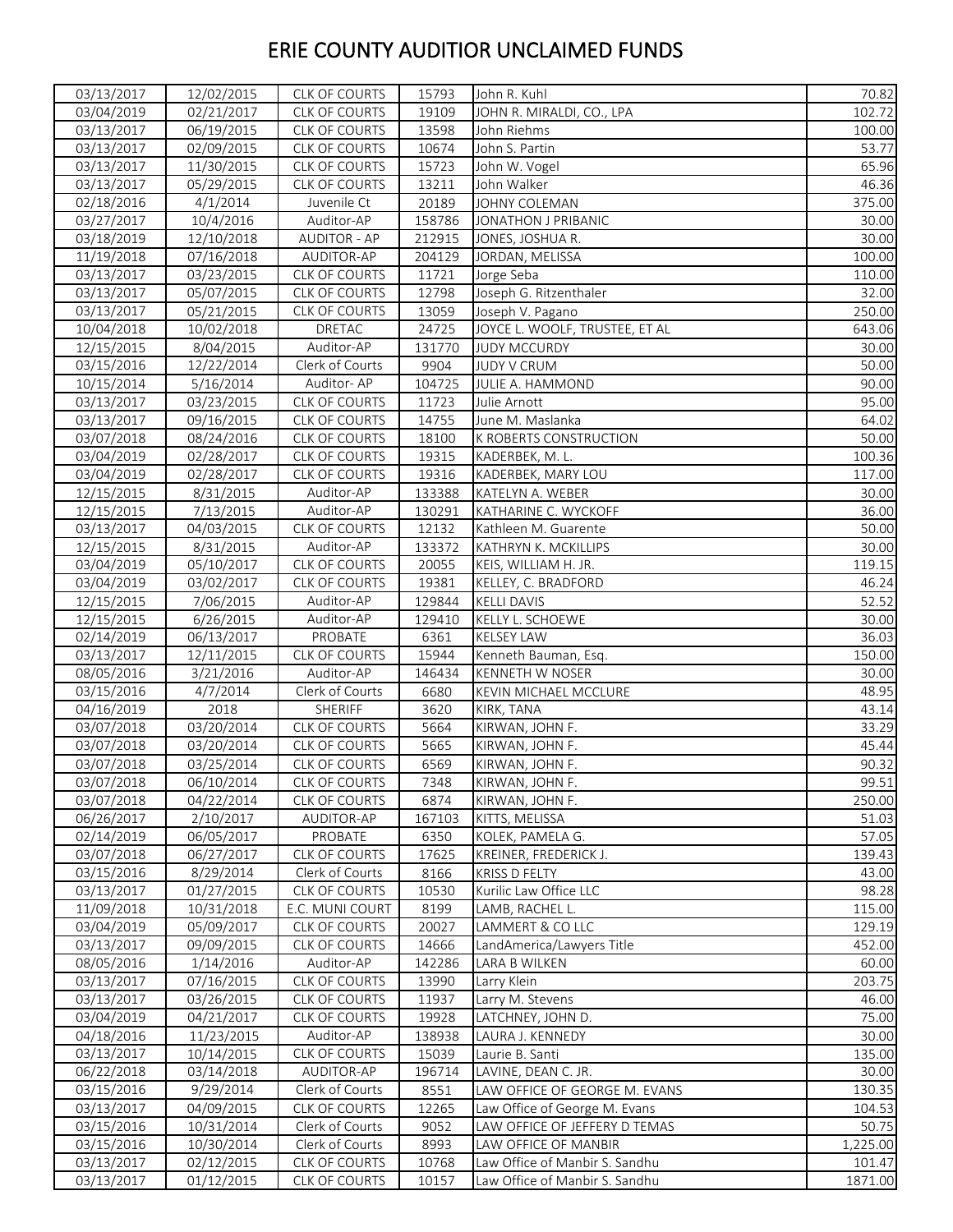| 03/15/2016 | 4/24/2014  | Clerk of Courts      | 6918   | LAW OFFICES OF KURT M YOUNG LLC             | 153.21          |
|------------|------------|----------------------|--------|---------------------------------------------|-----------------|
| 03/15/2016 | 6/25/2014  | Clerk of Courts      | 7543   | LAWRENCE J BUSCH                            | 53.50           |
| 03/15/2016 | 6/19/2014  | Clerk of Courts      | 7466   | LAWRENCE J BUSCH                            | 56.00           |
| 03/15/2016 | 2/21/2014  | Clerk of Courts      | 5554   | LAWRENCE J. BUSCH, ESQ.                     | 84.66           |
| 03/13/2017 | 07/15/2015 | CLK OF COURTS        | 13899  | Lawrence S. Benjamin                        | 40.97           |
| 03/04/2019 | 02/23/2017 | <b>CLK OF COURTS</b> | 19145  | LEGANDO, KIMBERLY                           | 120.12          |
| 10/15/2014 | 6/24/2014  | Auditor-AP           | 107047 | LEROY MEYERS                                | 243.44          |
| 03/15/2016 | 2/12/2014  | Clerk of Courts      | 5456   | LESLIE A. KILL                              | 100.63          |
| 02/22/2017 | 2/17/2017  | PROBATE              | 6258   | LESLIE, MICHAEL J                           | 42.51           |
| 03/15/2016 | 6/17/2014  | Clerk of Courts      | 7435   | LINDA M MORLEY-TOROK                        | 50.00           |
| 06/26/2017 | 3/22/2017  | AUDITOR-AP           | 169603 | LINDQUIST-DREES, HAYDEN                     | 139.20          |
| 12/20/2018 | 09/11/2018 | AUDITOR-AP           | 207392 | LINNEMEIER, PAUL L.                         | 30.00           |
| 03/15/2016 | 11/20/2014 | Clerk of Courts      | 9332   | LISA A PAVLIK                               | 100.00          |
| 03/27/2017 | 12/14/2016 | Auditor-AP           | 163660 | <b>LISA MCCARTHY</b>                        | 30.00           |
| 12/21/2016 | 4/6/2016   | Auditor-AP           | 147781 | LISA MIRA                                   | 45.40           |
| 03/18/2019 | 11/08/2018 | <b>AUDITOR - AP</b>  | 210697 | LMN DEV SPE LLC - KALAHARI                  | 60.00           |
| 03/13/2017 | 03/04/2015 | CLK OF COURTS        | 11298  | Lori D. Quaintance                          | 92.26           |
|            |            | <b>CLK OF COURTS</b> |        |                                             |                 |
| 03/04/2019 | 05/24/2017 | <b>CLK OF COURTS</b> | 20124  | LUCAL, DEAN S.<br>Lyden Chappell & Dewhirst | 50.00<br>119.77 |
| 03/13/2017 | 12/03/2015 |                      | 15832  |                                             |                 |
| 03/13/2017 | 03/05/2015 | CLK OF COURTS        | 11317  | Lydia K. (Seitz) Gorsuch                    | 207.10          |
| 03/04/2019 | 03/03/2017 | <b>CLK OF COURTS</b> | 19402  | LYMAN BROWNFIELD, ESQ.                      | 54.24           |
| 03/04/2019 | 11/13/2017 | CLK OF COURTS        | 20873  | LYNCH & WHITE                               | 87.36           |
| 03/15/2016 | 3/20/2014  | Clerk of Courts      | 5678   | LYNN LOUISE MCCREA                          | 41.64           |
| 03/13/2017 | 12/15/2015 | CLK OF COURTS        | 16009  | Madry L. Ellis                              | 78.89           |
| 03/13/2017 | 12/15/2015 | CLK OF COURTS        | 16010  | Madry L. Ellis                              | 96.05           |
| 03/13/2017 | 12/02/2015 | CLK OF COURTS        | 15797  | Madry L. Ellis                              | 104.85          |
| 03/13/2017 | 12/22/2015 | CLK OF COURTS        | 16089  | Madry L. Ellis                              | 118.74          |
| 03/04/2019 | 01/27/2017 | <b>CLK OF COURTS</b> | 18917  | MAGUIRE & SCHNEIDER LLP                     | 87.92           |
| 03/04/2019 | 03/14/2017 | <b>CLK OF COURTS</b> | 19633  | MAGUIRE & SCHNEIDER LLP                     | 241.47          |
| 03/13/2017 | 04/03/2015 | <b>CLK OF COURTS</b> | 12098  | Maguire & Schneider LLP                     | 344.45          |
| 03/13/2017 | 07/21/2015 | <b>CLK OF COURTS</b> | 14024  | Maguire & Schneider LLP                     | 510.50          |
| 03/13/2017 | 04/07/2015 | CLK OF COURTS        | 12213  | Maguire & Schneider LLP                     | 672.36          |
| 03/13/2017 | 03/31/2015 | CLK OF COURTS        | 12009  | Maguire & Schneider LLP                     | 905.98          |
| 02/18/2016 | 11/3/2014  | Juvenile Ct          | 20348  | MALEKA BASSIR                               | 45.00           |
| 03/13/2017 | 07/21/2015 | CLK OF COURTS        | 14017  | Mallo & Lee                                 | 96.09           |
| 03/13/2017 | 03/31/2015 | CLK OF COURTS        | 11997  | Mallo & Lee                                 | 383.94          |
| 11/19/2018 | 06/13/2018 | AUDITOR-AP           | 202053 | MALONE, RACHEL                              | 47.70           |
| 03/13/2017 | 12/08/2015 | CLK OF COURTS        | 15878  | Manahan Pietrykowski DeLaney                | 50.00           |
| 03/04/2019 | 02/23/2017 | CLK OF COURTS        | 19187  | MANN, ROBERT J.                             | 165.00          |
| 03/13/2017 | 12/09/2015 | <b>CLK OF COURTS</b> | 15922  | Mansour, Gavin, Gerlack                     | 54.43           |
| 04/18/2016 | 12/09/2015 | Auditor-AP           | 139937 | MARCUS D. MATTHEWS                          | 30.00           |
| 01/28/2019 | 01/25/2019 | DRETAC               | 24867  | MARILYN ANN SULLIVAN, ET AL                 | 46,758.96       |
| 12/20/2018 | 08/27/2018 | AUDITOR-AP           | 206644 | MARISCAL, BENJAMIN V.                       | 30.00           |
| 12/21/2016 | 4/6/2016   | Auditor-AP           | 147766 | MARISSA KEY                                 | 30.00           |
| 03/13/2017 | 05/07/2015 | CLK OF COURTS        | 12800  | Mark A. Milner                              | 140.00          |
| 04/18/2016 | 12/09/2015 | Auditor-AP           | 139876 | MARK C. KLENK                               | 30.00           |
| 03/13/2017 | 11/17/2015 | <b>CLK OF COURTS</b> | 15578  | Mark J. Allen                               | 116.36          |
| 03/13/2017 | 03/24/2015 | <b>CLK OF COURTS</b> | 11795  | Mark J. Smalley                             | 140.24          |
| 12/20/2018 | 09/14/2018 | AUDITOR-AP           | 207703 | MARSH, KAREN M.                             | 30.00           |
| 12/21/2016 | 7/6/2016   | Auditor-AP           | 153159 | MARSHA D COOPER MD                          | 80.00           |
| 09/29/2017 | 04/04/2017 | AUDITOR-AP           | 170698 | MARTIN, JASON T                             | 30.00           |
| 03/13/2017 | 11/05/2015 | <b>CLK OF COURTS</b> | 15440  | Mary E. Ceo                                 | 45.88           |
| 10/15/2014 | 1/30/2014  | Auditor-AP           | 97991  | <b>MARY GARVIN</b>                          | 102.69          |
| 03/13/2017 | 10/13/2015 | CLK OF COURTS        | 15010  | Mary Lou Harmon                             | 1300.00         |
| 03/15/2016 | 6/19/2014  | Clerk of Courts      | 7469   | MARY LOU KADERBEK                           | 32.43           |
| 12/15/2015 | 3/04/2015  | Auditor-AP           | 122425 | MATTHEW HEYDUK                              | 30.00           |
| 10/04/2018 | 10/02/2018 | DRETAC               | 24726  | MATTHEW M. MENDES, ET AL                    | 4,215.34        |
| 01/30/2017 | 1/25/2017  | SHERIFF              | 2129   | MAY, MARQUALE L                             | 33.20           |
| 03/04/2019 | 03/08/2017 | <b>CLK OF COURTS</b> | 19493  | MCCLURE, DAVID B.                           | 69.40           |
| 03/13/2017 | 12/15/2015 | CLK OF COURTS        | 16011  | McCray Muzilla Smith                        | 117.45          |
| 03/04/2019 |            | CLK OF COURTS        | 19676  | MCCRAY MUZILLA SMITH & MEYERS CO LPA        | 133.70          |
|            | 03/22/2017 |                      |        |                                             |                 |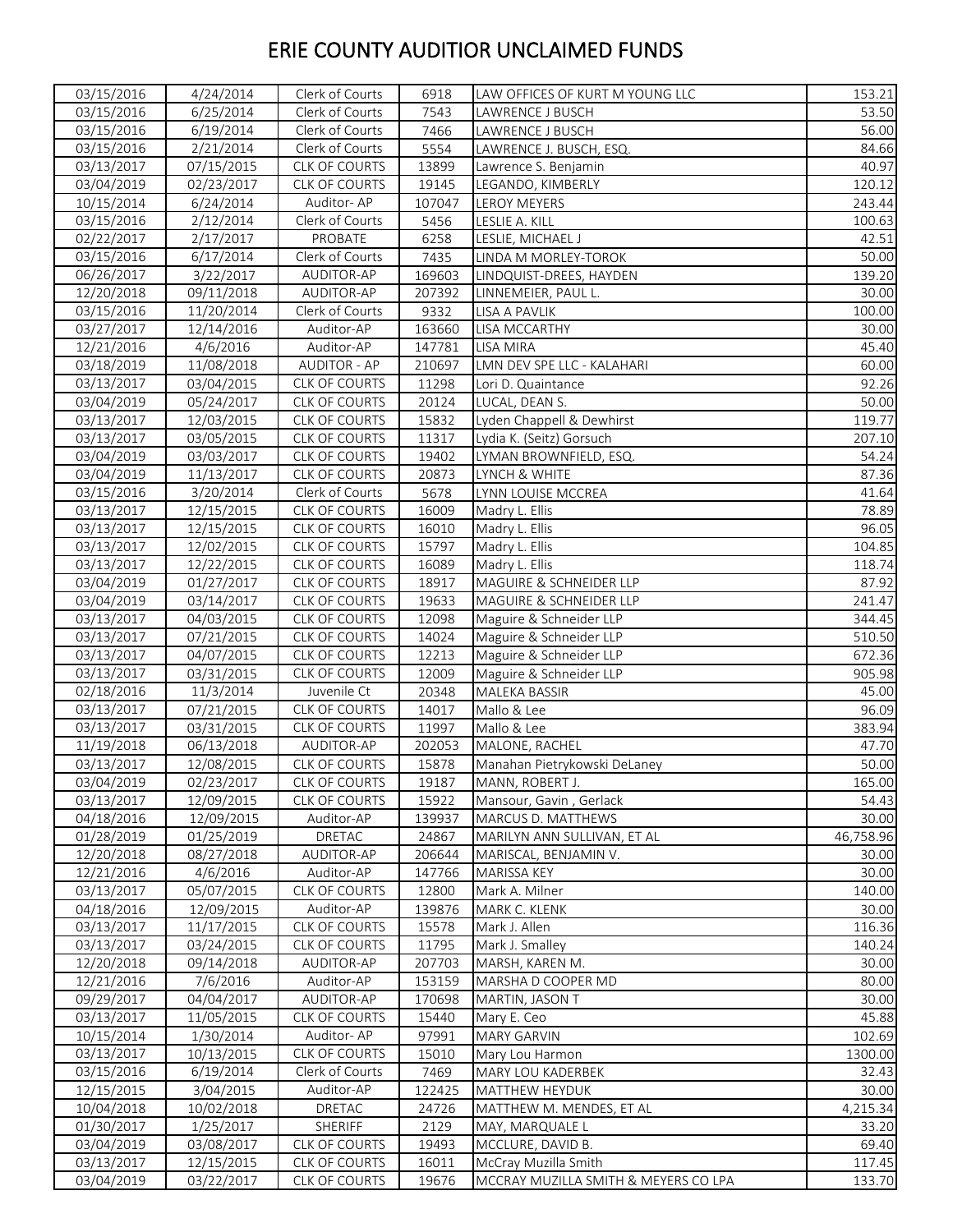| 03/13/2017 | 04/09/2015 | CLK OF COURTS        | 12272  | McCray, Muzilla, Smith & Meyers Co LPA | 94.54  |
|------------|------------|----------------------|--------|----------------------------------------|--------|
| 03/04/2019 | 11/30/2017 | <b>CLK OF COURTS</b> | 20942  | MCDONALD HOPKINS LLC                   | 89.70  |
| 03/04/2019 | 03/02/2017 | <b>CLK OF COURTS</b> | 19386  | MCDOWELL, GREGORY A.                   | 30.79  |
| 03/07/2018 | 02/09/2016 | CLK OF COURTS        | 16587  | MCLAUGHLIN, MARTHA                     | 153.48 |
| 03/27/2017 | 11/2/2016  | Auditor-AP           | 160669 | MELISA A FAULKNER                      | 174.58 |
| 12/21/2016 | 6/8/2016   | Auditor-AP           | 151499 | MELISSA SWINT                          | 50.00  |
| 03/18/2019 | 12/13/2018 | <b>AUDITOR - AP</b>  | 213175 | MENARD, INC.                           | 37.88  |
| 04/18/2016 | 12/07/2015 | Auditor-AP           | 139831 | MEREDITH L. FOGG                       | 30.00  |
| 03/09/2018 | 10/18/2017 | SHERIFF              | 2115   | MESENBURG, ZACHARY                     | 80.00  |
| 03/04/2019 | 02/27/2017 | CLK OF COURTS        | 19209  | METZGER, ZIEGLER                       | 74.01  |
| 12/15/2017 | 08/08/2017 | AUDITOR-AP           | 178427 | MEY, SCOTT B.                          | 30.00  |
| 03/07/2018 | 03/29/2016 | <b>CLK OF COURTS</b> | 16951  | MEYER & KERSCHNER LTD                  | 300.00 |
| 03/07/2018 | 10/26/2018 | CLK OF COURTS        | 18513  | MEYER & KERSCHNER LTD                  | 361.33 |
| 03/04/2019 | 03/09/2017 | <b>CLK OF COURTS</b> | 19546  | MEYER & KERSCNER LTD                   | 139.80 |
| 03/27/2017 | 10/4/2016  | Auditor-AP           | 158787 | MICHAEL A PROTZMAN                     | 30.00  |
| 03/15/2016 | 6/19/2014  | Clerk of Courts      | 7471   | MICHAEL D ALLISON, SR                  | 53.90  |
| 03/15/2016 | 8/27/2014  | Clerk of Courts      | 8071   | MICHAEL E MCGILL                       | 30.00  |
| 01/11/2017 | 1/10/2017  | DRETAC               | 23511  | MICHAEL E WEAVER ET AL                 | 780.88 |
| 03/15/2016 | 12/31/2014 | Clerk of Courts      | 10052  | MICHAEL J SPETRINO                     | 70.40  |
| 03/15/2016 | 2/13/2014  | Clerk of Courts      | 5489   | MICHAEL J. SISSON                      | 91.63  |
| 03/13/2017 | 11/23/2015 | CLK OF COURTS        | 15689  | Michael J. Spetrino                    | 150.00 |
| 03/15/2016 | 6/25/2014  | Clerk of Courts      | 7544   | MICHAEL K PROVENZA                     | 50.00  |
| 12/15/2015 | 8/28/2015  | Auditor-AP           | 133312 | MICHAEL P. MCNULTY                     | 90.00  |
| 04/18/2016 | 11/05/2015 | Auditor-AP           | 137368 | MICHAEL PROUT & ANDREW SCHEE           | 106.72 |
| 03/15/2016 | 6/26/2014  | Clerk of Courts      | 7572   | MICHAEL R FEGEN                        | 164.98 |
| 03/13/2017 | 03/05/2015 | CLK OF COURTS        | 11319  | Michael R. Fegen                       | 50.00  |
| 03/13/2017 | 03/24/2015 | CLK OF COURTS        | 11796  | Michael R. Fegen                       | 139.14 |
| 03/13/2017 | 03/11/2015 | <b>CLK OF COURTS</b> | 11397  | Michael Reiner                         | 50.00  |
| 04/18/2016 | 11/23/2015 | Auditor-AP           | 138997 | MICHAEL TAYLOR                         | 30.00  |
| 03/15/2016 | 3/20/2014  | Clerk of Courts      | 5679   | MICHELE A. NASON                       | 155.00 |
| 03/13/2017 | 06/12/2015 | CLK OF COURTS        | 13450  | Mickel & Huffman                       | 110.12 |
| 03/04/2019 | 12/11/2017 | <b>CLK OF COURTS</b> | 20996  | MIDLAND FUNDING LLC                    | 122.00 |
| 04/16/2019 | 2018       | SHERIFF              | 3620   | MOHAMED, FAHD                          | 43.00  |
| 03/15/2016 | 12/15/2014 | Clerk of Courts      | 9725   | MOORE & SCRIBNER                       | 120.90 |
| 03/13/2017 | 05/21/2015 | CLK OF COURTS        | 13030  | Moore & Scribner                       | 122.92 |
| 03/15/2016 | 11/24/2014 | Clerk of Courts      | 9385   | MORGAN & POTTINGER, PSC                | 113.88 |
| 02/14/2019 | 08/22/2017 | PROBATE              | 6431   | MOSS, BRIAN D.                         | 54.02  |
| 02/14/2019 | 03/15/2017 | PROBATE              | 6289   | MURPHY, TROY A.                        | 74.00  |
| 03/15/2016 | 10/21/2014 | Clerk of Courts      | 8822   | MURRAY & MURRAY CO., LPA               | 40.63  |
| 04/05/2017 | 11/30/2014 | E.C. MUNI COURT      | 6115   | MYNRSKY, LEIGH                         | 89.52  |
| 03/04/2019 | 03/31/2017 | <b>CLK OF COURTS</b> | 19795  | NAGLE, CHARLES                         | 79.45  |
| 02/18/2016 | 7/1/2014   | Juvenile Ct          | 20247  | NATHANIEL ENDERBY                      | 103.97 |
| 03/07/2018 | 05/16/2014 | <b>CLK OF COURTS</b> | 7187   | NATION, SARAH A.                       | 49.69  |
| 03/27/2017 | 11/16/2016 | Auditor-AP           | 161581 | NATIONAL COLLEGE OF PROBATE JUDGES     | 400.00 |
| 03/13/2017 | 09/09/2015 | CLK OF COURTS        | 14677  | Nationwide Insurance                   | 134.79 |
| 03/13/2017 | 10/08/2015 | <b>CLK OF COURTS</b> | 14997  | Nationwide Insurance Comp              | 50.00  |
| 03/15/2016 | 12/2/2014  | Clerk of Courts      | 9578   | NATIONWIDE INSURANCE COMPANY           | 50.00  |
| 03/13/2017 | 07/31/2015 | <b>CLK OF COURTS</b> | 14184  | Nazymgul Sulimenova                    | 126.73 |
| 03/13/2017 | 11/19/2015 | <b>CLK OF COURTS</b> | 15643  | Nee Bittinger LLC                      | 63.69  |
| 03/18/2019 | 12/10/2018 | <b>AUDITOR - AP</b>  | 212921 | NEIDING, KENNETH J.                    | 30.00  |
| 12/20/2018 | 09/20/2018 | AUDITOR-AP           | 208081 | NEWELL HANCOCK, BEVERLY S.             | 375.00 |
| 03/07/2018 | 11/28/2018 | CLK OF COURTS        | 18652  | NIEDERMEIER, HEATHER N.                | 104.91 |
| 03/04/2019 | 11/30/2017 | <b>CLK OF COURTS</b> | 20937  | NIELSEN, ZEHE & ANTAS, P.C.            | 96.08  |
| 03/04/2019 | 02/23/2017 | CLK OF COURTS        | 19180  | <b>NOVAK LLP</b>                       | 149.16 |
| 03/15/2016 | 7/3/2014   | Clerk of Courts      | 7665   | OGLESBY & OGLESBY                      | 49.43  |
| 03/15/2016 | 9/9/2014   | Clerk of Courts      | 8241   | OGLESBY & OGLESBY                      | 50.00  |
| 03/15/2016 | 8/27/2014  | Clerk of Courts      | 8095   | OGLESBY & OGLESBY                      | 108.04 |
| 03/07/2018 | 08/24/2016 | CLK OF COURTS        | 18116  | <b>OGLESBY &amp; OGLESBY</b>           | 31.38  |
| 03/07/2018 | 08/24/2016 | <b>CLK OF COURTS</b> | 18117  | OGLESBY & OGLESBY                      | 31.38  |
| 03/07/2018 | 05/09/2016 | CLK OF COURTS        | 17248  | OGLESBY & OGLESBY                      | 34.40  |
| 03/13/2017 | 11/17/2015 | <b>CLK OF COURTS</b> | 15587  | Oglesby & Oglesby                      | 34.60  |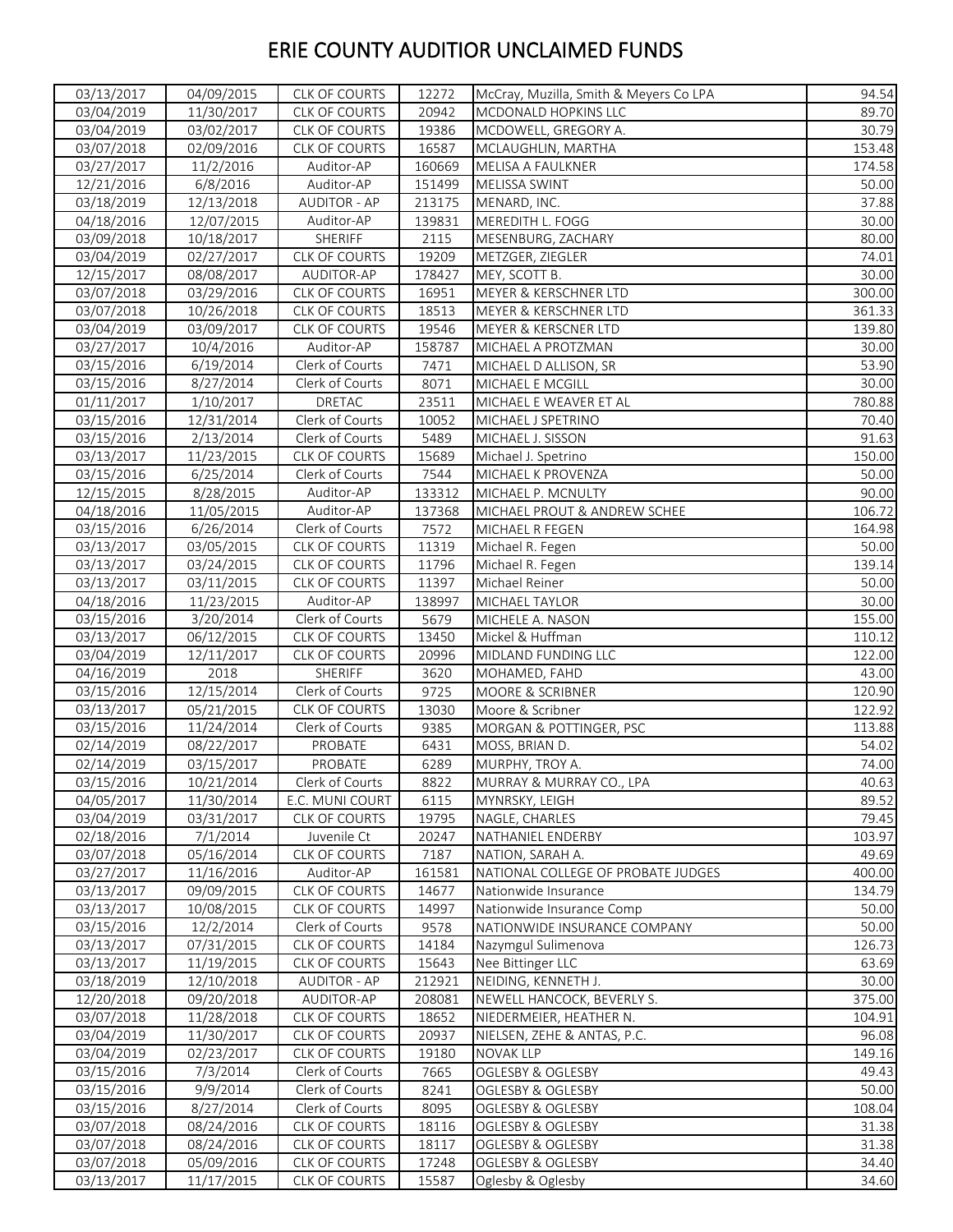| 03/13/2017 | 10/30/2015 | CLK OF COURTS        | 15359  | Oglesby & Oglesby             | 40.90    |
|------------|------------|----------------------|--------|-------------------------------|----------|
| 03/13/2017 | 12/02/2015 | CLK OF COURTS        | 15804  | Oglesby & Oglesby             | 41.62    |
| 03/04/2019 | 08/17/2017 | CLK OF COURTS        | 20520  | OGLESBY & OGLESBY             | 50.00    |
| 03/13/2017 | 12/02/2015 | CLK OF COURTS        | 15803  | Oglesby & Oglesby             | 51.41    |
| 03/13/2017 | 08/18/2015 | CLK OF COURTS        | 14420  | Oglesby & Oglesby             | 61.94    |
| 03/13/2017 | 06/25/2015 | CLK OF COURTS        | 13695  | Oglesby & Oglesby             | 69.95    |
| 03/04/2019 | 09/07/2017 | CLK OF COURTS        | 20601  | OGLESBY & OGLESBY             | 73.13    |
| 03/13/2017 | 12/03/2015 | CLK OF COURTS        | 15836  | Oglesby & Oglesby             | 74.63    |
| 03/04/2019 | 09/07/2017 | CLK OF COURTS        | 20606  | <b>OGLESBY &amp; OGLESBY</b>  | 74.80    |
| 03/04/2019 | 08/17/2017 | CLK OF COURTS        | 20516  | OGLESBY & OGLESBY             | 75.49    |
| 03/13/2017 | 11/19/2015 | <b>CLK OF COURTS</b> | 15644  | Oglesby & Oglesby             | 88.09    |
| 03/04/2019 | 11/30/2017 | CLK OF COURTS        | 20943  | OGLESBY & OGLESBY             | 89.13    |
| 03/04/2019 | 02/27/2017 | CLK OF COURTS        | 19249  | OGLESBY & OGLESBY             | 89.24    |
| 03/13/2017 | 01/30/2015 | CLK OF COURTS        | 10604  | Oglesby & Oglesby             | 91.38    |
| 03/07/2018 | 01/28/2016 | CLK OF COURTS        | 16513  | OGLESBY & OGLESBY             | 97.36    |
| 03/04/2019 | 08/31/2017 | <b>CLK OF COURTS</b> | 20568  | OGLESBY & OGLESBY             | 102.08   |
| 03/04/2019 | 02/27/2017 | <b>CLK OF COURTS</b> | 19250  | OGLESBY & OGLESBY             | 103.08   |
| 03/13/2017 | 12/14/2015 | CLK OF COURTS        | 15977  | Oglesby & Oglesby             | 103.75   |
| 03/07/2018 | 10/24/2016 | CLK OF COURTS        | 18465  | <b>OGLESBY &amp; OGLESBY</b>  | 107.32   |
| 03/04/2019 | 03/30/2017 | CLK OF COURTS        | 19771  | OGLESBY & OGLESBY             | 109.33   |
| 03/07/2018 | 02/09/2016 | CLK OF COURTS        | 16595  | <b>OGLESBY &amp; OGLESBY</b>  | 113.80   |
| 03/13/2017 | 11/23/2015 | CLK OF COURTS        | 15692  | Oglesby & Oglesby             | 117.10   |
| 03/07/2018 | 08/24/2016 | <b>CLK OF COURTS</b> | 18115  | OGLESBY & OGLESBY             | 122.00   |
| 03/07/2018 | 04/29/2016 | CLK OF COURTS        | 17127  | OGLESBY & OGLESBY             | 130.06   |
| 03/13/2017 | 04/23/2015 | <b>CLK OF COURTS</b> | 12502  | Oglesby & Oglesby             | 131.70   |
| 03/04/2019 | 07/21/2017 | CLK OF COURTS        | 20379  | OGLESBY & OGLESBY, LTD        | 36.13    |
| 03/04/2019 | 03/09/2017 | CLK OF COURTS        | 19578  | OGLESBY & OGLESBY, LTD        | 66.08    |
| 03/04/2019 | 02/23/2017 | CLK OF COURTS        | 19177  | OGLESBY & OGLESBY, LTD        | 89.75    |
| 03/04/2019 | 02/23/2017 | <b>CLK OF COURTS</b> | 19184  | OGLESBY & OGLESBY, LTD        | 119.00   |
| 03/04/2019 | 04/06/2017 | CLK OF COURTS        | 19845  | OGLESBY & OGLESBY, LTD        | 122.00   |
| 03/04/2019 | 04/06/2017 | CLK OF COURTS        | 19847  | OGLESBY & OGLESBY, LTD        | 122.00   |
| 03/04/2019 | 03/08/2017 | CLK OF COURTS        | 19512  | OGLESBY & OGLESBY, LTD        | 122.04   |
| 03/04/2019 | 04/06/2017 | <b>CLK OF COURTS</b> | 19846  | OGLESBY & OGLESBY, LTD        | 128.00   |
| 03/04/2019 | 04/06/2017 | <b>CLK OF COURTS</b> | 19848  | OGLESBY & OGLESBY, LTD        | 128.00   |
| 03/04/2019 | 03/14/2017 | <b>CLK OF COURTS</b> | 19602  | OGLESBY & OGLESBY, LTD        | 137.47   |
| 03/04/2019 | 03/08/2017 | <b>CLK OF COURTS</b> | 19497  | OGLESBY, GEOFFREY L.          | 130.20   |
| 03/04/2019 | 03/07/2017 | CLK OF COURTS        | 19469  | OGLSBY & OGLESBY, LTD         | 34.96    |
| 03/04/2019 | 03/07/2017 | <b>CLK OF COURTS</b> | 19470  | OGLSBY & OGLESBY, LTD         | 44.26    |
| 03/04/2019 | 03/07/2017 | CLK OF COURTS        | 19468  | OGLSBY & OGLESBY, LTD         | 46.43    |
| 03/04/2019 | 03/07/2017 | <b>CLK OF COURTS</b> | 19471  | OGLSBY & OGLESBY, LTD         | 107.16   |
| 08/22/2018 | 04/04/2018 | AUDITOR-AP           | 197911 | OHARA-BAASKE, TRUDI L.        | 30.00    |
| 12/21/2016 | 6/3/2016   | Auditor-AP           | 151255 | OHIO COMMUNITY CORRECTIONS    | 240.00   |
| 03/18/2019 | 10/11/2018 | <b>AUDITOR - AP</b>  | 209262 | OHIO VETERANS HOME            | 80.00    |
| 03/13/2017 | 12/11/2015 | CLK OF COURTS        | 15950  | Ollie Mastronardi             | 122.26   |
| 11/19/2018 | 06/19/2018 | AUDITOR-AP           | 202732 | ORIHEL, THOMAS C.             | 30.00    |
| 03/15/2016 | 8/28/2014  | Clerk of Courts      | 8156   | ORPHA MCGEE                   | 106.40   |
| 03/13/2017 | 12/02/2015 | CLK OF COURTS        | 15806  | Ott & Associates Co. LPA      | 118.22   |
| 03/13/2017 | 12/08/2015 | CLK OF COURTS        | 15900  | Pace Properties               | 107.36   |
| 03/13/2017 | 12/09/2015 | <b>CLK OF COURTS</b> | 15925  | Pacesetters                   | 93.63    |
| 11/19/2018 | 07/03/2018 | AUDITOR-AP           | 203387 | PACKMAN, JENNIFER L.          | 39.24    |
| 03/13/2017 | 06/30/2015 | <b>CLK OF COURTS</b> | 13729  | Pamela A. Gross, Esq.         | 138.23   |
| 03/04/2019 | 02/21/2017 | CLK OF COURTS        | 19093  | PANDO, VICKIE L.              | 99.36    |
| 03/04/2019 | 09/29/2017 | <b>CLK OF COURTS</b> | 20690  | PAPAZIAN, VALERIE             | 1,917.50 |
| 03/13/2017 | 04/24/2015 | <b>CLK OF COURTS</b> | 12520  | Patituce & Associates         | 86.60    |
| 03/15/2016 | 9/15/2014  | Clerk of Courts      | 8365   | PATRICK M FLANAGAN, ESQ       | 140.58   |
| 12/15/2015 | 4/02/2015  | Auditor-AP           | 124333 | PATTERSON DENTAL SUPPLY INC   | 166.85   |
| 02/01/2017 | 2/1/2017   | <b>JUVENILE CT</b>   | 20487  | PAYTON, CURTIS                | 90.00    |
| 03/13/2017 | 09/29/2015 | <b>CLK OF COURTS</b> | 14872  | Penny L. Burdue               | 122.68   |
| 03/13/2017 | 03/18/2015 | <b>CLK OF COURTS</b> | 11530  | Peridia Inc.                  | 50.00    |
| 12/15/2017 | 09/13/2017 | AUDITOR-AP           | 180469 | PERKINS LOCAL SCHOOL DISTRICT | 55.00    |
| 03/13/2017 | 07/28/2015 | CLK OF COURTS        | 14135  | Peter A. Fantozzi             | 147.00   |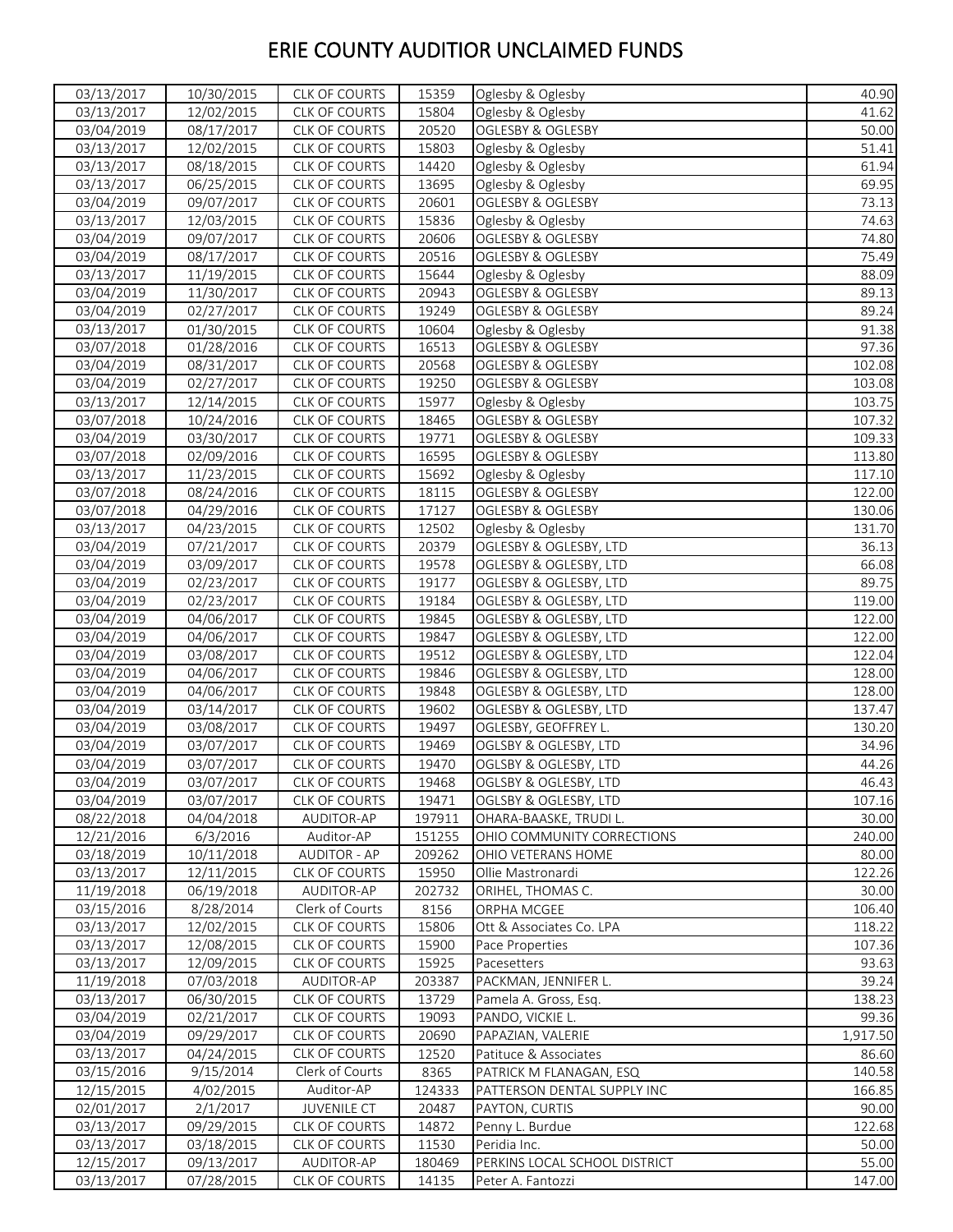| 03/15/2016<br>2/24/2014<br>Clerk of Courts<br>77.00<br>5573<br>PETER J. CATRI<br>03/13/2017<br>CLK OF COURTS<br>15951<br>12/11/2015<br>Peter Kwiatkowski, Esq.<br>9/15/2014<br>03/15/2016<br>Clerk of Courts<br>8381<br>PETRONZIO, SCHNEIDER CO.<br>19513<br>03/04/2019<br>03/08/2017<br>CLK OF COURTS<br>PHILLIP E. HOWES, ESQ.<br>03/13/2017<br><b>CLK OF COURTS</b><br>05/28/2015<br>Phillip T. Landoll<br>13151<br>03/04/2019<br>05/23/2017<br>CLK OF COURTS<br>20102<br>PHILLIPS, SHAPIRO VAN ESS<br>09/29/2017<br>AUDITOR-AP<br>175731<br>06/28/2017<br>PLUNKETT, JACK<br>03/15/2016<br>12/19/2014<br>Clerk of Courts<br>9829<br>PORTFOLIO RECOVERY ASSOCIATES<br>03/13/2017<br>15528<br>11/12/2015<br>CLK OF COURTS<br>Progressive Insurance<br>14156<br>03/13/2017<br>07/28/2015<br>CLK OF COURTS<br>Progressive Preferred Insurance<br>08/22/2018<br>04/27/2018<br>AUDITOR-AP<br>199459<br>PYNTER, WILLIAM<br>03/04/2019<br>03/20/2017<br>CLK OF COURTS<br>19665<br>QUICK, HARRY T.<br>03/04/2019<br>02/27/2017<br><b>CLK OF COURTS</b><br>19253<br>QUIGLEY, RICHARD W. JR<br>03/13/2017<br>09/09/2015<br>CLK OF COURTS<br>14662<br>R D Kline<br>12/21/2016<br>7/7/2016<br>Auditor-AP<br>153305<br>RACHAEL M MACKO<br>7/26/2016<br>12/21/2016<br>Auditor-AP<br>154445<br>RACHAEL M MACKO<br>03/13/2017<br>07/15/2015<br>CLK OF COURTS<br>13883<br>Rachel L. (Hermes) Grana<br>03/13/2017<br>03/04/2015<br>CLK OF COURTS<br>11300<br>Ralph A. Schneider<br>Clerk of Courts<br>03/15/2016<br>8/27/2014<br>8073<br>RALPH D KOVANDA<br>03/13/2017<br>CLK OF COURTS<br>03/05/2015<br>11322<br>Randall J. McClain, Esq.<br>03/15/2016<br>2/21/2014<br>Clerk of Courts<br>5557<br>RANDY A. CARROLL<br>11/19/2018<br>205245<br>08/03/2018<br>AUDITOR-AP<br>RANGARAMANUJAM, SUSHAEN<br>03/13/2017<br>CLK OF COURTS<br>03/09/2015<br>11338<br>Rebecca A. Howey<br>03/15/2016<br>6/26/2014<br>Clerk of Courts<br>7575<br>REBECCA DONEY<br>Auditor-AP<br>120244<br>12/15/2015<br>1/29/2015<br>REBECCA WILSON<br>03/13/2017<br>08/27/2015<br>CLK OF COURTS<br>14501<br>Reddy Grau & Meek<br>18334<br>03/07/2018<br>09/30/2016<br>CLK OF COURTS<br>REED, JOHN<br>REEVES, GAYLE<br>03/07/2018<br>08/22/2016<br><b>CLK OF COURTS</b><br>18072<br>Clerk of Courts<br>03/15/2016<br>12/11/2014<br>9878<br>REIMER, ARNOVITZ, CHERNEK<br>03/07/2018<br>09/28/2016<br>18317<br>REIMER, ARNOVITZ, CHERNEK & JEFFREY CO LPA<br><b>CLK OF COURTS</b><br>03/13/2017<br>04/07/2015<br>CLK OF COURTS<br>12241<br>Reimer, Lorber & Arnovitz<br>03/13/2017<br>04/03/2015<br>CLK OF COURTS<br>12141<br>Reimer, Lorber Arnovitz<br>03/15/2016<br>11/25/2014<br>Clerk of Courts<br>9466<br>REISENFELD & ASSOCIATES<br>03/04/2019<br>02/27/2017<br>19215<br>CLK OF COURTS<br>REISENFELD & ASSOCIATES<br>19221<br>03/04/2019<br>02/27/2017<br>CLK OF COURTS<br>REISENFELD & ASSOCIATES<br>19219<br>03/04/2019<br>02/27/2017<br><b>CLK OF COURTS</b><br><b>REISENFELD &amp; ASSOCIATES</b><br>03/04/2019<br>02/27/2017<br><b>CLK OF COURTS</b><br>19216<br>REISENFELD & ASSOCIATES<br>19217<br>03/04/2019<br>02/27/2017<br>CLK OF COURTS<br>REISENFELD & ASSOCIATES<br>03/04/2019<br>02/27/2017<br><b>CLK OF COURTS</b><br>19222<br>REISENFELD & ASSOCIATES<br>03/04/2019<br>CLK OF COURTS<br>19212<br>REISENFELD & ASSOCIATES<br>02/27/2017<br>03/04/2019<br>02/27/2017<br>CLK OF COURTS<br>19218<br>REISENFELD & ASSOCIATES<br>02/27/2017<br>CLK OF COURTS<br>19213<br>REISENFELD & ASSOCIATES<br>03/04/2019<br>03/04/2019<br>02/27/2017<br>19214<br>REISENFELD & ASSOCIATES<br>CLK OF COURTS<br>02/27/2017<br>CLK OF COURTS<br>19220<br>REISENFELD & ASSOCIATES<br>03/04/2019<br>03/04/2019<br>CLK OF COURTS<br>19788<br>RHODE, EDWARD W. III<br>03/31/2017<br>RHODE, EDWARD W. III<br>03/04/2019<br>03/31/2017<br><b>CLK OF COURTS</b><br>19787<br>19663<br>03/04/2019<br>03/20/2017<br><b>CLK OF COURTS</b><br>RHODE, EDWARD W. III<br>03/13/2017<br>CLK OF COURTS<br>07/15/2015<br>13888<br>Rhonda Jane Paule<br>03/13/2017<br>12/22/2015<br>CLK OF COURTS<br>16094<br>Rhonda R. Oddo<br>03/13/2017<br>07/21/2015<br><b>CLK OF COURTS</b><br>14013<br>Richard A. Hosko, Executor<br>03/15/2016<br>Clerk of Courts<br>8/29/2014<br>8172<br>RICHARD D DELAMATRE<br>03/13/2017<br>14159<br>07/28/2015<br><b>CLK OF COURTS</b><br>Richard D. DeLamatre<br>10/27/2016<br>Auditor-AP<br>160349<br>RICHARD DEWEY<br>46.65<br>03/27/2017<br>06/19/2018<br>24613<br>06/21/2018<br>DRETAC<br>RICHARD H HARE, ET AL<br>08/02/2018<br>DRETAC<br>24661<br>08/06/2018<br>RICHARD J. PROUDFOOT, ET AL<br>03/13/2017<br>12/17/2015<br>16038<br><b>CLK OF COURTS</b><br>Richard J. Szczepaniak<br>03/15/2016<br>6/12/2014<br>Clerk of Courts<br>7412<br>RIEK & ASSOCIATES CO., LPA<br>03/04/2019<br>02/21/2017<br><b>CLK OF COURTS</b><br>19104<br>RIESER, DAVID P.<br>03/04/2019<br>02/28/2017<br>CLK OF COURTS<br>19322<br>RILEY, VICTORIA L.<br>204557<br>11/19/2018<br>07/26/2018<br>AUDITOR-AP<br>RISTER, THOMAS R. | 03/13/2017 | 07/31/2015 | <b>CLK OF COURTS</b> | 14189 | Peter D. Janos, Esq. | 50.00 |
|-------------------------------------------------------------------------------------------------------------------------------------------------------------------------------------------------------------------------------------------------------------------------------------------------------------------------------------------------------------------------------------------------------------------------------------------------------------------------------------------------------------------------------------------------------------------------------------------------------------------------------------------------------------------------------------------------------------------------------------------------------------------------------------------------------------------------------------------------------------------------------------------------------------------------------------------------------------------------------------------------------------------------------------------------------------------------------------------------------------------------------------------------------------------------------------------------------------------------------------------------------------------------------------------------------------------------------------------------------------------------------------------------------------------------------------------------------------------------------------------------------------------------------------------------------------------------------------------------------------------------------------------------------------------------------------------------------------------------------------------------------------------------------------------------------------------------------------------------------------------------------------------------------------------------------------------------------------------------------------------------------------------------------------------------------------------------------------------------------------------------------------------------------------------------------------------------------------------------------------------------------------------------------------------------------------------------------------------------------------------------------------------------------------------------------------------------------------------------------------------------------------------------------------------------------------------------------------------------------------------------------------------------------------------------------------------------------------------------------------------------------------------------------------------------------------------------------------------------------------------------------------------------------------------------------------------------------------------------------------------------------------------------------------------------------------------------------------------------------------------------------------------------------------------------------------------------------------------------------------------------------------------------------------------------------------------------------------------------------------------------------------------------------------------------------------------------------------------------------------------------------------------------------------------------------------------------------------------------------------------------------------------------------------------------------------------------------------------------------------------------------------------------------------------------------------------------------------------------------------------------------------------------------------------------------------------------------------------------------------------------------------------------------------------------------------------------------------------------------------------------------------------------------------------------------------------------------------------------------------------------------------------------------------------------------------------------------------------------------------------------------------------------------------------------------------------------------------------------------------------------------------------------------------------------------------------------------------------------------------------------------------------------------------------------------------------------------------------------------------------------------------------------------------------------------------------------------------------------------------------------------------------------------------------------------------------------------------------------------------|------------|------------|----------------------|-------|----------------------|-------|
|                                                                                                                                                                                                                                                                                                                                                                                                                                                                                                                                                                                                                                                                                                                                                                                                                                                                                                                                                                                                                                                                                                                                                                                                                                                                                                                                                                                                                                                                                                                                                                                                                                                                                                                                                                                                                                                                                                                                                                                                                                                                                                                                                                                                                                                                                                                                                                                                                                                                                                                                                                                                                                                                                                                                                                                                                                                                                                                                                                                                                                                                                                                                                                                                                                                                                                                                                                                                                                                                                                                                                                                                                                                                                                                                                                                                                                                                                                                                                                                                                                                                                                                                                                                                                                                                                                                                                                                                                                                                                                                                                                                                                                                                                                                                                                                                                                                                                                                                                                                     |            |            |                      |       |                      |       |
| 119.37<br>111.06<br>250.00<br>141.71<br>30.00<br>118.46<br>42.00<br>45.61<br>61.00<br>139.85<br>62.07<br>119.24<br>30.00<br>30.00<br>506.30<br>462.50<br>102.74<br>174.20<br>93.66<br>410.00<br>1000.00<br>147.58<br>41.85<br>250.00<br>95.21<br>32.13<br>103.74<br>349.83<br>583.10<br>272.63<br>123.00<br>104.85<br>106.36<br>108.57<br>113.40<br>122.00<br>415.21<br>491.78<br>890.08<br>1,049.59<br>1,430.32<br>2,127.00<br>46.11<br>47.93<br>139.85<br>36.72<br>95.26<br>622.32<br>134.90<br>127.79<br>46,663.60<br>7,670.18<br>50.00<br>133.58<br>122.01<br>107.87<br>30.00                                                                                                                                                                                                                                                                                                                                                                                                                                                                                                                                                                                                                                                                                                                                                                                                                                                                                                                                                                                                                                                                                                                                                                                                                                                                                                                                                                                                                                                                                                                                                                                                                                                                                                                                                                                                                                                                                                                                                                                                                                                                                                                                                                                                                                                                                                                                                                                                                                                                                                                                                                                                                                                                                                                                                                                                                                                                                                                                                                                                                                                                                                                                                                                                                                                                                                                                                                                                                                                                                                                                                                                                                                                                                                                                                                                                                                                                                                                                                                                                                                                                                                                                                                                                                                                                                                                                                                                                   |            |            |                      |       |                      | 87.83 |
|                                                                                                                                                                                                                                                                                                                                                                                                                                                                                                                                                                                                                                                                                                                                                                                                                                                                                                                                                                                                                                                                                                                                                                                                                                                                                                                                                                                                                                                                                                                                                                                                                                                                                                                                                                                                                                                                                                                                                                                                                                                                                                                                                                                                                                                                                                                                                                                                                                                                                                                                                                                                                                                                                                                                                                                                                                                                                                                                                                                                                                                                                                                                                                                                                                                                                                                                                                                                                                                                                                                                                                                                                                                                                                                                                                                                                                                                                                                                                                                                                                                                                                                                                                                                                                                                                                                                                                                                                                                                                                                                                                                                                                                                                                                                                                                                                                                                                                                                                                                     |            |            |                      |       |                      |       |
|                                                                                                                                                                                                                                                                                                                                                                                                                                                                                                                                                                                                                                                                                                                                                                                                                                                                                                                                                                                                                                                                                                                                                                                                                                                                                                                                                                                                                                                                                                                                                                                                                                                                                                                                                                                                                                                                                                                                                                                                                                                                                                                                                                                                                                                                                                                                                                                                                                                                                                                                                                                                                                                                                                                                                                                                                                                                                                                                                                                                                                                                                                                                                                                                                                                                                                                                                                                                                                                                                                                                                                                                                                                                                                                                                                                                                                                                                                                                                                                                                                                                                                                                                                                                                                                                                                                                                                                                                                                                                                                                                                                                                                                                                                                                                                                                                                                                                                                                                                                     |            |            |                      |       |                      |       |
|                                                                                                                                                                                                                                                                                                                                                                                                                                                                                                                                                                                                                                                                                                                                                                                                                                                                                                                                                                                                                                                                                                                                                                                                                                                                                                                                                                                                                                                                                                                                                                                                                                                                                                                                                                                                                                                                                                                                                                                                                                                                                                                                                                                                                                                                                                                                                                                                                                                                                                                                                                                                                                                                                                                                                                                                                                                                                                                                                                                                                                                                                                                                                                                                                                                                                                                                                                                                                                                                                                                                                                                                                                                                                                                                                                                                                                                                                                                                                                                                                                                                                                                                                                                                                                                                                                                                                                                                                                                                                                                                                                                                                                                                                                                                                                                                                                                                                                                                                                                     |            |            |                      |       |                      |       |
|                                                                                                                                                                                                                                                                                                                                                                                                                                                                                                                                                                                                                                                                                                                                                                                                                                                                                                                                                                                                                                                                                                                                                                                                                                                                                                                                                                                                                                                                                                                                                                                                                                                                                                                                                                                                                                                                                                                                                                                                                                                                                                                                                                                                                                                                                                                                                                                                                                                                                                                                                                                                                                                                                                                                                                                                                                                                                                                                                                                                                                                                                                                                                                                                                                                                                                                                                                                                                                                                                                                                                                                                                                                                                                                                                                                                                                                                                                                                                                                                                                                                                                                                                                                                                                                                                                                                                                                                                                                                                                                                                                                                                                                                                                                                                                                                                                                                                                                                                                                     |            |            |                      |       |                      |       |
|                                                                                                                                                                                                                                                                                                                                                                                                                                                                                                                                                                                                                                                                                                                                                                                                                                                                                                                                                                                                                                                                                                                                                                                                                                                                                                                                                                                                                                                                                                                                                                                                                                                                                                                                                                                                                                                                                                                                                                                                                                                                                                                                                                                                                                                                                                                                                                                                                                                                                                                                                                                                                                                                                                                                                                                                                                                                                                                                                                                                                                                                                                                                                                                                                                                                                                                                                                                                                                                                                                                                                                                                                                                                                                                                                                                                                                                                                                                                                                                                                                                                                                                                                                                                                                                                                                                                                                                                                                                                                                                                                                                                                                                                                                                                                                                                                                                                                                                                                                                     |            |            |                      |       |                      |       |
|                                                                                                                                                                                                                                                                                                                                                                                                                                                                                                                                                                                                                                                                                                                                                                                                                                                                                                                                                                                                                                                                                                                                                                                                                                                                                                                                                                                                                                                                                                                                                                                                                                                                                                                                                                                                                                                                                                                                                                                                                                                                                                                                                                                                                                                                                                                                                                                                                                                                                                                                                                                                                                                                                                                                                                                                                                                                                                                                                                                                                                                                                                                                                                                                                                                                                                                                                                                                                                                                                                                                                                                                                                                                                                                                                                                                                                                                                                                                                                                                                                                                                                                                                                                                                                                                                                                                                                                                                                                                                                                                                                                                                                                                                                                                                                                                                                                                                                                                                                                     |            |            |                      |       |                      |       |
|                                                                                                                                                                                                                                                                                                                                                                                                                                                                                                                                                                                                                                                                                                                                                                                                                                                                                                                                                                                                                                                                                                                                                                                                                                                                                                                                                                                                                                                                                                                                                                                                                                                                                                                                                                                                                                                                                                                                                                                                                                                                                                                                                                                                                                                                                                                                                                                                                                                                                                                                                                                                                                                                                                                                                                                                                                                                                                                                                                                                                                                                                                                                                                                                                                                                                                                                                                                                                                                                                                                                                                                                                                                                                                                                                                                                                                                                                                                                                                                                                                                                                                                                                                                                                                                                                                                                                                                                                                                                                                                                                                                                                                                                                                                                                                                                                                                                                                                                                                                     |            |            |                      |       |                      |       |
|                                                                                                                                                                                                                                                                                                                                                                                                                                                                                                                                                                                                                                                                                                                                                                                                                                                                                                                                                                                                                                                                                                                                                                                                                                                                                                                                                                                                                                                                                                                                                                                                                                                                                                                                                                                                                                                                                                                                                                                                                                                                                                                                                                                                                                                                                                                                                                                                                                                                                                                                                                                                                                                                                                                                                                                                                                                                                                                                                                                                                                                                                                                                                                                                                                                                                                                                                                                                                                                                                                                                                                                                                                                                                                                                                                                                                                                                                                                                                                                                                                                                                                                                                                                                                                                                                                                                                                                                                                                                                                                                                                                                                                                                                                                                                                                                                                                                                                                                                                                     |            |            |                      |       |                      |       |
|                                                                                                                                                                                                                                                                                                                                                                                                                                                                                                                                                                                                                                                                                                                                                                                                                                                                                                                                                                                                                                                                                                                                                                                                                                                                                                                                                                                                                                                                                                                                                                                                                                                                                                                                                                                                                                                                                                                                                                                                                                                                                                                                                                                                                                                                                                                                                                                                                                                                                                                                                                                                                                                                                                                                                                                                                                                                                                                                                                                                                                                                                                                                                                                                                                                                                                                                                                                                                                                                                                                                                                                                                                                                                                                                                                                                                                                                                                                                                                                                                                                                                                                                                                                                                                                                                                                                                                                                                                                                                                                                                                                                                                                                                                                                                                                                                                                                                                                                                                                     |            |            |                      |       |                      |       |
|                                                                                                                                                                                                                                                                                                                                                                                                                                                                                                                                                                                                                                                                                                                                                                                                                                                                                                                                                                                                                                                                                                                                                                                                                                                                                                                                                                                                                                                                                                                                                                                                                                                                                                                                                                                                                                                                                                                                                                                                                                                                                                                                                                                                                                                                                                                                                                                                                                                                                                                                                                                                                                                                                                                                                                                                                                                                                                                                                                                                                                                                                                                                                                                                                                                                                                                                                                                                                                                                                                                                                                                                                                                                                                                                                                                                                                                                                                                                                                                                                                                                                                                                                                                                                                                                                                                                                                                                                                                                                                                                                                                                                                                                                                                                                                                                                                                                                                                                                                                     |            |            |                      |       |                      |       |
|                                                                                                                                                                                                                                                                                                                                                                                                                                                                                                                                                                                                                                                                                                                                                                                                                                                                                                                                                                                                                                                                                                                                                                                                                                                                                                                                                                                                                                                                                                                                                                                                                                                                                                                                                                                                                                                                                                                                                                                                                                                                                                                                                                                                                                                                                                                                                                                                                                                                                                                                                                                                                                                                                                                                                                                                                                                                                                                                                                                                                                                                                                                                                                                                                                                                                                                                                                                                                                                                                                                                                                                                                                                                                                                                                                                                                                                                                                                                                                                                                                                                                                                                                                                                                                                                                                                                                                                                                                                                                                                                                                                                                                                                                                                                                                                                                                                                                                                                                                                     |            |            |                      |       |                      |       |
|                                                                                                                                                                                                                                                                                                                                                                                                                                                                                                                                                                                                                                                                                                                                                                                                                                                                                                                                                                                                                                                                                                                                                                                                                                                                                                                                                                                                                                                                                                                                                                                                                                                                                                                                                                                                                                                                                                                                                                                                                                                                                                                                                                                                                                                                                                                                                                                                                                                                                                                                                                                                                                                                                                                                                                                                                                                                                                                                                                                                                                                                                                                                                                                                                                                                                                                                                                                                                                                                                                                                                                                                                                                                                                                                                                                                                                                                                                                                                                                                                                                                                                                                                                                                                                                                                                                                                                                                                                                                                                                                                                                                                                                                                                                                                                                                                                                                                                                                                                                     |            |            |                      |       |                      |       |
|                                                                                                                                                                                                                                                                                                                                                                                                                                                                                                                                                                                                                                                                                                                                                                                                                                                                                                                                                                                                                                                                                                                                                                                                                                                                                                                                                                                                                                                                                                                                                                                                                                                                                                                                                                                                                                                                                                                                                                                                                                                                                                                                                                                                                                                                                                                                                                                                                                                                                                                                                                                                                                                                                                                                                                                                                                                                                                                                                                                                                                                                                                                                                                                                                                                                                                                                                                                                                                                                                                                                                                                                                                                                                                                                                                                                                                                                                                                                                                                                                                                                                                                                                                                                                                                                                                                                                                                                                                                                                                                                                                                                                                                                                                                                                                                                                                                                                                                                                                                     |            |            |                      |       |                      |       |
|                                                                                                                                                                                                                                                                                                                                                                                                                                                                                                                                                                                                                                                                                                                                                                                                                                                                                                                                                                                                                                                                                                                                                                                                                                                                                                                                                                                                                                                                                                                                                                                                                                                                                                                                                                                                                                                                                                                                                                                                                                                                                                                                                                                                                                                                                                                                                                                                                                                                                                                                                                                                                                                                                                                                                                                                                                                                                                                                                                                                                                                                                                                                                                                                                                                                                                                                                                                                                                                                                                                                                                                                                                                                                                                                                                                                                                                                                                                                                                                                                                                                                                                                                                                                                                                                                                                                                                                                                                                                                                                                                                                                                                                                                                                                                                                                                                                                                                                                                                                     |            |            |                      |       |                      |       |
|                                                                                                                                                                                                                                                                                                                                                                                                                                                                                                                                                                                                                                                                                                                                                                                                                                                                                                                                                                                                                                                                                                                                                                                                                                                                                                                                                                                                                                                                                                                                                                                                                                                                                                                                                                                                                                                                                                                                                                                                                                                                                                                                                                                                                                                                                                                                                                                                                                                                                                                                                                                                                                                                                                                                                                                                                                                                                                                                                                                                                                                                                                                                                                                                                                                                                                                                                                                                                                                                                                                                                                                                                                                                                                                                                                                                                                                                                                                                                                                                                                                                                                                                                                                                                                                                                                                                                                                                                                                                                                                                                                                                                                                                                                                                                                                                                                                                                                                                                                                     |            |            |                      |       |                      |       |
|                                                                                                                                                                                                                                                                                                                                                                                                                                                                                                                                                                                                                                                                                                                                                                                                                                                                                                                                                                                                                                                                                                                                                                                                                                                                                                                                                                                                                                                                                                                                                                                                                                                                                                                                                                                                                                                                                                                                                                                                                                                                                                                                                                                                                                                                                                                                                                                                                                                                                                                                                                                                                                                                                                                                                                                                                                                                                                                                                                                                                                                                                                                                                                                                                                                                                                                                                                                                                                                                                                                                                                                                                                                                                                                                                                                                                                                                                                                                                                                                                                                                                                                                                                                                                                                                                                                                                                                                                                                                                                                                                                                                                                                                                                                                                                                                                                                                                                                                                                                     |            |            |                      |       |                      |       |
|                                                                                                                                                                                                                                                                                                                                                                                                                                                                                                                                                                                                                                                                                                                                                                                                                                                                                                                                                                                                                                                                                                                                                                                                                                                                                                                                                                                                                                                                                                                                                                                                                                                                                                                                                                                                                                                                                                                                                                                                                                                                                                                                                                                                                                                                                                                                                                                                                                                                                                                                                                                                                                                                                                                                                                                                                                                                                                                                                                                                                                                                                                                                                                                                                                                                                                                                                                                                                                                                                                                                                                                                                                                                                                                                                                                                                                                                                                                                                                                                                                                                                                                                                                                                                                                                                                                                                                                                                                                                                                                                                                                                                                                                                                                                                                                                                                                                                                                                                                                     |            |            |                      |       |                      |       |
|                                                                                                                                                                                                                                                                                                                                                                                                                                                                                                                                                                                                                                                                                                                                                                                                                                                                                                                                                                                                                                                                                                                                                                                                                                                                                                                                                                                                                                                                                                                                                                                                                                                                                                                                                                                                                                                                                                                                                                                                                                                                                                                                                                                                                                                                                                                                                                                                                                                                                                                                                                                                                                                                                                                                                                                                                                                                                                                                                                                                                                                                                                                                                                                                                                                                                                                                                                                                                                                                                                                                                                                                                                                                                                                                                                                                                                                                                                                                                                                                                                                                                                                                                                                                                                                                                                                                                                                                                                                                                                                                                                                                                                                                                                                                                                                                                                                                                                                                                                                     |            |            |                      |       |                      |       |
|                                                                                                                                                                                                                                                                                                                                                                                                                                                                                                                                                                                                                                                                                                                                                                                                                                                                                                                                                                                                                                                                                                                                                                                                                                                                                                                                                                                                                                                                                                                                                                                                                                                                                                                                                                                                                                                                                                                                                                                                                                                                                                                                                                                                                                                                                                                                                                                                                                                                                                                                                                                                                                                                                                                                                                                                                                                                                                                                                                                                                                                                                                                                                                                                                                                                                                                                                                                                                                                                                                                                                                                                                                                                                                                                                                                                                                                                                                                                                                                                                                                                                                                                                                                                                                                                                                                                                                                                                                                                                                                                                                                                                                                                                                                                                                                                                                                                                                                                                                                     |            |            |                      |       |                      |       |
|                                                                                                                                                                                                                                                                                                                                                                                                                                                                                                                                                                                                                                                                                                                                                                                                                                                                                                                                                                                                                                                                                                                                                                                                                                                                                                                                                                                                                                                                                                                                                                                                                                                                                                                                                                                                                                                                                                                                                                                                                                                                                                                                                                                                                                                                                                                                                                                                                                                                                                                                                                                                                                                                                                                                                                                                                                                                                                                                                                                                                                                                                                                                                                                                                                                                                                                                                                                                                                                                                                                                                                                                                                                                                                                                                                                                                                                                                                                                                                                                                                                                                                                                                                                                                                                                                                                                                                                                                                                                                                                                                                                                                                                                                                                                                                                                                                                                                                                                                                                     |            |            |                      |       |                      |       |
|                                                                                                                                                                                                                                                                                                                                                                                                                                                                                                                                                                                                                                                                                                                                                                                                                                                                                                                                                                                                                                                                                                                                                                                                                                                                                                                                                                                                                                                                                                                                                                                                                                                                                                                                                                                                                                                                                                                                                                                                                                                                                                                                                                                                                                                                                                                                                                                                                                                                                                                                                                                                                                                                                                                                                                                                                                                                                                                                                                                                                                                                                                                                                                                                                                                                                                                                                                                                                                                                                                                                                                                                                                                                                                                                                                                                                                                                                                                                                                                                                                                                                                                                                                                                                                                                                                                                                                                                                                                                                                                                                                                                                                                                                                                                                                                                                                                                                                                                                                                     |            |            |                      |       |                      |       |
|                                                                                                                                                                                                                                                                                                                                                                                                                                                                                                                                                                                                                                                                                                                                                                                                                                                                                                                                                                                                                                                                                                                                                                                                                                                                                                                                                                                                                                                                                                                                                                                                                                                                                                                                                                                                                                                                                                                                                                                                                                                                                                                                                                                                                                                                                                                                                                                                                                                                                                                                                                                                                                                                                                                                                                                                                                                                                                                                                                                                                                                                                                                                                                                                                                                                                                                                                                                                                                                                                                                                                                                                                                                                                                                                                                                                                                                                                                                                                                                                                                                                                                                                                                                                                                                                                                                                                                                                                                                                                                                                                                                                                                                                                                                                                                                                                                                                                                                                                                                     |            |            |                      |       |                      |       |
|                                                                                                                                                                                                                                                                                                                                                                                                                                                                                                                                                                                                                                                                                                                                                                                                                                                                                                                                                                                                                                                                                                                                                                                                                                                                                                                                                                                                                                                                                                                                                                                                                                                                                                                                                                                                                                                                                                                                                                                                                                                                                                                                                                                                                                                                                                                                                                                                                                                                                                                                                                                                                                                                                                                                                                                                                                                                                                                                                                                                                                                                                                                                                                                                                                                                                                                                                                                                                                                                                                                                                                                                                                                                                                                                                                                                                                                                                                                                                                                                                                                                                                                                                                                                                                                                                                                                                                                                                                                                                                                                                                                                                                                                                                                                                                                                                                                                                                                                                                                     |            |            |                      |       |                      |       |
|                                                                                                                                                                                                                                                                                                                                                                                                                                                                                                                                                                                                                                                                                                                                                                                                                                                                                                                                                                                                                                                                                                                                                                                                                                                                                                                                                                                                                                                                                                                                                                                                                                                                                                                                                                                                                                                                                                                                                                                                                                                                                                                                                                                                                                                                                                                                                                                                                                                                                                                                                                                                                                                                                                                                                                                                                                                                                                                                                                                                                                                                                                                                                                                                                                                                                                                                                                                                                                                                                                                                                                                                                                                                                                                                                                                                                                                                                                                                                                                                                                                                                                                                                                                                                                                                                                                                                                                                                                                                                                                                                                                                                                                                                                                                                                                                                                                                                                                                                                                     |            |            |                      |       |                      |       |
|                                                                                                                                                                                                                                                                                                                                                                                                                                                                                                                                                                                                                                                                                                                                                                                                                                                                                                                                                                                                                                                                                                                                                                                                                                                                                                                                                                                                                                                                                                                                                                                                                                                                                                                                                                                                                                                                                                                                                                                                                                                                                                                                                                                                                                                                                                                                                                                                                                                                                                                                                                                                                                                                                                                                                                                                                                                                                                                                                                                                                                                                                                                                                                                                                                                                                                                                                                                                                                                                                                                                                                                                                                                                                                                                                                                                                                                                                                                                                                                                                                                                                                                                                                                                                                                                                                                                                                                                                                                                                                                                                                                                                                                                                                                                                                                                                                                                                                                                                                                     |            |            |                      |       |                      |       |
|                                                                                                                                                                                                                                                                                                                                                                                                                                                                                                                                                                                                                                                                                                                                                                                                                                                                                                                                                                                                                                                                                                                                                                                                                                                                                                                                                                                                                                                                                                                                                                                                                                                                                                                                                                                                                                                                                                                                                                                                                                                                                                                                                                                                                                                                                                                                                                                                                                                                                                                                                                                                                                                                                                                                                                                                                                                                                                                                                                                                                                                                                                                                                                                                                                                                                                                                                                                                                                                                                                                                                                                                                                                                                                                                                                                                                                                                                                                                                                                                                                                                                                                                                                                                                                                                                                                                                                                                                                                                                                                                                                                                                                                                                                                                                                                                                                                                                                                                                                                     |            |            |                      |       |                      |       |
|                                                                                                                                                                                                                                                                                                                                                                                                                                                                                                                                                                                                                                                                                                                                                                                                                                                                                                                                                                                                                                                                                                                                                                                                                                                                                                                                                                                                                                                                                                                                                                                                                                                                                                                                                                                                                                                                                                                                                                                                                                                                                                                                                                                                                                                                                                                                                                                                                                                                                                                                                                                                                                                                                                                                                                                                                                                                                                                                                                                                                                                                                                                                                                                                                                                                                                                                                                                                                                                                                                                                                                                                                                                                                                                                                                                                                                                                                                                                                                                                                                                                                                                                                                                                                                                                                                                                                                                                                                                                                                                                                                                                                                                                                                                                                                                                                                                                                                                                                                                     |            |            |                      |       |                      |       |
|                                                                                                                                                                                                                                                                                                                                                                                                                                                                                                                                                                                                                                                                                                                                                                                                                                                                                                                                                                                                                                                                                                                                                                                                                                                                                                                                                                                                                                                                                                                                                                                                                                                                                                                                                                                                                                                                                                                                                                                                                                                                                                                                                                                                                                                                                                                                                                                                                                                                                                                                                                                                                                                                                                                                                                                                                                                                                                                                                                                                                                                                                                                                                                                                                                                                                                                                                                                                                                                                                                                                                                                                                                                                                                                                                                                                                                                                                                                                                                                                                                                                                                                                                                                                                                                                                                                                                                                                                                                                                                                                                                                                                                                                                                                                                                                                                                                                                                                                                                                     |            |            |                      |       |                      |       |
|                                                                                                                                                                                                                                                                                                                                                                                                                                                                                                                                                                                                                                                                                                                                                                                                                                                                                                                                                                                                                                                                                                                                                                                                                                                                                                                                                                                                                                                                                                                                                                                                                                                                                                                                                                                                                                                                                                                                                                                                                                                                                                                                                                                                                                                                                                                                                                                                                                                                                                                                                                                                                                                                                                                                                                                                                                                                                                                                                                                                                                                                                                                                                                                                                                                                                                                                                                                                                                                                                                                                                                                                                                                                                                                                                                                                                                                                                                                                                                                                                                                                                                                                                                                                                                                                                                                                                                                                                                                                                                                                                                                                                                                                                                                                                                                                                                                                                                                                                                                     |            |            |                      |       |                      |       |
|                                                                                                                                                                                                                                                                                                                                                                                                                                                                                                                                                                                                                                                                                                                                                                                                                                                                                                                                                                                                                                                                                                                                                                                                                                                                                                                                                                                                                                                                                                                                                                                                                                                                                                                                                                                                                                                                                                                                                                                                                                                                                                                                                                                                                                                                                                                                                                                                                                                                                                                                                                                                                                                                                                                                                                                                                                                                                                                                                                                                                                                                                                                                                                                                                                                                                                                                                                                                                                                                                                                                                                                                                                                                                                                                                                                                                                                                                                                                                                                                                                                                                                                                                                                                                                                                                                                                                                                                                                                                                                                                                                                                                                                                                                                                                                                                                                                                                                                                                                                     |            |            |                      |       |                      |       |
|                                                                                                                                                                                                                                                                                                                                                                                                                                                                                                                                                                                                                                                                                                                                                                                                                                                                                                                                                                                                                                                                                                                                                                                                                                                                                                                                                                                                                                                                                                                                                                                                                                                                                                                                                                                                                                                                                                                                                                                                                                                                                                                                                                                                                                                                                                                                                                                                                                                                                                                                                                                                                                                                                                                                                                                                                                                                                                                                                                                                                                                                                                                                                                                                                                                                                                                                                                                                                                                                                                                                                                                                                                                                                                                                                                                                                                                                                                                                                                                                                                                                                                                                                                                                                                                                                                                                                                                                                                                                                                                                                                                                                                                                                                                                                                                                                                                                                                                                                                                     |            |            |                      |       |                      |       |
|                                                                                                                                                                                                                                                                                                                                                                                                                                                                                                                                                                                                                                                                                                                                                                                                                                                                                                                                                                                                                                                                                                                                                                                                                                                                                                                                                                                                                                                                                                                                                                                                                                                                                                                                                                                                                                                                                                                                                                                                                                                                                                                                                                                                                                                                                                                                                                                                                                                                                                                                                                                                                                                                                                                                                                                                                                                                                                                                                                                                                                                                                                                                                                                                                                                                                                                                                                                                                                                                                                                                                                                                                                                                                                                                                                                                                                                                                                                                                                                                                                                                                                                                                                                                                                                                                                                                                                                                                                                                                                                                                                                                                                                                                                                                                                                                                                                                                                                                                                                     |            |            |                      |       |                      |       |
|                                                                                                                                                                                                                                                                                                                                                                                                                                                                                                                                                                                                                                                                                                                                                                                                                                                                                                                                                                                                                                                                                                                                                                                                                                                                                                                                                                                                                                                                                                                                                                                                                                                                                                                                                                                                                                                                                                                                                                                                                                                                                                                                                                                                                                                                                                                                                                                                                                                                                                                                                                                                                                                                                                                                                                                                                                                                                                                                                                                                                                                                                                                                                                                                                                                                                                                                                                                                                                                                                                                                                                                                                                                                                                                                                                                                                                                                                                                                                                                                                                                                                                                                                                                                                                                                                                                                                                                                                                                                                                                                                                                                                                                                                                                                                                                                                                                                                                                                                                                     |            |            |                      |       |                      |       |
|                                                                                                                                                                                                                                                                                                                                                                                                                                                                                                                                                                                                                                                                                                                                                                                                                                                                                                                                                                                                                                                                                                                                                                                                                                                                                                                                                                                                                                                                                                                                                                                                                                                                                                                                                                                                                                                                                                                                                                                                                                                                                                                                                                                                                                                                                                                                                                                                                                                                                                                                                                                                                                                                                                                                                                                                                                                                                                                                                                                                                                                                                                                                                                                                                                                                                                                                                                                                                                                                                                                                                                                                                                                                                                                                                                                                                                                                                                                                                                                                                                                                                                                                                                                                                                                                                                                                                                                                                                                                                                                                                                                                                                                                                                                                                                                                                                                                                                                                                                                     |            |            |                      |       |                      |       |
|                                                                                                                                                                                                                                                                                                                                                                                                                                                                                                                                                                                                                                                                                                                                                                                                                                                                                                                                                                                                                                                                                                                                                                                                                                                                                                                                                                                                                                                                                                                                                                                                                                                                                                                                                                                                                                                                                                                                                                                                                                                                                                                                                                                                                                                                                                                                                                                                                                                                                                                                                                                                                                                                                                                                                                                                                                                                                                                                                                                                                                                                                                                                                                                                                                                                                                                                                                                                                                                                                                                                                                                                                                                                                                                                                                                                                                                                                                                                                                                                                                                                                                                                                                                                                                                                                                                                                                                                                                                                                                                                                                                                                                                                                                                                                                                                                                                                                                                                                                                     |            |            |                      |       |                      |       |
|                                                                                                                                                                                                                                                                                                                                                                                                                                                                                                                                                                                                                                                                                                                                                                                                                                                                                                                                                                                                                                                                                                                                                                                                                                                                                                                                                                                                                                                                                                                                                                                                                                                                                                                                                                                                                                                                                                                                                                                                                                                                                                                                                                                                                                                                                                                                                                                                                                                                                                                                                                                                                                                                                                                                                                                                                                                                                                                                                                                                                                                                                                                                                                                                                                                                                                                                                                                                                                                                                                                                                                                                                                                                                                                                                                                                                                                                                                                                                                                                                                                                                                                                                                                                                                                                                                                                                                                                                                                                                                                                                                                                                                                                                                                                                                                                                                                                                                                                                                                     |            |            |                      |       |                      |       |
|                                                                                                                                                                                                                                                                                                                                                                                                                                                                                                                                                                                                                                                                                                                                                                                                                                                                                                                                                                                                                                                                                                                                                                                                                                                                                                                                                                                                                                                                                                                                                                                                                                                                                                                                                                                                                                                                                                                                                                                                                                                                                                                                                                                                                                                                                                                                                                                                                                                                                                                                                                                                                                                                                                                                                                                                                                                                                                                                                                                                                                                                                                                                                                                                                                                                                                                                                                                                                                                                                                                                                                                                                                                                                                                                                                                                                                                                                                                                                                                                                                                                                                                                                                                                                                                                                                                                                                                                                                                                                                                                                                                                                                                                                                                                                                                                                                                                                                                                                                                     |            |            |                      |       |                      |       |
|                                                                                                                                                                                                                                                                                                                                                                                                                                                                                                                                                                                                                                                                                                                                                                                                                                                                                                                                                                                                                                                                                                                                                                                                                                                                                                                                                                                                                                                                                                                                                                                                                                                                                                                                                                                                                                                                                                                                                                                                                                                                                                                                                                                                                                                                                                                                                                                                                                                                                                                                                                                                                                                                                                                                                                                                                                                                                                                                                                                                                                                                                                                                                                                                                                                                                                                                                                                                                                                                                                                                                                                                                                                                                                                                                                                                                                                                                                                                                                                                                                                                                                                                                                                                                                                                                                                                                                                                                                                                                                                                                                                                                                                                                                                                                                                                                                                                                                                                                                                     |            |            |                      |       |                      |       |
|                                                                                                                                                                                                                                                                                                                                                                                                                                                                                                                                                                                                                                                                                                                                                                                                                                                                                                                                                                                                                                                                                                                                                                                                                                                                                                                                                                                                                                                                                                                                                                                                                                                                                                                                                                                                                                                                                                                                                                                                                                                                                                                                                                                                                                                                                                                                                                                                                                                                                                                                                                                                                                                                                                                                                                                                                                                                                                                                                                                                                                                                                                                                                                                                                                                                                                                                                                                                                                                                                                                                                                                                                                                                                                                                                                                                                                                                                                                                                                                                                                                                                                                                                                                                                                                                                                                                                                                                                                                                                                                                                                                                                                                                                                                                                                                                                                                                                                                                                                                     |            |            |                      |       |                      |       |
|                                                                                                                                                                                                                                                                                                                                                                                                                                                                                                                                                                                                                                                                                                                                                                                                                                                                                                                                                                                                                                                                                                                                                                                                                                                                                                                                                                                                                                                                                                                                                                                                                                                                                                                                                                                                                                                                                                                                                                                                                                                                                                                                                                                                                                                                                                                                                                                                                                                                                                                                                                                                                                                                                                                                                                                                                                                                                                                                                                                                                                                                                                                                                                                                                                                                                                                                                                                                                                                                                                                                                                                                                                                                                                                                                                                                                                                                                                                                                                                                                                                                                                                                                                                                                                                                                                                                                                                                                                                                                                                                                                                                                                                                                                                                                                                                                                                                                                                                                                                     |            |            |                      |       |                      |       |
|                                                                                                                                                                                                                                                                                                                                                                                                                                                                                                                                                                                                                                                                                                                                                                                                                                                                                                                                                                                                                                                                                                                                                                                                                                                                                                                                                                                                                                                                                                                                                                                                                                                                                                                                                                                                                                                                                                                                                                                                                                                                                                                                                                                                                                                                                                                                                                                                                                                                                                                                                                                                                                                                                                                                                                                                                                                                                                                                                                                                                                                                                                                                                                                                                                                                                                                                                                                                                                                                                                                                                                                                                                                                                                                                                                                                                                                                                                                                                                                                                                                                                                                                                                                                                                                                                                                                                                                                                                                                                                                                                                                                                                                                                                                                                                                                                                                                                                                                                                                     |            |            |                      |       |                      |       |
|                                                                                                                                                                                                                                                                                                                                                                                                                                                                                                                                                                                                                                                                                                                                                                                                                                                                                                                                                                                                                                                                                                                                                                                                                                                                                                                                                                                                                                                                                                                                                                                                                                                                                                                                                                                                                                                                                                                                                                                                                                                                                                                                                                                                                                                                                                                                                                                                                                                                                                                                                                                                                                                                                                                                                                                                                                                                                                                                                                                                                                                                                                                                                                                                                                                                                                                                                                                                                                                                                                                                                                                                                                                                                                                                                                                                                                                                                                                                                                                                                                                                                                                                                                                                                                                                                                                                                                                                                                                                                                                                                                                                                                                                                                                                                                                                                                                                                                                                                                                     |            |            |                      |       |                      |       |
|                                                                                                                                                                                                                                                                                                                                                                                                                                                                                                                                                                                                                                                                                                                                                                                                                                                                                                                                                                                                                                                                                                                                                                                                                                                                                                                                                                                                                                                                                                                                                                                                                                                                                                                                                                                                                                                                                                                                                                                                                                                                                                                                                                                                                                                                                                                                                                                                                                                                                                                                                                                                                                                                                                                                                                                                                                                                                                                                                                                                                                                                                                                                                                                                                                                                                                                                                                                                                                                                                                                                                                                                                                                                                                                                                                                                                                                                                                                                                                                                                                                                                                                                                                                                                                                                                                                                                                                                                                                                                                                                                                                                                                                                                                                                                                                                                                                                                                                                                                                     |            |            |                      |       |                      |       |
|                                                                                                                                                                                                                                                                                                                                                                                                                                                                                                                                                                                                                                                                                                                                                                                                                                                                                                                                                                                                                                                                                                                                                                                                                                                                                                                                                                                                                                                                                                                                                                                                                                                                                                                                                                                                                                                                                                                                                                                                                                                                                                                                                                                                                                                                                                                                                                                                                                                                                                                                                                                                                                                                                                                                                                                                                                                                                                                                                                                                                                                                                                                                                                                                                                                                                                                                                                                                                                                                                                                                                                                                                                                                                                                                                                                                                                                                                                                                                                                                                                                                                                                                                                                                                                                                                                                                                                                                                                                                                                                                                                                                                                                                                                                                                                                                                                                                                                                                                                                     |            |            |                      |       |                      |       |
|                                                                                                                                                                                                                                                                                                                                                                                                                                                                                                                                                                                                                                                                                                                                                                                                                                                                                                                                                                                                                                                                                                                                                                                                                                                                                                                                                                                                                                                                                                                                                                                                                                                                                                                                                                                                                                                                                                                                                                                                                                                                                                                                                                                                                                                                                                                                                                                                                                                                                                                                                                                                                                                                                                                                                                                                                                                                                                                                                                                                                                                                                                                                                                                                                                                                                                                                                                                                                                                                                                                                                                                                                                                                                                                                                                                                                                                                                                                                                                                                                                                                                                                                                                                                                                                                                                                                                                                                                                                                                                                                                                                                                                                                                                                                                                                                                                                                                                                                                                                     |            |            |                      |       |                      |       |
|                                                                                                                                                                                                                                                                                                                                                                                                                                                                                                                                                                                                                                                                                                                                                                                                                                                                                                                                                                                                                                                                                                                                                                                                                                                                                                                                                                                                                                                                                                                                                                                                                                                                                                                                                                                                                                                                                                                                                                                                                                                                                                                                                                                                                                                                                                                                                                                                                                                                                                                                                                                                                                                                                                                                                                                                                                                                                                                                                                                                                                                                                                                                                                                                                                                                                                                                                                                                                                                                                                                                                                                                                                                                                                                                                                                                                                                                                                                                                                                                                                                                                                                                                                                                                                                                                                                                                                                                                                                                                                                                                                                                                                                                                                                                                                                                                                                                                                                                                                                     |            |            |                      |       |                      |       |
|                                                                                                                                                                                                                                                                                                                                                                                                                                                                                                                                                                                                                                                                                                                                                                                                                                                                                                                                                                                                                                                                                                                                                                                                                                                                                                                                                                                                                                                                                                                                                                                                                                                                                                                                                                                                                                                                                                                                                                                                                                                                                                                                                                                                                                                                                                                                                                                                                                                                                                                                                                                                                                                                                                                                                                                                                                                                                                                                                                                                                                                                                                                                                                                                                                                                                                                                                                                                                                                                                                                                                                                                                                                                                                                                                                                                                                                                                                                                                                                                                                                                                                                                                                                                                                                                                                                                                                                                                                                                                                                                                                                                                                                                                                                                                                                                                                                                                                                                                                                     |            |            |                      |       |                      |       |
|                                                                                                                                                                                                                                                                                                                                                                                                                                                                                                                                                                                                                                                                                                                                                                                                                                                                                                                                                                                                                                                                                                                                                                                                                                                                                                                                                                                                                                                                                                                                                                                                                                                                                                                                                                                                                                                                                                                                                                                                                                                                                                                                                                                                                                                                                                                                                                                                                                                                                                                                                                                                                                                                                                                                                                                                                                                                                                                                                                                                                                                                                                                                                                                                                                                                                                                                                                                                                                                                                                                                                                                                                                                                                                                                                                                                                                                                                                                                                                                                                                                                                                                                                                                                                                                                                                                                                                                                                                                                                                                                                                                                                                                                                                                                                                                                                                                                                                                                                                                     |            |            |                      |       |                      |       |
|                                                                                                                                                                                                                                                                                                                                                                                                                                                                                                                                                                                                                                                                                                                                                                                                                                                                                                                                                                                                                                                                                                                                                                                                                                                                                                                                                                                                                                                                                                                                                                                                                                                                                                                                                                                                                                                                                                                                                                                                                                                                                                                                                                                                                                                                                                                                                                                                                                                                                                                                                                                                                                                                                                                                                                                                                                                                                                                                                                                                                                                                                                                                                                                                                                                                                                                                                                                                                                                                                                                                                                                                                                                                                                                                                                                                                                                                                                                                                                                                                                                                                                                                                                                                                                                                                                                                                                                                                                                                                                                                                                                                                                                                                                                                                                                                                                                                                                                                                                                     |            |            |                      |       |                      |       |
|                                                                                                                                                                                                                                                                                                                                                                                                                                                                                                                                                                                                                                                                                                                                                                                                                                                                                                                                                                                                                                                                                                                                                                                                                                                                                                                                                                                                                                                                                                                                                                                                                                                                                                                                                                                                                                                                                                                                                                                                                                                                                                                                                                                                                                                                                                                                                                                                                                                                                                                                                                                                                                                                                                                                                                                                                                                                                                                                                                                                                                                                                                                                                                                                                                                                                                                                                                                                                                                                                                                                                                                                                                                                                                                                                                                                                                                                                                                                                                                                                                                                                                                                                                                                                                                                                                                                                                                                                                                                                                                                                                                                                                                                                                                                                                                                                                                                                                                                                                                     |            |            |                      |       |                      |       |
|                                                                                                                                                                                                                                                                                                                                                                                                                                                                                                                                                                                                                                                                                                                                                                                                                                                                                                                                                                                                                                                                                                                                                                                                                                                                                                                                                                                                                                                                                                                                                                                                                                                                                                                                                                                                                                                                                                                                                                                                                                                                                                                                                                                                                                                                                                                                                                                                                                                                                                                                                                                                                                                                                                                                                                                                                                                                                                                                                                                                                                                                                                                                                                                                                                                                                                                                                                                                                                                                                                                                                                                                                                                                                                                                                                                                                                                                                                                                                                                                                                                                                                                                                                                                                                                                                                                                                                                                                                                                                                                                                                                                                                                                                                                                                                                                                                                                                                                                                                                     |            |            |                      |       |                      |       |
|                                                                                                                                                                                                                                                                                                                                                                                                                                                                                                                                                                                                                                                                                                                                                                                                                                                                                                                                                                                                                                                                                                                                                                                                                                                                                                                                                                                                                                                                                                                                                                                                                                                                                                                                                                                                                                                                                                                                                                                                                                                                                                                                                                                                                                                                                                                                                                                                                                                                                                                                                                                                                                                                                                                                                                                                                                                                                                                                                                                                                                                                                                                                                                                                                                                                                                                                                                                                                                                                                                                                                                                                                                                                                                                                                                                                                                                                                                                                                                                                                                                                                                                                                                                                                                                                                                                                                                                                                                                                                                                                                                                                                                                                                                                                                                                                                                                                                                                                                                                     |            |            |                      |       |                      |       |
|                                                                                                                                                                                                                                                                                                                                                                                                                                                                                                                                                                                                                                                                                                                                                                                                                                                                                                                                                                                                                                                                                                                                                                                                                                                                                                                                                                                                                                                                                                                                                                                                                                                                                                                                                                                                                                                                                                                                                                                                                                                                                                                                                                                                                                                                                                                                                                                                                                                                                                                                                                                                                                                                                                                                                                                                                                                                                                                                                                                                                                                                                                                                                                                                                                                                                                                                                                                                                                                                                                                                                                                                                                                                                                                                                                                                                                                                                                                                                                                                                                                                                                                                                                                                                                                                                                                                                                                                                                                                                                                                                                                                                                                                                                                                                                                                                                                                                                                                                                                     |            |            |                      |       |                      |       |
|                                                                                                                                                                                                                                                                                                                                                                                                                                                                                                                                                                                                                                                                                                                                                                                                                                                                                                                                                                                                                                                                                                                                                                                                                                                                                                                                                                                                                                                                                                                                                                                                                                                                                                                                                                                                                                                                                                                                                                                                                                                                                                                                                                                                                                                                                                                                                                                                                                                                                                                                                                                                                                                                                                                                                                                                                                                                                                                                                                                                                                                                                                                                                                                                                                                                                                                                                                                                                                                                                                                                                                                                                                                                                                                                                                                                                                                                                                                                                                                                                                                                                                                                                                                                                                                                                                                                                                                                                                                                                                                                                                                                                                                                                                                                                                                                                                                                                                                                                                                     |            |            |                      |       |                      |       |
|                                                                                                                                                                                                                                                                                                                                                                                                                                                                                                                                                                                                                                                                                                                                                                                                                                                                                                                                                                                                                                                                                                                                                                                                                                                                                                                                                                                                                                                                                                                                                                                                                                                                                                                                                                                                                                                                                                                                                                                                                                                                                                                                                                                                                                                                                                                                                                                                                                                                                                                                                                                                                                                                                                                                                                                                                                                                                                                                                                                                                                                                                                                                                                                                                                                                                                                                                                                                                                                                                                                                                                                                                                                                                                                                                                                                                                                                                                                                                                                                                                                                                                                                                                                                                                                                                                                                                                                                                                                                                                                                                                                                                                                                                                                                                                                                                                                                                                                                                                                     |            |            |                      |       |                      |       |
|                                                                                                                                                                                                                                                                                                                                                                                                                                                                                                                                                                                                                                                                                                                                                                                                                                                                                                                                                                                                                                                                                                                                                                                                                                                                                                                                                                                                                                                                                                                                                                                                                                                                                                                                                                                                                                                                                                                                                                                                                                                                                                                                                                                                                                                                                                                                                                                                                                                                                                                                                                                                                                                                                                                                                                                                                                                                                                                                                                                                                                                                                                                                                                                                                                                                                                                                                                                                                                                                                                                                                                                                                                                                                                                                                                                                                                                                                                                                                                                                                                                                                                                                                                                                                                                                                                                                                                                                                                                                                                                                                                                                                                                                                                                                                                                                                                                                                                                                                                                     |            |            |                      |       |                      |       |
|                                                                                                                                                                                                                                                                                                                                                                                                                                                                                                                                                                                                                                                                                                                                                                                                                                                                                                                                                                                                                                                                                                                                                                                                                                                                                                                                                                                                                                                                                                                                                                                                                                                                                                                                                                                                                                                                                                                                                                                                                                                                                                                                                                                                                                                                                                                                                                                                                                                                                                                                                                                                                                                                                                                                                                                                                                                                                                                                                                                                                                                                                                                                                                                                                                                                                                                                                                                                                                                                                                                                                                                                                                                                                                                                                                                                                                                                                                                                                                                                                                                                                                                                                                                                                                                                                                                                                                                                                                                                                                                                                                                                                                                                                                                                                                                                                                                                                                                                                                                     |            |            |                      |       |                      |       |
|                                                                                                                                                                                                                                                                                                                                                                                                                                                                                                                                                                                                                                                                                                                                                                                                                                                                                                                                                                                                                                                                                                                                                                                                                                                                                                                                                                                                                                                                                                                                                                                                                                                                                                                                                                                                                                                                                                                                                                                                                                                                                                                                                                                                                                                                                                                                                                                                                                                                                                                                                                                                                                                                                                                                                                                                                                                                                                                                                                                                                                                                                                                                                                                                                                                                                                                                                                                                                                                                                                                                                                                                                                                                                                                                                                                                                                                                                                                                                                                                                                                                                                                                                                                                                                                                                                                                                                                                                                                                                                                                                                                                                                                                                                                                                                                                                                                                                                                                                                                     |            |            |                      |       |                      |       |
|                                                                                                                                                                                                                                                                                                                                                                                                                                                                                                                                                                                                                                                                                                                                                                                                                                                                                                                                                                                                                                                                                                                                                                                                                                                                                                                                                                                                                                                                                                                                                                                                                                                                                                                                                                                                                                                                                                                                                                                                                                                                                                                                                                                                                                                                                                                                                                                                                                                                                                                                                                                                                                                                                                                                                                                                                                                                                                                                                                                                                                                                                                                                                                                                                                                                                                                                                                                                                                                                                                                                                                                                                                                                                                                                                                                                                                                                                                                                                                                                                                                                                                                                                                                                                                                                                                                                                                                                                                                                                                                                                                                                                                                                                                                                                                                                                                                                                                                                                                                     |            |            |                      |       |                      |       |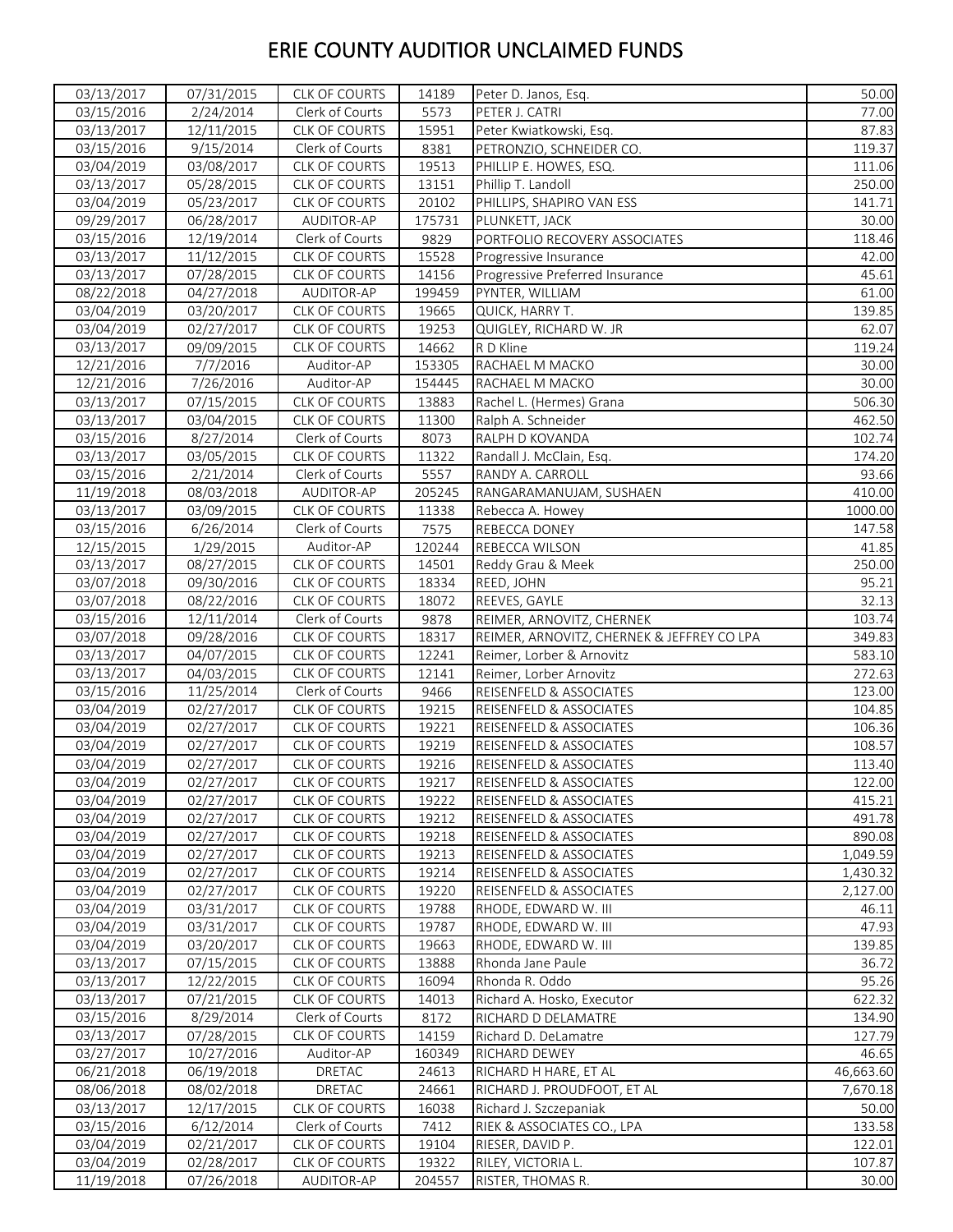| 03/13/2017 | 07/28/2015              | CLK OF COURTS        | 14152  | Rita Bash Eaton                         | 134.12   |
|------------|-------------------------|----------------------|--------|-----------------------------------------|----------|
| 06/26/2017 | 6/22/2017               | <b>DRETAC</b>        | 23936  | ROBERT D KOWALSKI, ET AL                | 4,934.39 |
| 03/13/2017 | 03/23/2015              | <b>CLK OF COURTS</b> | 11739  | Robert Degirolamo                       | 59.00    |
| 03/15/2016 | 6/25/2014               | Clerk of Courts      | 7547   | ROBERT T KELSEY                         | 119.06   |
| 03/15/2016 | 6/19/2014               | Clerk of Courts      | 7478   | <b>ROBERT T KELSEY</b>                  | 144.48   |
| 03/13/2017 | 03/23/2015              | <b>CLK OF COURTS</b> | 11742  | Robert T. Kelsey                        | 151.00   |
| 03/15/2016 | 6/24/2014               | Clerk of Courts      | 7533   | ROBERT WILLIAM KORNS                    | 46.48    |
| 10/15/2014 | 3/11/2014               | Auditor-AP           | 100352 | ROBERT Y. GARZA                         | 30.00    |
| 02/05/2019 | 01/31/2019              | E.C. MUNI COURT      | 8120   | ROBINSON, MARK                          | 110.00   |
| 03/15/2016 | 9/25/2014               | Clerk of Courts      | 8521   | ROBISON, CURPHEY & O'CONNELL            | 50.00    |
| 03/04/2019 | 03/08/2017              | CLK OF COURTS        | 19495  | ROBISON, DEANNE L.                      | 104.18   |
| 03/15/2016 | 12/2/2014               | Clerk of Courts      | 9583   | ROETZEL & ANDRESS LPA                   | 76.32    |
| 03/31/2015 | 9/3/2014                | Auditor-AP           | 111215 | ROGER & LISA HART                       | 287.33   |
| 08/05/2016 | 3/25/2016               | Auditor-AP           | 146898 | ROGER A FREY                            | 148.91   |
| 03/13/2017 | 04/17/2015              | <b>CLK OF COURTS</b> | 12402  | Roger S. Stark                          | 50.00    |
| 03/13/2017 | 12/11/2015              | CLK OF COURTS        | 15956  | Roger S. Stark                          | 77.92    |
| 03/07/2018 | 06/30/2017              | CLK OF COURTS        | 17694  | ROMAN, KIRK E.                          | 50.00    |
|            |                         | AUDITOR-AP           | 203884 |                                         | 30.00    |
| 11/19/2018 | 07/12/2018<br>9/11/2014 |                      |        | ROMO, LEONEL CARRILLO                   | 124.00   |
| 03/15/2016 |                         | Clerk of Courts      | 8316   | RONALD A RISPO                          | 68.50    |
| 03/13/2017 | 10/30/2015              | <b>CLK OF COURTS</b> | 15363  | Rosemary A. Cordle                      |          |
| 03/04/2019 | 02/23/2017              | <b>CLK OF COURTS</b> | 19148  | RUDES, TERRANCE R.                      | 94.32    |
| 03/04/2019 | 02/21/2017              | CLK OF COURTS        | 19122  | RUDES, TERRANCE R.                      | 125.00   |
| 03/15/2016 | 8/25/2014               | Clerk of Courts      | 8004   | RUDOLPH A PECKINPAUGH JR                | 50.00    |
| 03/04/2019 | 08/17/2017              | CLK OF COURTS        | 20513  | RUGGLES LAW OFFICE                      | 68.23    |
| 03/04/2019 | 03/07/2017              | CLK OF COURTS        | 19462  | RUSSO, JOHN J.                          | 102.68   |
| 11/19/2018 | 07/26/2018              | AUDITOR-AP           | 204559 | RUTHERFORD, AARON M.                    | 30.00    |
| 08/22/2018 | 04/04/2018              | AUDITOR-AP           | 197916 | RUTHSATZ, RYAN M.                       | 30.00    |
| 04/18/2016 | 12/21/2015              | Auditor-AP           | 141170 | S & P ALLIANCE, INC.                    | 215.00   |
| 08/05/2016 | 2/4/2016                | Auditor-AP           | 143664 | <b>SALLY RICHARDS</b>                   | 165.00   |
| 08/22/2018 | 04/05/2018              | AUDITOR-AP           | 198184 | SANDERS, MICHAEL C. II                  | 30.00    |
| 02/28/2019 | 02/27/2019              | DRETAC               | 24905  | SANDRA L. JONES, ET AL                  | 6,108.83 |
| 04/18/2016 | 12/11/2015              | Auditor-AP           | 140330 | SANDRA L. REICHLEY-STUDER               | 30.00    |
| 03/13/2017 | 03/31/2015              | CLK OF COURTS        | 12066  | Sandusky Drywall Inc.                   | 131.70   |
| 12/15/2015 | 1/16/2015               | Auditor-AP           | 119505 | SANDUSKY MALL                           | 50.00    |
| 02/05/2019 | 01/31/2019              | E.C. MUNI COURT      | 8072   | SARKI, LOK B.                           | 190.00   |
| 03/07/2018 | 01/29/2016              | CLK OF COURTS        | 16523  | SAVOY, BILANCINI & FLANAGA              | 67.62    |
| 12/20/2018 | 08/27/2018              | AUDITOR-AP           | 206653 | SCARVELLI, BRENT M.                     | 30.00    |
| 03/04/2019 | 05/24/2017              | CLK OF COURTS        | 20135  | SCHAEFFER, MICHAEL N.                   | 121.70   |
| 12/11/2018 | 09/25/2017              | E.C. MUNI COURT      | 7920   | SCHMUCKER, LEVI L.                      | 54.00    |
| 12/15/2017 | 07/07/2017              | AUDITOR-AP           | 176327 | SCHROEDER, KARLIN N.                    | 30.00    |
| 12/21/2016 | 4/28/2016               | Auditor-AP           | 149004 | <b>SCOTT CROOKS</b>                     | 60.00    |
| 03/04/2019 | 12/28/2017              | <b>CLK OF COURTS</b> | 21063  | SCOTT, MALCOLM J.                       | 32.67    |
| 03/13/2017 | 12/09/2015              | CLK OF COURTS        | 15929  | Shapiro & Felty L.L. P.                 | 125.00   |
| 03/15/2016 | 11/18/2014              | Clerk of Courts      | 9266   | SHAPIRO & FELTY LLP                     | 33.50    |
| 03/15/2016 | 10/22/2014              | Clerk of Courts      | 8837   | SHAPIRO & FELTY LLP                     | 55.69    |
| 03/15/2016 | 9/12/2014               | Clerk of Courts      | 8334   | SHAPIRO & FELTY LLP                     | 95.48    |
| 03/04/2019 | 03/08/2017              | CLK OF COURTS        | 19491  | SHARFENBERG, CRAIG                      | 53.98    |
| 04/16/2019 | 2018                    | SHERIFF              | 3620   | SHAULL, JORDAN                          | 35.60    |
| 03/27/2017 | 12/12/2016              | Auditor-AP           | 163431 | SHEBA N GOODE                           | 30.00    |
| 03/13/2017 | 10/13/2015              | <b>CLK OF COURTS</b> | 15013  | Shelby J. Yost                          | 119.64   |
| 03/15/2016 | 10/21/2014              | Clerk of Courts      | 8787   | SHERRI R NESBIT                         | 113.36   |
| 03/15/2016 | 3/21/2014               | Clerk of Courts      | 6517   | SHIRLEY F ROLOFF                        | 57.66    |
| 03/27/2017 | 11/21/2016              | Auditor-AP           | 161827 | SHOW REPAIR EXTRAORDINAIRE              | 80.00    |
| 12/20/2018 | 09/11/2018              | AUDITOR-AP           | 207407 | SHULLICK, DEAN G.                       | 30.00    |
| 03/13/2017 | 06/24/2015              | CLK OF COURTS        | 13681  | Sindell, Young, Guidubaldi              | 200.00   |
| 03/13/2017 | 03/31/2015              | CLK OF COURTS        | 12018  | Sindell, Young, Guidubaldi & Sucher PLL | 116.48   |
| 03/07/2018 | 04/10/2014              | <b>CLK OF COURTS</b> | 6723   | SIPE, DAVID L.                          | 48.65    |
| 03/07/2018 | 03/20/2014              | CLK OF COURTS        | 5656   | SIPE, DAVID L.                          | 51.66    |
| 03/07/2018 | 03/20/2014              | <b>CLK OF COURTS</b> | 5655   | SIPE, DAVID L.                          | 53.66    |
|            | 03/20/2014              | CLK OF COURTS        | 5654   | SIPE, DAVID L.                          | 55.66    |
| 03/07/2018 |                         |                      |        |                                         |          |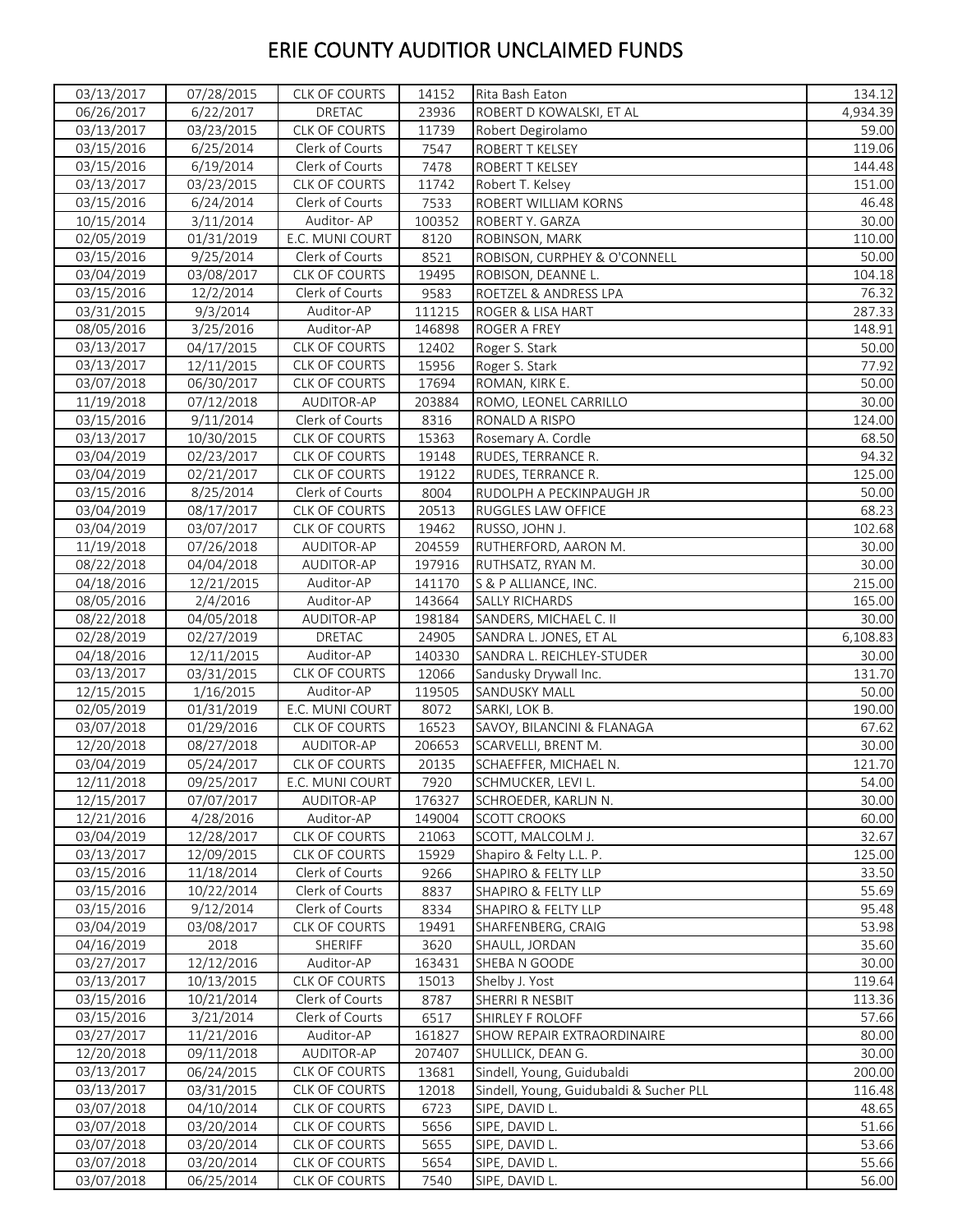| 03/07/2018               | 06/19/2014              | CLK OF COURTS                    | 7463           | SIPE, DAVID L.                    | 58.00          |
|--------------------------|-------------------------|----------------------------------|----------------|-----------------------------------|----------------|
| 03/07/2018               | 11/12/2014              | <b>CLK OF COURTS</b>             | 9179           | SIPE, DAVID L.                    | 93.00          |
| 03/07/2018               | 03/20/2014              | CLK OF COURTS                    | 5653           | SIPE, DAVID L.                    | 116.66         |
| 03/07/2018               | 04/29/2014              | CLK OF COURTS                    | 6966           | SIPE, DAVID L.                    | 145.55         |
| 02/02/2018               | 12/01/2016              | <b>JUVENILE CRT</b>              | 20787          | <b>SIVINSKI &amp; SMITH</b>       | 67.04          |
| 06/22/2018               | 03/14/2018              | AUDITOR-AP                       | 196724         | SKEBE, NOREEN M.                  | 30.00          |
| 03/13/2017               | 04/24/2015              | CLK OF COURTS                    | 12539          | Skolnick Weiser Law Firm          | 100.00         |
| 04/05/2017               | 8/24/2016               | E.C. MUNI COURT                  | 6664           | SMITH, ATTORNEY MARK              | 115.00         |
| 12/20/2018               | 09/14/2018              | AUDITOR-AP                       | 207776         | SMITH, CATHY                      | 47.25          |
| 08/22/2018               | 05/09/2018              | AUDITOR-AP                       | 200106         | SMITH, CATHY                      | 54.45          |
| 11/19/2018               | 07/06/2018              | AUDITOR-AP                       | 203753         | SMITH, CATHY                      | 85.95          |
| 08/03/2018               | 07/31/2018              | E.C. MUNI COURT                  | 8125           | SMITH, CHRISTOPHER L              | 107.00         |
| 12/20/2018               | 09/07/2018              | AUDITOR-AP                       | 207336         | SMITH, WALTER & SARAH             | 33.50          |
| 03/18/2019               | 11/08/2018              | <b>AUDITOR - AP</b>              | 210963         | SOLAR MASTERS, INC.               | 780.00         |
| 06/26/2017               | 3/17/2017               | AUDITOR-AP                       | 169371         | SOTO, SARAH M.                    | 30.00          |
| 03/04/2019               | 04/06/2017              | CLK OF COURTS                    | 19827          | SOVA, GREGORY                     | 137.80         |
| 03/04/2019               | 04/21/2017              | CLK OF COURTS                    | 19905          | SOVA, GREGORY                     | 139.80         |
| 03/15/2016               | 9/9/2014                | Clerk of Courts                  | 8299           | SPACE & SPACE CO, LPA             | 115.70         |
| 03/16/2018               | 07/18/2016              | PROBATE                          | 6086           | SPENCE, MELISSA                   | 59.04          |
| 03/04/2019               | 02/28/2017              | <b>CLK OF COURTS</b>             | 19243          | SPRAGIN, LYDIA EVELYN             | 31.92          |
| 03/04/2019               | 02/28/2017              | CLK OF COURTS                    | 19314          | SPRAGIN, LYDIA EVELYN             | 61.84          |
| 08/05/2016               | 3/10/2016               | Auditor-AP                       | 145871         | <b>STAPLES</b>                    | 70.38          |
| 12/21/2016               | 9/15/2016               | Auditor-AP                       | 157620         | STAPLES CONTACT & COMMERICIAL INC | 40.98          |
| 03/04/2019               | 02/28/2017              | <b>CLK OF COURTS</b>             | 19310          | STEIGERWALD, HARVEY               | 84.37          |
|                          |                         |                                  |                |                                   |                |
| 03/13/2017               | 02/11/2015              | CLK OF COURTS                    | 10694<br>19479 | Stephen D. Miles Law Office       | 80.79<br>57.33 |
| 03/04/2019               | 03/07/2017              | CLK OF COURTS                    |                | STEVE P. STANOS, ESQ.             |                |
| 03/13/2017<br>03/15/2016 | 08/25/2015<br>2/21/2014 | CLK OF COURTS<br>Clerk of Courts | 14483          | Steven C. Kessler                 | 97.46<br>70.16 |
|                          |                         |                                  | 5561           | STEVEN W. OLD                     |                |
| 03/04/2019               | 01/27/2017              | <b>CLK OF COURTS</b>             | 18913          | STIETZ, LINDA A.                  | 51.00          |
| 03/13/2017               | 05/29/2015              | CLK OF COURTS                    | 13208          | Strauss & Troy LPA                | 59.64          |
| 03/15/2016               | 9/15/2014               | Clerk of Courts                  | 8383           | STUART B. CHESKY, ESQ             | 143.43         |
| 09/29/2017               | 04/04/2017              | AUDITOR-AP                       | 170724         | SUTPHEN, BROOKE N                 | 30.00          |
| 03/13/2017               | 06/05/2015              | CLK OF COURTS                    | 13342          | Swedlow Butler Levine Lewis       | 135.25         |
| 03/31/2015               | 9/4/2014                | Auditor-AP                       | 111386         | T J MOBILE CAR WASH               | 92.20          |
| 03/27/2017               | 9/23/2016               | Auditor-AP                       | 158237         | TAMARA L ZUILHOF                  | 30.00          |
| 03/13/2017               | 05/13/2015              | CLK OF COURTS                    | 12835          | Tamela J. Barber                  | 87.93          |
| 12/15/2015               | 7/06/2015               | Auditor-AP                       | 129884         | <b>TAMILYN LEROUX</b>             | 30.00          |
| 03/13/2017               | 09/30/2015              | CLK OF COURTS                    | 14892          | Tammy Georgian Gibson             | 123.31         |
| 03/15/2016               | 3/20/2014               | Clerk of Courts                  | 5691           | <b>TAMMY LACOURSE</b>             | 155.00         |
| 12/15/2017               | 09/07/2017              | AUDITOR-AP                       | 180307         | TAYLOR WAY HOMEOWNERS ASSOCIATION | 187.22         |
| 03/13/2017               | 07/15/2015              | <b>CLK OF COURTS</b>             | 13891          | Terry Fisher                      | 48.62          |
| 03/27/2017               | 12/14/2016              | Auditor-AP                       | 163564         | <b>TERRY HOHLFELDER</b>           | 30.00          |
| 03/15/2016               | 10/15/2014              | Clerk of Courts                  | 8744           | TERRY MCDONALD                    | 51.89          |
| 03/13/2017               | 12/08/2015              | CLK OF COURTS                    | 15905          | Terry Rock                        | 76.49          |
| 03/15/2016               | 2/7/2014                | Clerk of Courts                  | 5435           | TERRY WALKER YOUNGERMAN           | 114.63         |
| 03/15/2016               | 12/15/2014              | Clerk of Courts                  | 9731           | THE DICKSON FIRM                  | 121.24         |
| 02/22/2017               | 2/17/2017               | PROBATE                          | 6258           | THE MELLINO LAW FIRM              | 53.53          |
| 03/07/2018               | 07/20/2016              | CLK OF COURTS                    | 17840          | THE MELLINO LAW FIRM LLC          | 114.48         |
| 03/18/2019               | 11/20/2018              | <b>AUDITOR - AP</b>              | 211505         | THOM, PEGGY F.                    | 30.00          |
| 03/13/2017               | 03/19/2015              | <b>CLK OF COURTS</b>             | 11611          | Thomas A. McCormack               | 153.00         |
| 03/15/2016               | 8/25/2014               | Clerk of Courts                  | 8005           | THOMAS C WOOD JR                  | 167.93         |
| 03/13/2017               | 03/23/2015              | <b>CLK OF COURTS</b>             | 11745          | Thomas Faetanini                  | 95.00          |
| 03/31/2015               | 10/30/2014              | Auditor-AP                       | 114718         | THOMAS W. TAYLOR                  | 38.32          |
| 03/15/2016               | 6/11/2014               | Clerk of Courts                  | 7377           | THORNTON, HARWOOD & WEISE         | 114.00         |
| 08/05/2016               | 2/22/2016               | Auditor-AP                       | 144769         | TIA D CONWAY                      | 30.00          |
| 12/21/2016               | 8/11/2016               | Auditor-AP                       | 155301         | <b>TIFFANY BRANCO</b>             | 88.16          |
| 03/13/2017               | 11/23/2015              | <b>CLK OF COURTS</b>             | 15695          | Timothy A. Shimko                 | 121.44         |
| 03/15/2016               | 8/27/2014               | Clerk of Courts                  | 8076           | TIMOTHY G CHASSER, ESQ            | 136.13         |
| 03/13/2017               | 06/25/2015              | CLK OF COURTS                    | 13701          | Timothy H. Dempsey                | 85.21          |
| 03/15/2016               | 3/20/2014               | Clerk of Courts                  | 5697           | TIMOTHY K MEADE                   | 57.08          |
| 12/21/2016               | 8/23/2016               | Auditor-AP                       | 156116         | TINA KRUEGER                      | 41.76          |